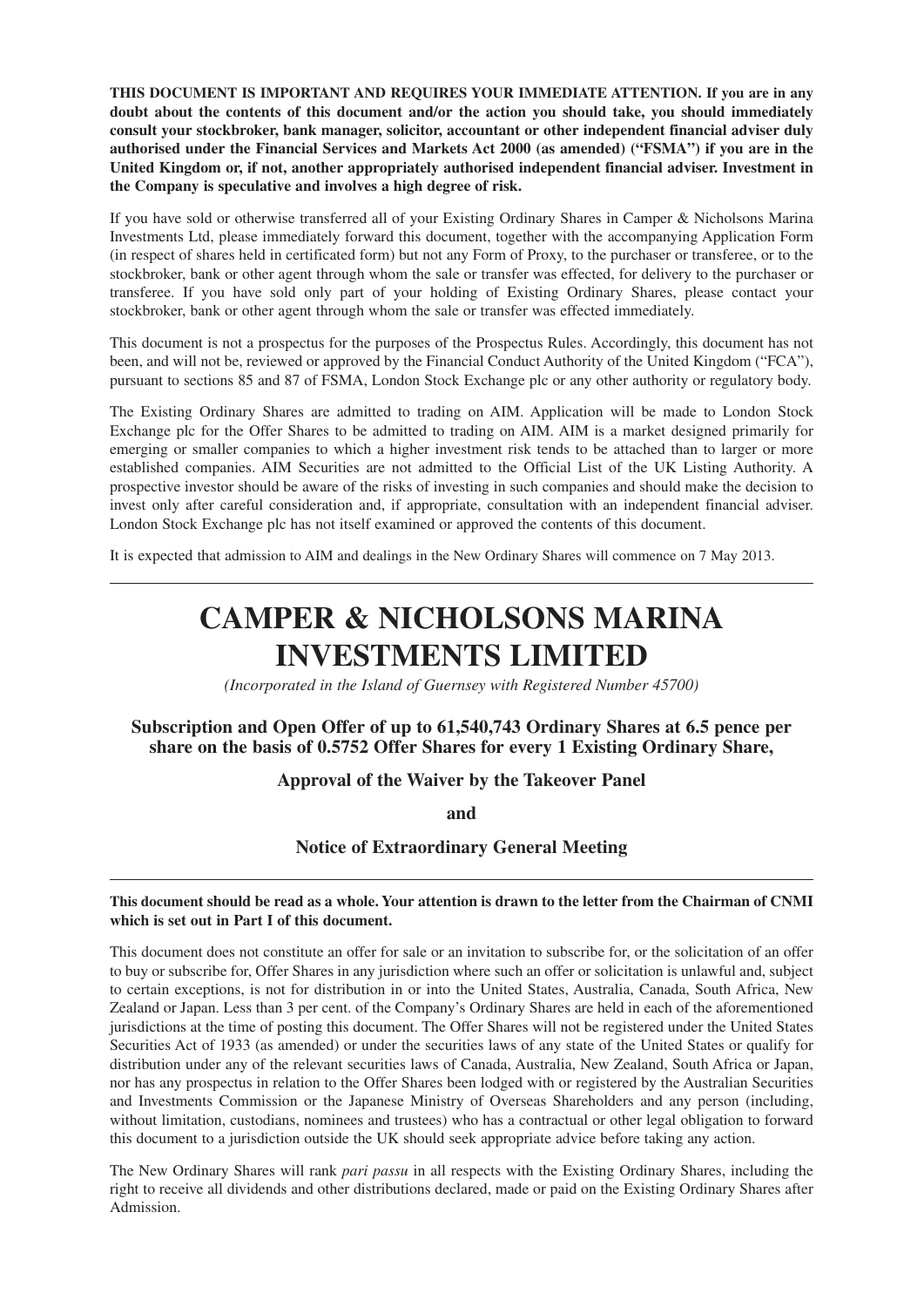finnCap Ltd, which is regulated in the United Kingdom by the FCA and is a member of the London Stock Exchange is acting as nominated adviser and broker to the Company and for no one else in connection with the Subscription and Open Offer and will not regard any other person (whether or not a recipient of this document) as its client in relation to the Subscription and Open Offer and will not be responsible to anyone other than CNMI for providing the protections afforded to clients of finnCap Ltd, or for providing advice in relation to the Subscription and Open Offer or any transaction or arrangement referred to in this document. finnCap Ltd is not underwriting the Subscription or Open Offer. No representation or warranty, express or implied, is made by finnCap Ltd as to the accuracy, completeness or fairness of any information in this document and finnCap Ltd accepts no responsibility or liability for this document and accordingly disclaims all and any liability, whether arising in tort, contract or otherwise, which it might otherwise be found to have in respect of this document.

**The Open Offer closes at 11.00 a.m. on 1 May 2013. If you are a Qualifying Shareholder and wish to apply for Offer Shares under the Open Offer you should follow the procedure set out in Part II of this document and, where relevant, complete and return the accompanying Application Form. If Qualifying Shareholders have any queries on the procedure for acceptance and payment, or to receive another Application Form they should contact Computershare on +44 (0)870 707 4040. Calls to the Computershare +44 (0)870 707 4040 number are charged at approximately 10 pence per minute (including VAT) from a BT landline, other telephone provider costs may vary. If Shareholders have a query regarding the Form of Proxy, they should contact Anson Registrars on +44 (0)1481 711301 or, if calling from outside the United Kingdom, +44 (0) 870 889 3201. Calls to the Computershare and Anson Registrars numbers from outside the UK are charged at applicable international rates. Different charges may apply to calls made from mobile telephones and calls may be recorded and monitored for security and training purposes. Computershare and Anson Registrars cannot provide advice on the merits of the Proposals nor give any financial, legal or tax advice). Computershare and Anson Registrars will not give Qualifying Shareholders any other advice in connection with the Open Offer.**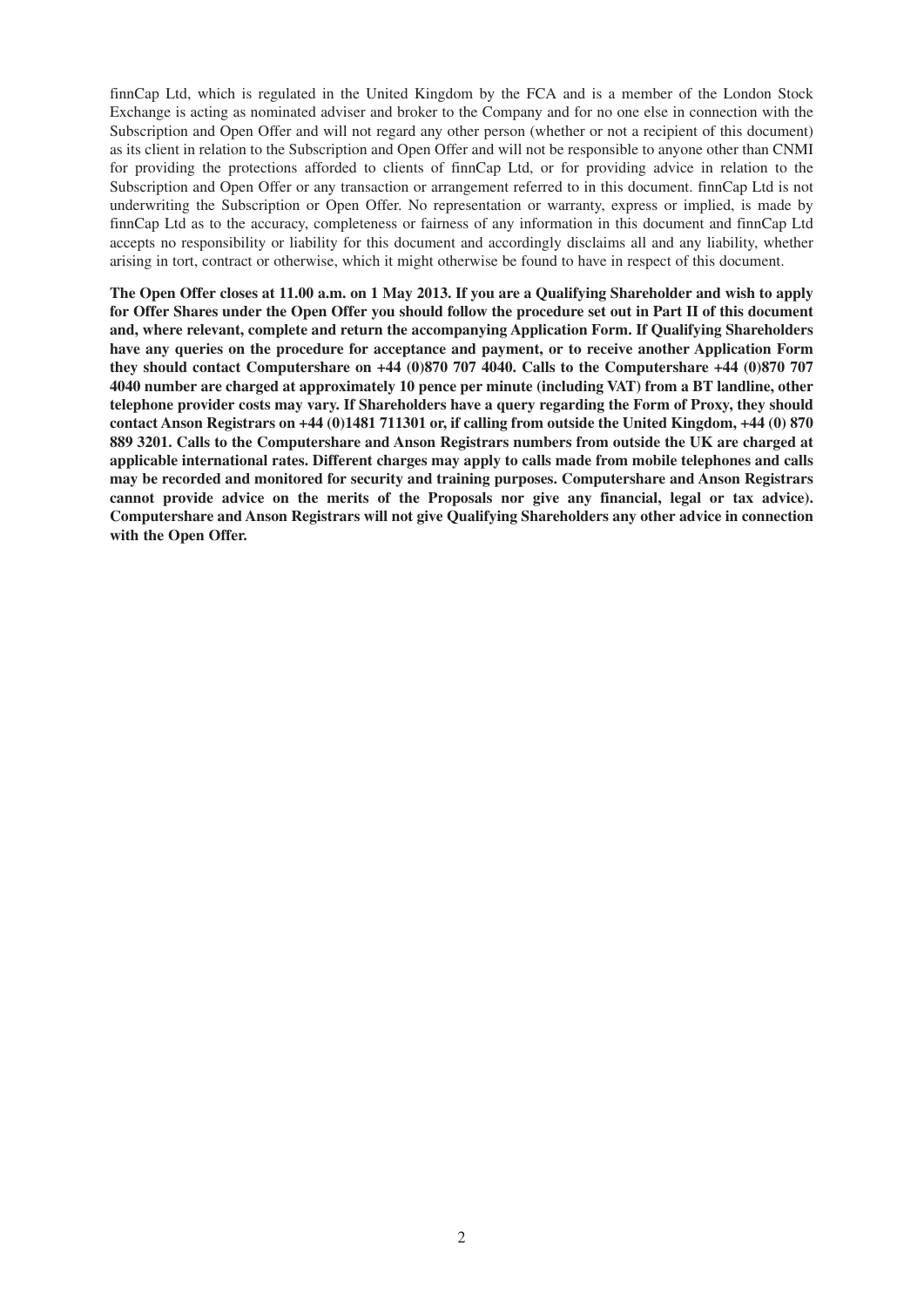# **CONTENTS**

|             |                                                      | Page           |
|-------------|------------------------------------------------------|----------------|
| Definitions |                                                      | $\overline{4}$ |
|             | Subscription and Open Offer Statistics               | 9              |
|             | <b>Expected Timetable of Principal Events</b>        | 10             |
| Part I      | Letter from the Chairman of the Company              | 11             |
| Part II     | Details of the Open Offer                            | 21             |
| Part III    | <b>Financial Information</b>                         | 34             |
| Part IV     | Information on First Eastern Holdings and additional |                |
|             | disclosures required under the Takeover Code         | 36             |
| Part V      | Additional Information                               | 42             |
|             | Notice of Extraordinary General Meeting              | 49             |

# **ENCLOSURES**

Application Form, if applicable Proxy Form Reply Envelopes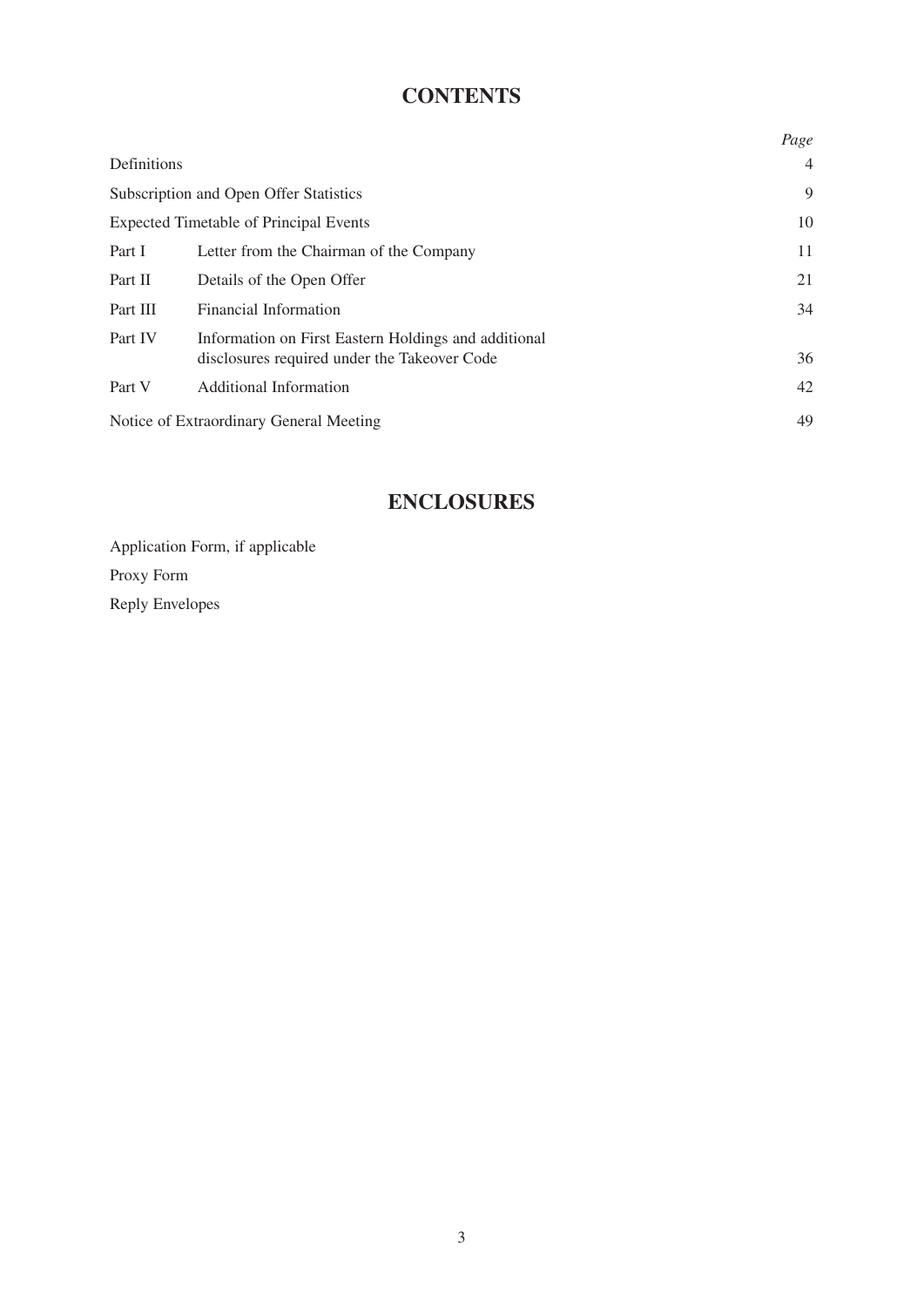# **DEFINITIONS**

The following definitions apply throughout this document unless the context otherwise requires:

| "Act"                                            | the Companies Act 2006, as amended                                                                                                                                                                                                                                                                                                                                                                                                     |
|--------------------------------------------------|----------------------------------------------------------------------------------------------------------------------------------------------------------------------------------------------------------------------------------------------------------------------------------------------------------------------------------------------------------------------------------------------------------------------------------------|
| "Admission"                                      | admission of the Offer Shares and Subscription Shares to trading on<br>AIM becoming effective in accordance with the AIM Rules                                                                                                                                                                                                                                                                                                         |
| "AIM"                                            | the market of that name operated by the London Stock Exchange                                                                                                                                                                                                                                                                                                                                                                          |
| "AIM Rules"                                      | the AIM rules for Companies published by the London Stock<br>Exchange from time to time                                                                                                                                                                                                                                                                                                                                                |
| "Anson Registrars"                               | Anson Registrars Limited                                                                                                                                                                                                                                                                                                                                                                                                               |
| "Application Form"                               | the application form to be used by Qualifying non-CREST<br>Shareholders in connection with the Open Offer                                                                                                                                                                                                                                                                                                                              |
| "Articles"                                       | the articles of association of the Company (as amended from time<br>to time)                                                                                                                                                                                                                                                                                                                                                           |
| "Basic Entitlement"                              | the entitlement of Qualifying Shareholders to apply for Open Offer<br>Shares on the basis of 0.5752 Offer Shares for every 1 Existing<br><b>Ordinary Share</b>                                                                                                                                                                                                                                                                         |
| "Business Day"                                   | a day (other than a Saturday or Sunday) on which commercial<br>banks are open for general business in London, England                                                                                                                                                                                                                                                                                                                  |
| "certificated form" or<br>"in certificated form" | an Ordinary Share recorded on a Company's share register as being<br>held in certificated form (namely, not in CREST)                                                                                                                                                                                                                                                                                                                  |
| "Change of Control"                              | the acquisition of a controlling interest in the Company (as defined<br>in section 1124 of the Corporation Tax Act 2010) by any person or<br>persons acting in concert (as defined in the Takeover Code) with<br>them or where there is a change of control by reason of a transaction<br>treated for the purposes of the AIM Rules as one of, a reverse<br>takeover, a fundamental change of business or a substantial<br>transaction |
| "Circular"                                       | this document containing information about the Subscription, Open<br>Offer, the Whitewash and the Extraordinary General Meeting                                                                                                                                                                                                                                                                                                        |
| "Closing Price"                                  | the closing middle market quotation of a share as derived from the<br>AIM Appendix to the Daily Official List of the London Stock<br>Exchange                                                                                                                                                                                                                                                                                          |
| "CNFE"                                           | Camper & Nicholsons First Eastern Limited                                                                                                                                                                                                                                                                                                                                                                                              |
| "CNGL"                                           | Camper & Nicholsons Grenada Limited                                                                                                                                                                                                                                                                                                                                                                                                    |
| "Company" or "CNMI"                              | Camper & Nicholsons Marina Investments Limited                                                                                                                                                                                                                                                                                                                                                                                         |
| "Computershare"                                  | Computershare Investor Services PLC                                                                                                                                                                                                                                                                                                                                                                                                    |
| "CREST"                                          | the relevant system (as defined in the Uncertificated Securities<br>Regulations 2001) in respect of which Euroclear is the operator (as<br>defined in those regulations)                                                                                                                                                                                                                                                               |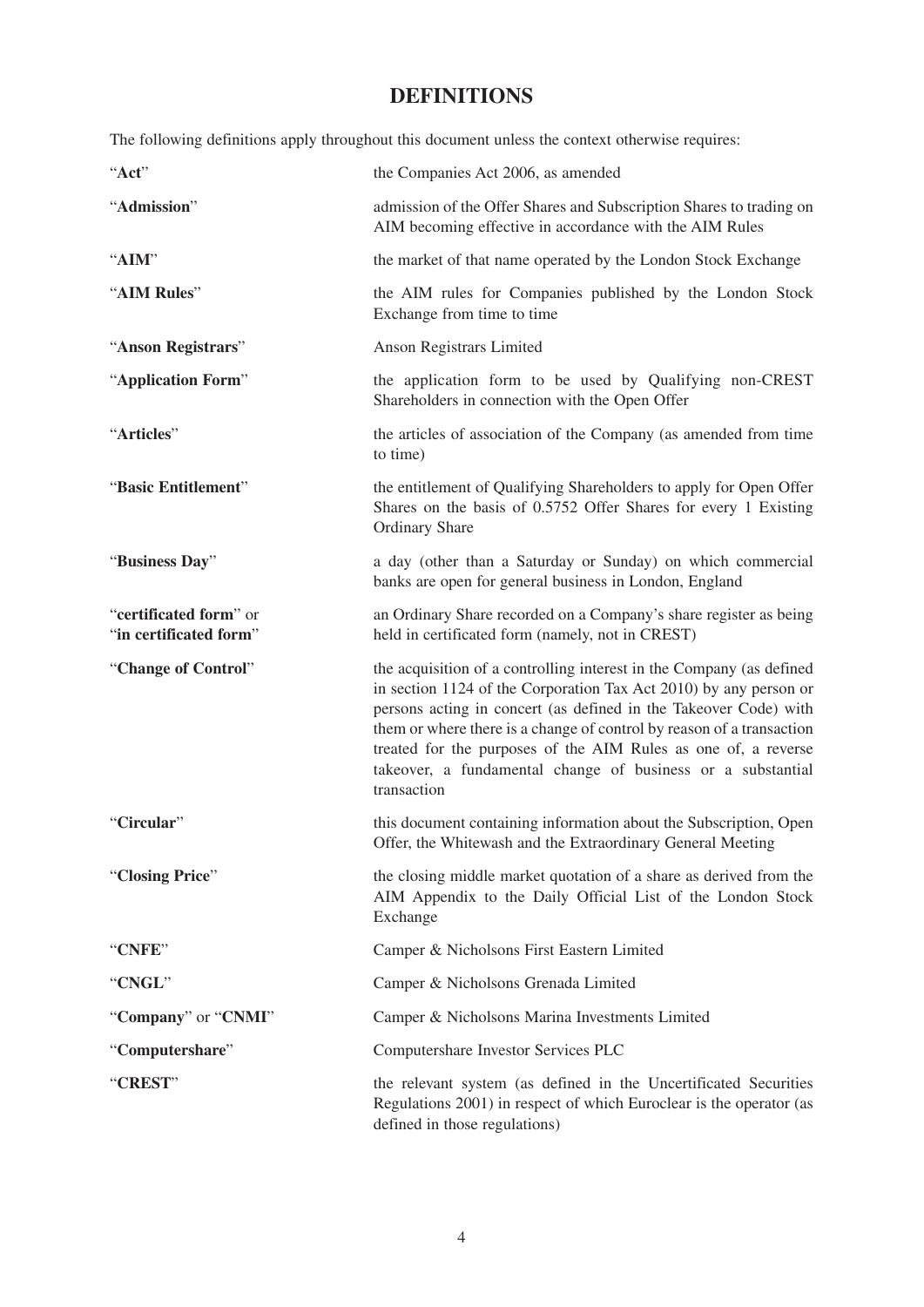| "CREST Manual"                            | the rules governing the operation of CREST, consisting of the<br>CREST Reference Manual, Crest International Manual, CREST<br>Central Counterparty Service Manual, CREST Rules, Registrars<br>Service Standards, Settlement Discipline rules, CREST Courier and<br>Sorting Services Manual, Daily Timetable, CREST Application<br>Procedures and CREST Glossary of Terms (all as defined in the<br>CREST Glossary of Terms promulgated by Euroclear on 15 July<br>1996, as amended) as published by Euroclear |
|-------------------------------------------|---------------------------------------------------------------------------------------------------------------------------------------------------------------------------------------------------------------------------------------------------------------------------------------------------------------------------------------------------------------------------------------------------------------------------------------------------------------------------------------------------------------|
| "CREST Member"                            | a person who has been admitted to Euroclear as a system participant<br>(as defined in the CREST Regulations)                                                                                                                                                                                                                                                                                                                                                                                                  |
| "CREST Participant"                       | a person who is, in relation to CREST, a system-participant (as<br>defined in the CREST Regulations)                                                                                                                                                                                                                                                                                                                                                                                                          |
| "CREST Payment"                           | shall have the meaning given in the CREST Manual issued by<br>Euroclear                                                                                                                                                                                                                                                                                                                                                                                                                                       |
| "CREST sponsor"                           | a CREST Participant admitted to CREST as a CREST sponsor                                                                                                                                                                                                                                                                                                                                                                                                                                                      |
| "CREST sponsored member"                  | a CREST member admitted to CREST as a sponsored member<br>(which includes all CREST Personal Members)                                                                                                                                                                                                                                                                                                                                                                                                         |
| "Debt Service Coverage<br>Ratio Covenant" | a covenant in the loan agreement between CNGL and Scotia Bank<br>regarding the quarterly measurement of the ratio of EBITDA for<br>any fiscal period to debt service for the same fiscal period                                                                                                                                                                                                                                                                                                               |
| "Directors" or "Board"                    | the directors of the Company as at the date of this document whose<br>names are set out on page 11 of this document, or any duly<br>authorised committee thereof                                                                                                                                                                                                                                                                                                                                              |
| "Enlarged Issued Share Capital"           | the 141,784,358 Ordinary Shares in issue immediately following<br>Admission                                                                                                                                                                                                                                                                                                                                                                                                                                   |
| "Euroclear"                               | Euroclear UK & Ireland Limited                                                                                                                                                                                                                                                                                                                                                                                                                                                                                |
| "Excess Applications"                     | any application for Open Offer Shares pursuant to the Excess<br><b>Application Facility</b>                                                                                                                                                                                                                                                                                                                                                                                                                   |
| "Excess Application Facility"             | the facility under which Qualifying Shareholders can apply to<br>subscribe for up to such number of additional Offer Shares in excess<br>of their Basic Entitlement as equals 33.3 per cent. of their Basic<br>Entitlement subject to the terms and conditions set out in Part II of<br>this document                                                                                                                                                                                                         |
| "Excess CREST Entitlement"                | in respect of each Qualifying CREST Shareholder, the entitlement<br>to apply for Offer Shares in excess of its Basic Entitlement which<br>will be credited to their stock account in CREST, pursuant to the<br>Excess Application Facility, provided that the Qualifying CREST<br>Shareholder has agreed to take up its Basic Entitlement in full and<br>on the basis that such application may be scaled back in accordance<br>with the terms of the Open Offer                                              |
| "Excess non-CREST Entitlement"            | in respect of each Qualifying non-CREST Shareholder, the<br>entitlement to apply for Offer Shares in excess of its Basic<br>Entitlement pursuant to the Excess Application Facility, provided<br>that the Qualifying non-CREST Shareholder has agreed to take up<br>its Basic Entitlement in full and on the basis that such application<br>may be scaled back in accordance with the terms of the Open Offer                                                                                                 |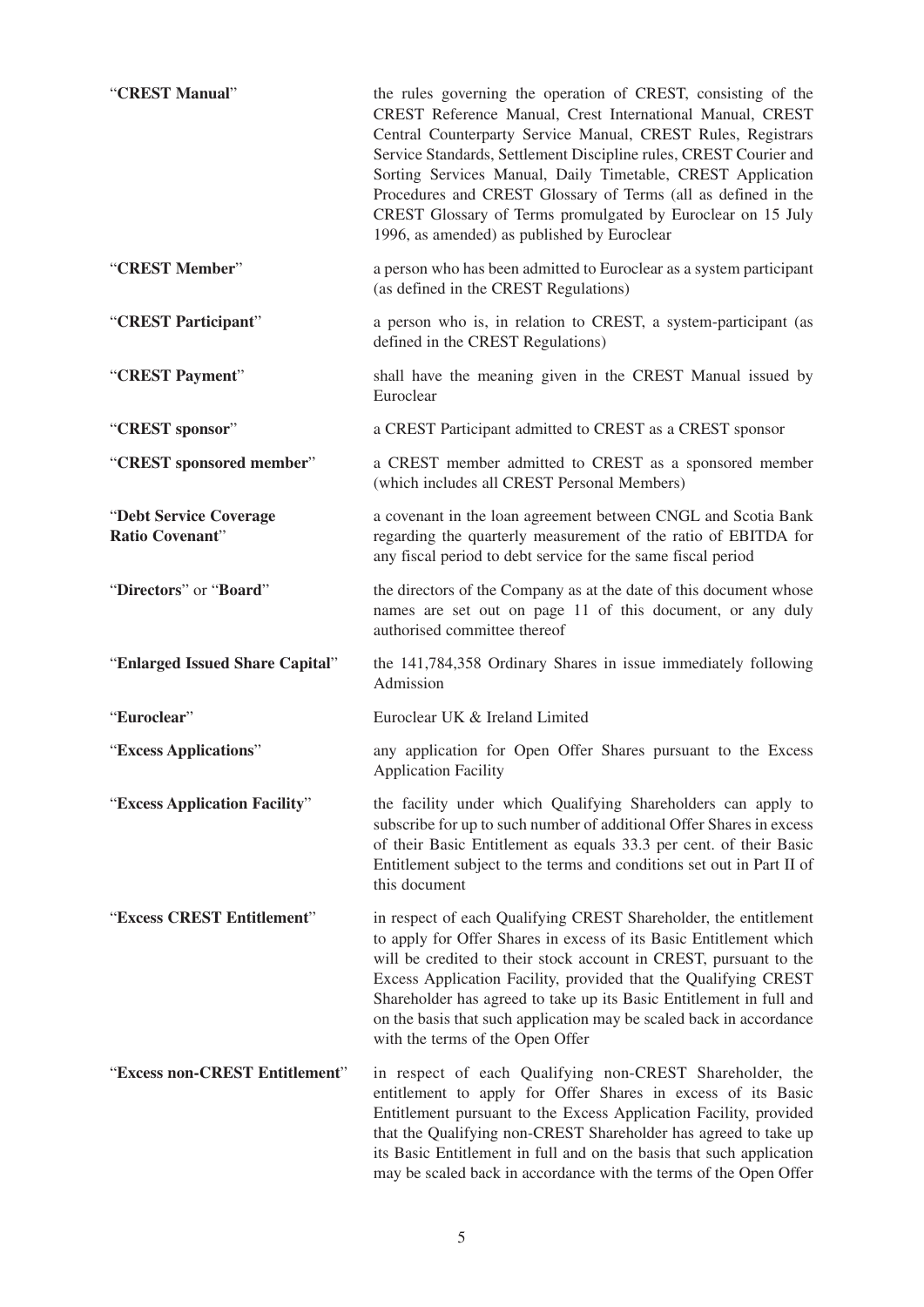| "Excess Entitlement"                                             | the Excess CREST Entitlement and/or the Excess non-CREST<br>Entitlement, as the context requires                                                                                                                                                                                                                                                                                             |
|------------------------------------------------------------------|----------------------------------------------------------------------------------------------------------------------------------------------------------------------------------------------------------------------------------------------------------------------------------------------------------------------------------------------------------------------------------------------|
| "Existing Ordinary Shares"                                       | the 80,243,615 Ordinary Shares in issue at the date of this<br>document, all of which are admitted to trading on AIM                                                                                                                                                                                                                                                                         |
| "Extraordinary General Meeting"                                  | the Extraordinary General Meeting of the Company convened for<br>9.30 a.m. on 3 May 2013                                                                                                                                                                                                                                                                                                     |
| "FE Marina Investments"                                          | First Eastern Marina Investments Limited                                                                                                                                                                                                                                                                                                                                                     |
| "First Eastern Holdings"                                         | First Eastern (Holdings) Limited                                                                                                                                                                                                                                                                                                                                                             |
| "finnCap"                                                        | finnCap Ltd, the Company's nominated adviser and broker                                                                                                                                                                                                                                                                                                                                      |
| "FCA"                                                            | the UK Financial Conduct Authority                                                                                                                                                                                                                                                                                                                                                           |
| "Form of Proxy"                                                  | the form of proxy for use in connection with the Extraordinary<br>General Meeting which accompanies this document                                                                                                                                                                                                                                                                            |
| "FSMA"                                                           | the Financial Services and Markets Act 2000 (as amended from<br>time to time)                                                                                                                                                                                                                                                                                                                |
| "Fundraising"                                                    | together the Subscription and the Open Offer                                                                                                                                                                                                                                                                                                                                                 |
| "Fundraising Resolution"                                         | the resolution set out in the Notice of Extraordinary General<br>Meeting authorising the Directors to allot and issue Ordinary Shares<br>for the purposes of the Fundraising at the Issue Price<br>notwithstanding that the Issue Price is at a discount of greater than<br>5 per cent. to the prevailing price per Ordinary Share immediately<br>prior to the announcement of the Proposals |
| "GHM"                                                            | Grand Harbour Marina plc                                                                                                                                                                                                                                                                                                                                                                     |
| "Group"                                                          | the Company and its existing subsidiaries and subsidiary<br>undertakings                                                                                                                                                                                                                                                                                                                     |
| "IC Cesme"                                                       | IC Çeşme Marina Yatirim Turizm ve Işletmeleri Anonim Şirketi                                                                                                                                                                                                                                                                                                                                 |
| "Independent Directors"                                          | the Directors other than Clive Whiley                                                                                                                                                                                                                                                                                                                                                        |
| "Independent Shareholders"                                       | the Shareholders other than FE Marina Investments                                                                                                                                                                                                                                                                                                                                            |
| "Isbank"                                                         | Türkiye Iş Bankasi A.Ş., Ankara Branch                                                                                                                                                                                                                                                                                                                                                       |
| "ISIN"                                                           | <b>International Securities Identification Number</b>                                                                                                                                                                                                                                                                                                                                        |
| "London Stock Exchange"                                          | London Stock Exchange plc                                                                                                                                                                                                                                                                                                                                                                    |
| "Member Account ID"                                              | the identification code or number attached to any member account<br>in CREST                                                                                                                                                                                                                                                                                                                 |
| "Money Laundering Regulations"                                   | the Money Laundering Regulations 2007 (SI 2007/2157) (as<br>amended)                                                                                                                                                                                                                                                                                                                         |
| "New Ordinary Shares"                                            | the Offer Shares and the Subscription Shares                                                                                                                                                                                                                                                                                                                                                 |
| "Notice of Extraordinary<br><b>General Meeting</b> " or "Notice" | the notice of Extraordinary General Meeting set out at the end of<br>this document                                                                                                                                                                                                                                                                                                           |
| "Offer Price"                                                    | 6.5 pence per New Ordinary Share                                                                                                                                                                                                                                                                                                                                                             |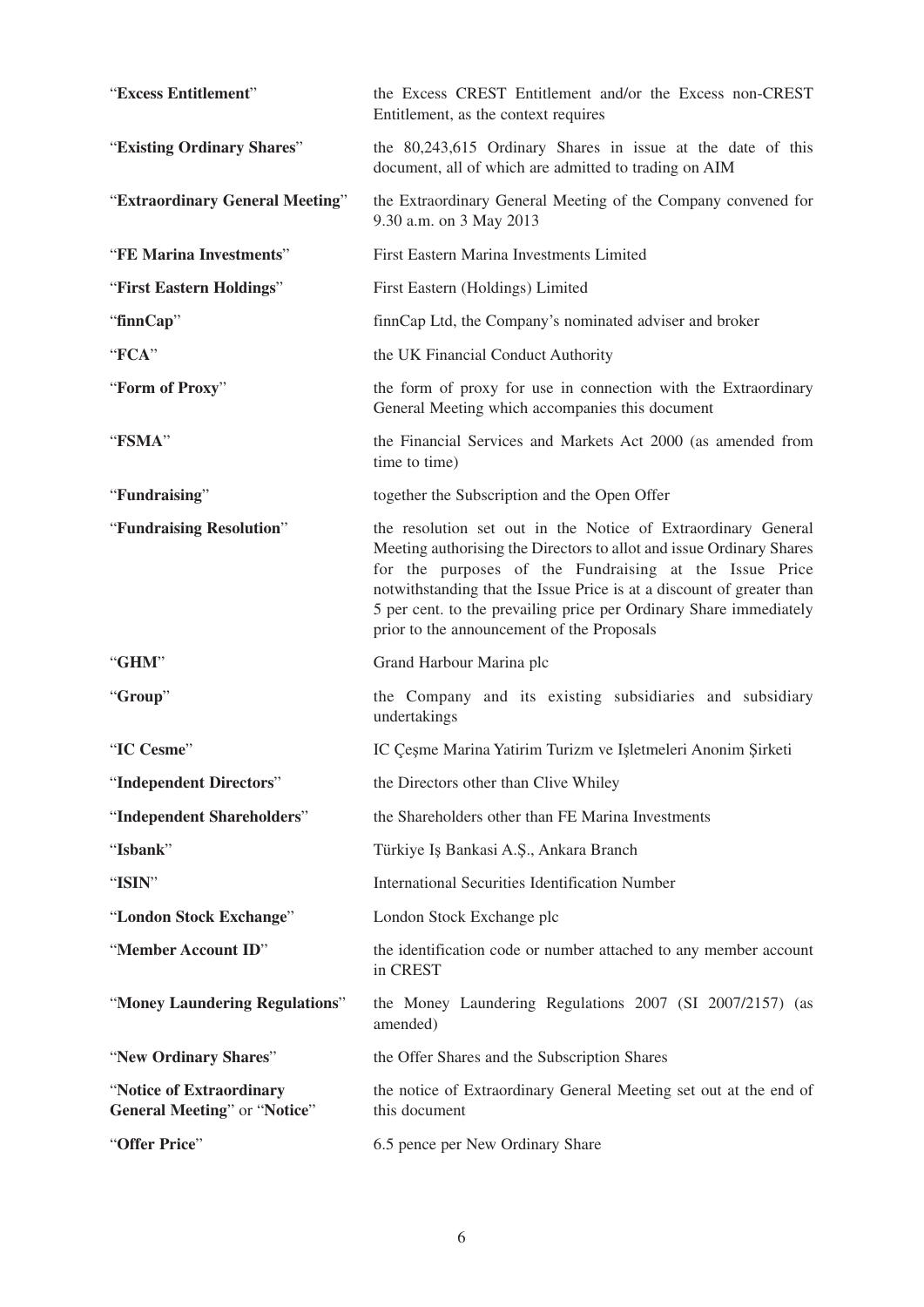| "Offer Shares"                             | up to 46,156,128 Ordinary Shares which are to be made available<br>for subscription by Qualifying Shareholders under the Open Offer                                                                              |
|--------------------------------------------|------------------------------------------------------------------------------------------------------------------------------------------------------------------------------------------------------------------|
| "Open Offer"                               | the offer to Qualifying Shareholders to subscribe for the Offer<br>Shares at the Offer Price, as described in this document                                                                                      |
| "Open Offer Entitlements"                  | the entitlement of Qualifying Shareholders to apply for Open Offer<br>Shares on the basis set out in this document                                                                                               |
| "Ordinary Shares"                          | ordinary shares of no par value in the capital of the Company                                                                                                                                                    |
| "Overseas Shareholders"                    | Shareholders resident in, or citizens of, jurisdictions outside the<br>United Kingdom                                                                                                                            |
| "PBT"                                      | profits before taxation                                                                                                                                                                                          |
| "Proposals"                                | the proposals set out in this document including the Subscription,<br>the Open Offer and the Whitewash                                                                                                           |
| "Prospectus Rules"                         | the Prospectus Rules published by the FCA                                                                                                                                                                        |
| "Qualifying CREST Shareholders"            | Qualifying Shareholders whose Existing Ordinary Shares on the<br>register of members of the Company on the Record Date are held in<br>uncertificated form                                                        |
| "Qualifying non-CREST<br>Shareholders"     | Qualifying Shareholders whose Existing Ordinary Shares on the<br>register of members of the Company on the Record Date are held in<br>certificated form                                                          |
| "Qualifying Shareholders"                  | holders of Existing Ordinary Shares on the Record Date (other than<br>Shareholders resident in or citizens of any Restricted Jurisdiction)                                                                       |
| "Receiving Agent"                          | Computershare Investor Services PLC                                                                                                                                                                              |
| "Record Date"                              | 5.00 p.m. on 10 April 2013                                                                                                                                                                                       |
| "Registrars"                               | Anson Registrars Limited                                                                                                                                                                                         |
| "Resolutions"                              | the Fundraising Resolution and the Whitewash Resolution                                                                                                                                                          |
| "Restricted Jurisdiction"                  | the United States, Australia, Canada, Japan, New Zealand, the<br>Republic of South Africa and any other jurisdiction where the<br>extension or availability of the Open Offer would breach any<br>applicable law |
| "RIS"                                      | a regulatory information service approved by the London Stock<br>Exchange for the purposes of the AIM Rules                                                                                                      |
| "Scotia Bank"                              | the Bank of Nova Scotia                                                                                                                                                                                          |
| "Securities Act"                           | the US Securities Act of 1933, as amended from time to time and<br>the rules and regulations promulgated thereunder                                                                                              |
| "Shareholders"                             | holders of Ordinary Shares                                                                                                                                                                                       |
| "Subscription"                             | the subscription for the Subscription Shares by First Eastern<br>Holdings (or FE Marina Investments) on and subject to the terms<br>and conditions of the Subscription and Open Offer Agreement                  |
| "Subscription and Open Offer<br>Agreement" | the subscription and open offer agreement dated 19 March 2013<br>entered into between the Company and First Eastern Holdings<br>pursuant to which (a) First Eastern Holdings has agreed to subscribe             |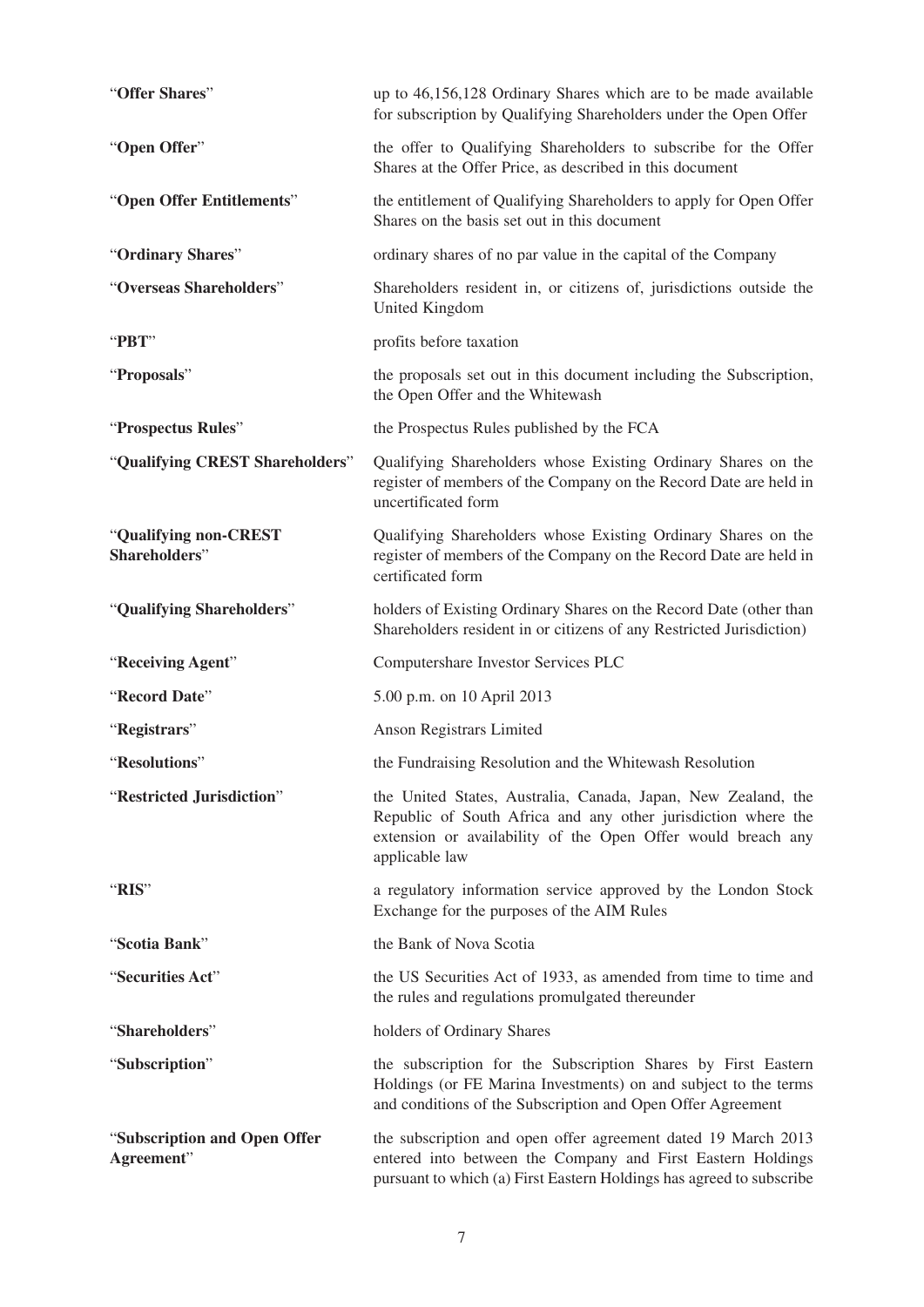|                                                 | (or procure that FE Marina Investments subscribes) for and the<br>Company has agreed to issue to First Eastern Holdings (or FE<br>Marina Investments, as the case may be) (i) the Subscription Shares<br>and (ii) 46,156,128 Ordinary Shares less the number of Ordinary<br>Shares validly allotted and issued to Shareholders pursuant to the<br>Open Offer, and (b) the Company has agreed to make the Open<br>Offer on the terms referred to in this document                             |
|-------------------------------------------------|----------------------------------------------------------------------------------------------------------------------------------------------------------------------------------------------------------------------------------------------------------------------------------------------------------------------------------------------------------------------------------------------------------------------------------------------------------------------------------------------|
| "Subscription Shares"                           | 15,384,615 New Ordinary Shares issued at the Offer Price pursuant<br>to the Subscription                                                                                                                                                                                                                                                                                                                                                                                                     |
| "Takeover Code"                                 | The City Code on Takeovers and Mergers issued by the Takeover<br>Panel, as amended from time to time                                                                                                                                                                                                                                                                                                                                                                                         |
| "Takeover Panel"                                | the Panel on Takeovers and Mergers                                                                                                                                                                                                                                                                                                                                                                                                                                                           |
| "Term Facility"                                 | the term facility in the sum of $\epsilon$ 9,249,386 advanced to IC Cesme by<br>Isbank pursuant to an agreement dated 7 April 2010 entered into<br>between the Company and IC Cesme                                                                                                                                                                                                                                                                                                          |
| "United Kingdom" or "UK"                        | the United Kingdom of Great Britain and Northern Ireland                                                                                                                                                                                                                                                                                                                                                                                                                                     |
| "United States" or "US"                         | the United States of America, each State thereof, its territories and<br>possessions (including the District of Columbia) and all other areas<br>subject to its jurisdiction                                                                                                                                                                                                                                                                                                                 |
| "uncertificated" or<br>"in uncertificated form" | an ordinary share recorded on a company's share register as being<br>held in uncertificated form in CREST and title to which, by virtue<br>of the Uncertificated Securities Regulations 2001, may be<br>transferred by means of CREST                                                                                                                                                                                                                                                        |
| "Waiver"                                        | the waiver of the requirements of Rule 9 of the Takeover Code<br>described in paragraph 9 of Part I of this document                                                                                                                                                                                                                                                                                                                                                                         |
| "Whitewash"                                     | the approval of the Waiver by the Takeover Panel                                                                                                                                                                                                                                                                                                                                                                                                                                             |
| "Whitewash Resolution"                          | the resolution to be set out in the Notice to be proposed at the<br>Extraordinary General Meeting for approval by the Independent<br>Shareholders on a poll of the Takeover Panel's waiver of the<br>obligation that would otherwise arise on First Eastern Holdings<br>and/or FE Marina Investments to make a general offer to all the<br>Shareholders pursuant to Rule 9 of the Takeover Code as a result of<br>the proposed participation by First Eastern Holdings in the<br>Fundraising |

A reference to £ is to pounds sterling, being the lawful currency of the UK.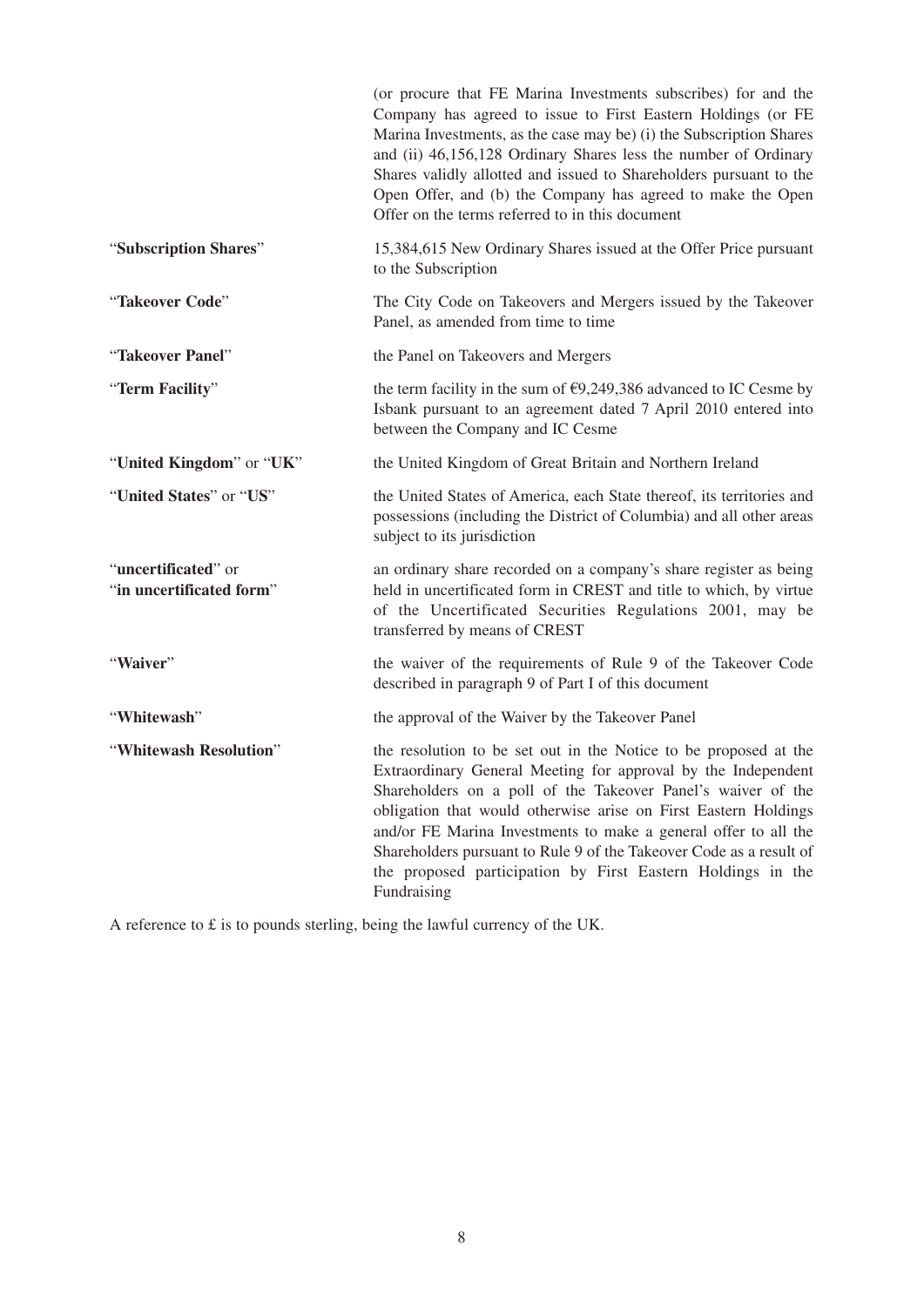# **SUBSCRIPTION AND OPEN OFFER STATISTICS**

| Offer Price                                                                                         | 6.5p            |
|-----------------------------------------------------------------------------------------------------|-----------------|
| Number of Existing Ordinary Shares in issue at the date of this document                            | 80,243,615      |
| Number of Subscription Shares                                                                       | 15,384,615      |
| Number of Offer Shares                                                                              | 46,156,128      |
| Number of New Ordinary Shares                                                                       | 61,540,743      |
| <b>Enlarged Issued Share Capital</b>                                                                | 141,784,358     |
| Gross proceeds of the Subscription and Open Offer <sup>1, 2</sup>                                   | £4,000,148      |
| Estimated net proceeds of the Open Offer receivable by the Company <sup>1, 2</sup>                  | £3,850,000      |
| Percentage of the Enlarged Issued Share Capital represented by the Subscription Shares <sup>1</sup> | 10.85 per cent. |
| Percentage of the Enlarged Issued Share Capital represented by the Offer Shares <sup>1</sup>        | 32.55 per cent. |
| Percentage of the Enlarged Issued Share Capital represented by the New Ordinary Shares <sup>1</sup> | 43.40 per cent. |
|                                                                                                     |                 |

**Notes**

(1) Statistics are prepared on the basis that all of the Offer Shares are subscribed for and that no Ordinary Shares (other than the Offer Shares) are issued following the date of this document and before the completion of the Subscription and Open Offer.

(2) Admission and dealings in the Offer Shares are conditional on the passing of the Resolutions at the Extraordinary General Meeting.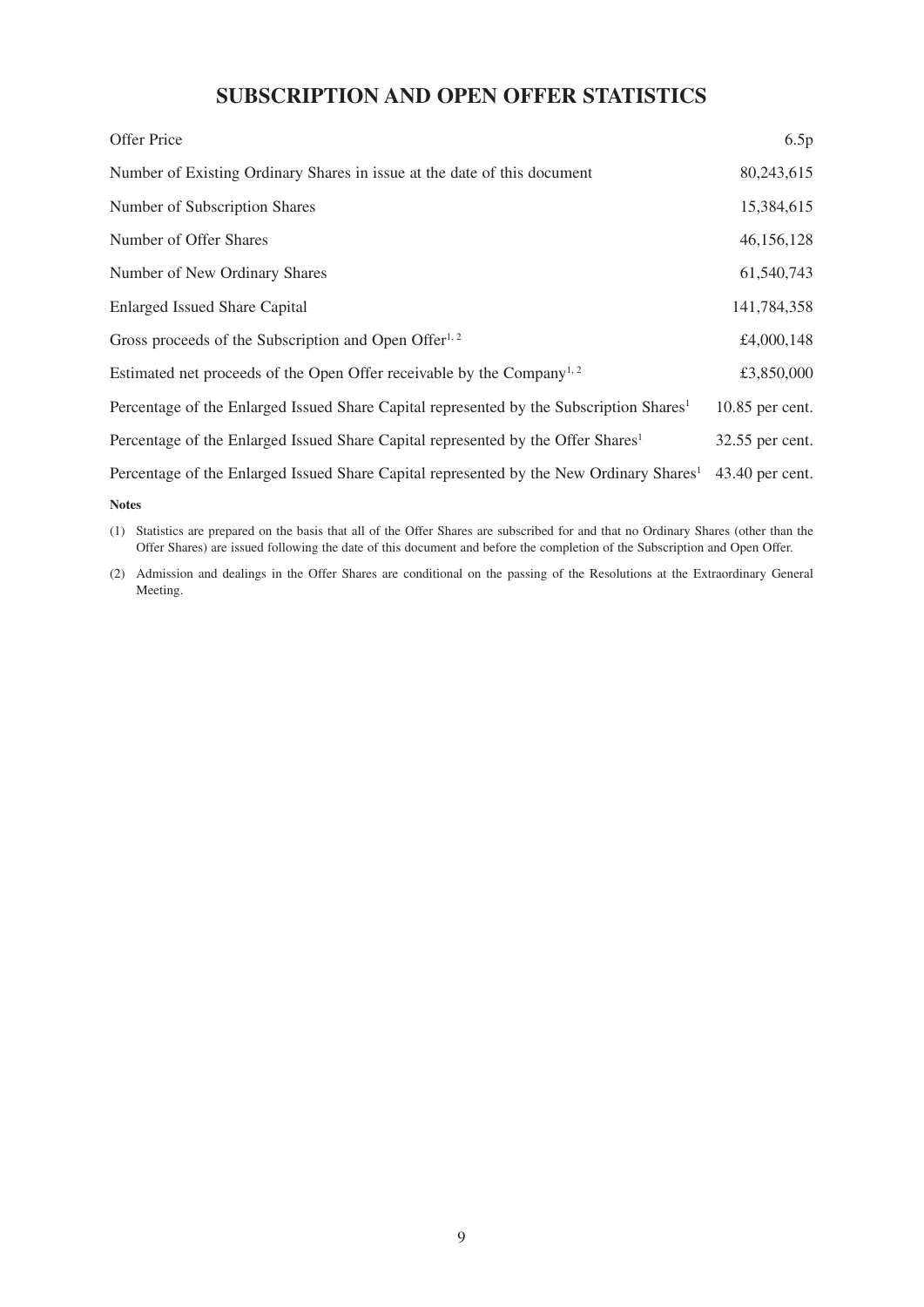# **EXPECTED TIMETABLE OF PRINCIPAL EVENTS**

| <b>Record Date</b>                                                                                                                                                          | 5.00 p.m. on 10 April 2013 |
|-----------------------------------------------------------------------------------------------------------------------------------------------------------------------------|----------------------------|
| Announcement of Subscription and Open Offer                                                                                                                                 | 20 March 2013              |
| Dispatch of this document                                                                                                                                                   | 12 April 2013              |
| Existing Ordinary Shares marked 'ex' by the London Stock Exchange                                                                                                           | 15 April 2013              |
| Open Offer Entitlements credited to CREST accounts<br>of Qualifying CREST Shareholders                                                                                      | 15 April 2013              |
| Latest time and date for depositing Open Offer Entitlements into CREST                                                                                                      | 3.00 p.m. on 26 April 2013 |
| Latest time and date for splitting Application Forms<br>(to satisfy <i>bona fide</i> market claims only)                                                                    | 3.00 p.m. on 26 April 2013 |
| Recommended latest time for requesting withdrawal of<br>Open Offer Entitlements from CREST                                                                                  | 4.30 p.m. on 25 April 2013 |
| Latest time and date for receipt of completed Application Forms<br>and payment in full under the Open Offer or settlement of relevant<br>CREST instruction (as appropriate) | 11.00 a.m. on 1 May 2013   |
| Latest time and date for receipt of Forms of Proxy<br>for the Extraordinary General Meeting                                                                                 | 9.30 a.m. on 1 May 2013    |
| <b>Extraordinary General Meeting</b>                                                                                                                                        | 9.30 a.m. on 3 May 2013    |
| Expected date of Admission and commencement of dealings in Offer Shares                                                                                                     | 8.00 a.m. on 7 May 2013    |
| CREST accounts to be credited with Offer Shares                                                                                                                             | 8.00 a.m. on 7 May 2013    |
| Share certificates dispatched by                                                                                                                                            | 21 May 2013                |

Save for the date of publication of this document, each of the times and dates above are subject to change. Any such change, including any consequential change in the Subscription and Open Offer statistics above, will be notified to Shareholders by an announcement on a Regulatory Information Service.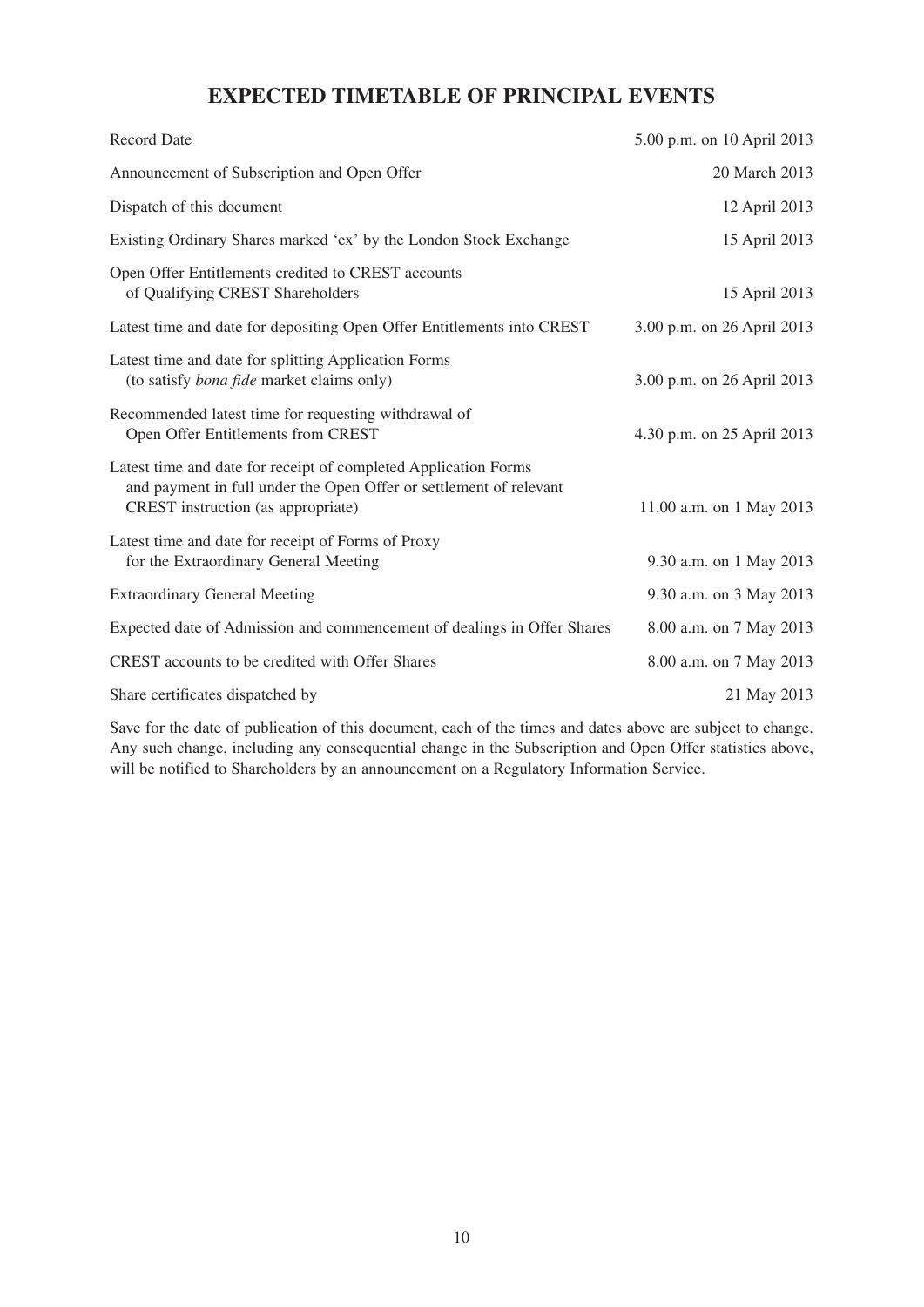# **PART I**

# **LETTER FROM THE CHAIRMAN OF THE COMPANY**

# **CAMPER & NICHOLSONS MARINA INVESTMENTS LIMITED**

*(Incorporated in the Island of Guernsey with Registered Number 45700)*

#### *Directors Registered Office:*

Sir Christopher Lewinton *(Chairman)* Island House Clive Whiley *(Director)* Grande Rue Roger Lewis *(Non-Executive Director)* St Martins Trevor Ash *(Non-Executive Director)* Guernsey Martin Bralsford *(Non-Executive Director)* GY4 6RU

12 April 2013

To Shareholders

Dear Shareholder,

#### **Subscription and Open Offer of up to 61,540,743 Ordinary Shares at 6.5 pence per share on the basis of 0.5752 Offer Shares for every 1 Existing Ordinary Share, Approval of the Waiver by the Takeover Panel and**

#### **Notice of Extraordinary General Meeting**

#### **1. Introduction**

The Company announced on 20 March 2013 that it proposes to raise approximately £4.0 million (£3.85 million net of expenses) by way of a Subscription and Open Offer. Owing to the size of the Fundraising and to the need for approval of the Waiver, there will be an Extraordinary General Meeting, convened for 9.30 a.m. on 3 May 2013, at which Shareholders will be asked to approve the Resolutions required to give effect to the Subscription and Open Offer. In order to show their support for the ongoing development of the business, the Directors intend to subscribe for their full Basic Entitlement.

The purpose of this document is to provide information on the background to the Company's current position, to explain why the Board considers that the Fundraising is in the best interests of Shareholders as a whole and to provide you with details of and to seek your approval of the Resolutions necessary to implement the Fundraising.

In particular, the Independent Shareholders will be asked to waive an obligation on First Eastern Holdings which would arise under Rule 9 of the Takeover Code as a result of its subscription for New Ordinary Shares pursuant to the Fundraising.

The terms of the Open Offer, and the steps required for Qualifying Shareholders to participate, are set out in Part II of this document.

**Shareholders' attention is particularly drawn to paragraph 3 of this Part I which sets out the current funding available to the Company. As described below, due to slow berth sales at Port Louis Marina, Grenada, Camper & Nicholsons Grenada Limited ("CNGL") is not generating sufficient cash to enable it to fund capital repayments due to Scotia Bank pursuant to the terms of a loan provided to it. This has resulted in historic breaches of the Debt Service Coverage Ratio Covenant which Scotia Bank has previously waived. Absent the Fundraising, the next such breach of this covenant would have occurred on 31 March 2013 and Scotia Bank has agreed a temporary waiver of such breach and confirmed that it will waive such breaches permanently conditional upon a cash deposit being lodged**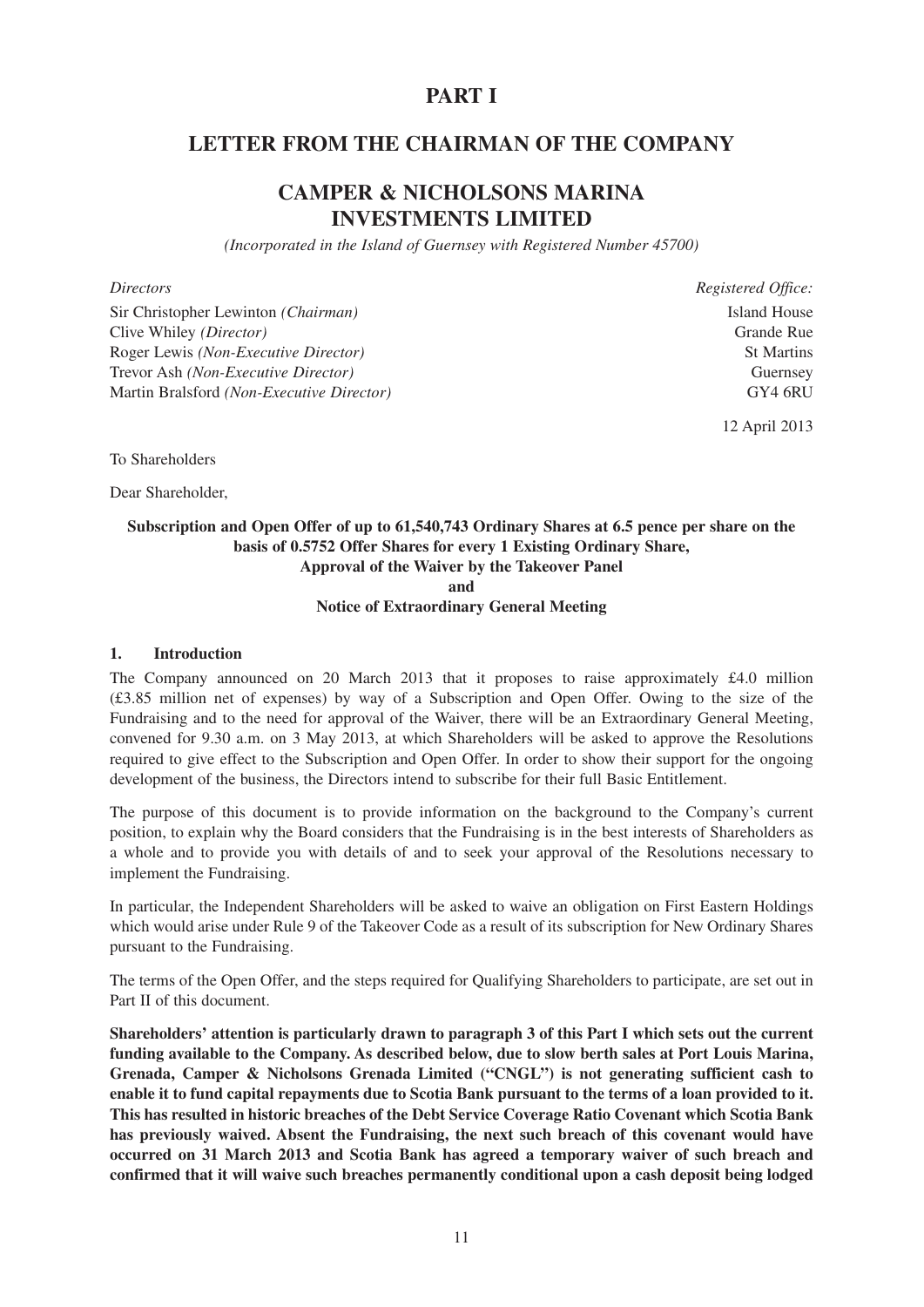**which will not be possible without completion of the Fundraising. Although the Company has historically enjoyed a strong relationship with Scotia Bank and is confident of its continued support, if such waiver is not granted, Scotia Bank will be entitled to take action under the debenture granted in its favour which ultimately has full recourse to the Company's balance sheet and, if enforced, would as a consequence mean that it would not be appropriate for the accounts to be prepared on a going concern basis. Accordingly, Shareholders should be aware that if the Resolutions are not passed and the Fundraising does not proceed, there could be a consequent negative impact on the Company's ability to trade in its current form.**

# **2. Background to and Reasons for the Fundraising**

The Company's Ordinary Shares were admitted to trading on AIM in January 2007 with the Company's investment objective being to generate returns primarily through capital appreciation of real estate assets with, additionally, the potential for dividends over the medium and long term. It pursued this objective through the acquisition, development, redevelopment and operation of an international portfolio of both new and existing marinas and marina-related real estate.

However, the challenging economic climate since late 2008 has made it difficult to generate returns through capital appreciation and, moreover, the Company's constrained capital base and funding structure has imposed ever increasing pressure on its operating activities.

Although the Company has acquired and subsequently invested significant capital into what the Directors believe to be intrinsically good assets and the intangible capital residing in the business, the Directors also believe that the Company needs to adopt more active management of the assets and to pay greater attention to the generation of shorter term returns and cash flow.

At the end of 2012, the Company undertook a board reorganisation culminating in the appointment of Clive Whiley as CEO in December 2012.

Following a preliminary review of the assets and operations, the Board has concluded that the business and assets are currently undervalued due to the lack of focus in ensuring that the operations are performing profitably from day to day and are cash generative.

Accordingly, the Board has sought to strengthen the Company through a significant cost saving programme, which coupled with a simplified management structure, has the objective of cutting annualised costs by  $€1$  million. In doing so, this has given clear leadership and, with the management team, a more detailed review of the business has been conducted in order to develop a strategy for realising the underlying value in the Company for the benefit of its Shareholders.

The Board believes that, with the benefit of the Fundraising and the identified cost savings, the Company:

- has a reasonable prospect of achieving above-inflation revenue growth for the foreseeable future;
- should trade on a positive operating cash-flow basis in 2013, without the need for berth sales;
- should have adequate working capital for the next two years whilst it seeks to address the repayment of debt through berth and other asset sales and/or its refinancing because the Company will be more able to support some debt through profitable trading operations; and
- can build a platform for sustainable profitability into the future, with the upside of one-off berth sales being an additional benefit.

The Board is of the firm opinion that the Fundraising is both necessary and in the best interests of the Company as it will:

• ensure that the Company has sufficient funds to facilitate the removal of the Debt Service Coverage Ratio covenant on the Scotia Bank loan to CNGL and to meet loan capital repayments as they fall due in both 2013 and 2014;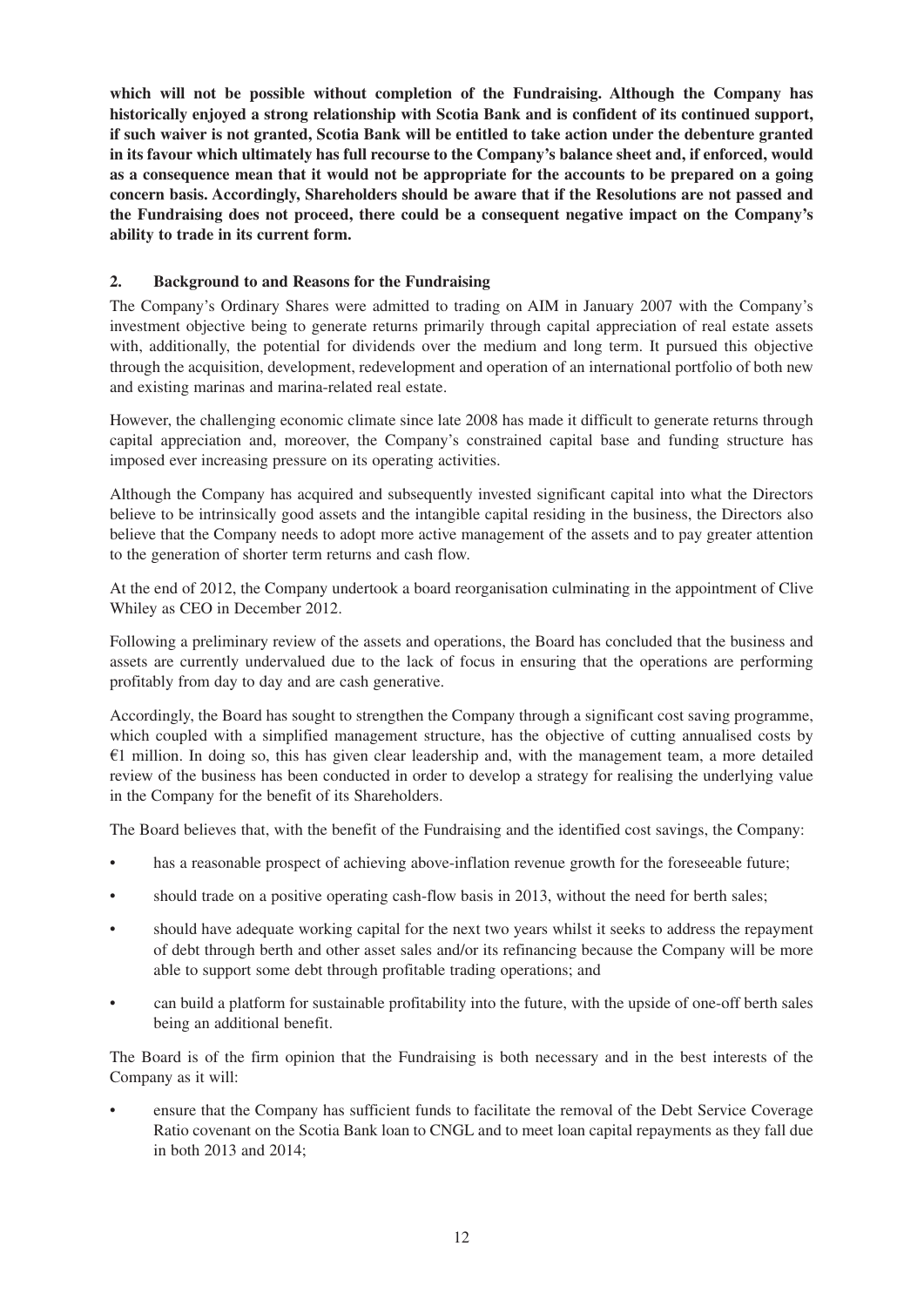- cover the one-off costs of restructuring the business required to generate target cost savings for the business to become operating cash flow positive; and
- fund the working capital requirement, of some US\$750,000, to support accelerated growth in the Company's rest of world third party business and in CNFE, its Hong Kong based joint venture.

The new corporate development plan, which has been endorsed by senior management, is designed to optimise the value of the Company's principal assets as the Board seeks to restore Shareholder value. **The objective of the Fundraising is to clear a path to facilitate a balanced approach to debt reduction, capital investment and the restoration of Shareholder value through both share price appreciation and distributions to Shareholders.**

#### **3. Funding**

The Company's indebtedness, as at 31 December 2012, is as set out below:

|                       | Interest          | Interest  |           |           |           |           |            |            |
|-----------------------|-------------------|-----------|-----------|-----------|-----------|-----------|------------|------------|
|                       | Rate              | Rate      |           |           |           |           |            |            |
|                       | at 31             | at 31     |           |           |           |           |            |            |
|                       | December December |           | Due       | Due       | Due 2015  | Due 2017  | Due 2019   |            |
|                       | 2012              | 2011      | 2013      | 2014      | & 2016    | & 2018    | & 2020     | Total      |
|                       | per cent.         | per cent. | €         | €         | €         | €         | €          | €          |
| Scotia Bank Loan A    | 3.31              | 3.40      | 1,503,900 | 1,804,680 | 167,174   |           |            | 3,475,754  |
| Scotia Bank Loan B    | 5.70              | 5.70      |           |           | 5.684,400 |           |            | 5,684,400  |
| Isbank Loan*          | 7.17              | 7.26      | 489,674   | 489,674   | 979,348   | 979,348   | 734,508    | 3,672,552  |
| Isbank Sub-Loan*      | 1.40              | 1.40      | 457,500   | 457,500   | 915,000   | 915,000   | 686,249    | 3,431,249  |
| <b>Bank Overdraft</b> | 5.00              | 5.00      | 15,250    |           |           |           |            | 15,250     |
| Unsecured 7 per cent. |                   |           |           |           |           |           |            |            |
| Bond                  | 7.00              | 7.00      |           |           |           |           | 11,654,570 | 11,654,570 |
| Other Loan            | 5.61              | 6.71      | 162,750   |           |           |           |            | 162,750    |
| <b>Total</b>          |                   |           | 2,629,074 | 2,751,854 | 7,745,922 | 1.894.348 | 13,075,327 | 28,096,525 |

\*The figures disclosed represent the Group's 45 per cent. share of the outstanding Isbank Loans.

#### *Scotia Bank Loan:*

The Scotia Bank loan in respect of CNGL is secured by a debenture stamped for US\$15,000,000 or equivalent charge over the fixed assets, goodwill, and uncalled capital of CNGL and a floating charge over all other assets.

The loan comprises two parts, Scotia Bank Loan A and Scotia Bank Loan B, with the two parts having different repayment profiles. Scotia Bank Loan A, originally for US\$7,500,000, is repayable in quarterly instalments that commenced on 30 June 2010 with the final payment due in June 2015. Scotia Bank Loan B, also for US\$7,500,000, on which the interest rate is fixed at 5.7 per cent. per annum, is repayable by a single bullet payment due in June 2015.

As outlined above, due to slow berth sales at Port Louis Marina, Grenada, CNGL is not generating sufficient cash to enable it to fund capital repayments due to Scotia Bank pursuant to the terms of a loan provided. This has resulted in historic breaches of the Debt Service Coverage Ratio Covenant which Scotia Bank has previously waived. Absent the Fundraising, the next such breach of this covenant would have occurred on 31 March 2013 and Scotia Bank has agreed a temporary waiver of such breach and confirmed that it will waive such breaches permanently conditional upon a cash deposit being lodged which will not be possible without completion of the Fundraising. Although the Company has historically enjoyed a strong relationship with Scotia Bank and is confident of its continued support, if such waiver is not granted Scotia Bank will be entitled to take action under the debenture granted in its favour which ultimately has full recourse to the Company's balance sheet and, if enforced, would as a consequence mean that it would not be appropriate for the accounts to be prepared on a going concern basis. Accordingly, Shareholders should be aware that if the Resolutions are not passed and the Fundraising does not proceed, there could be a consequent negative impact on the Company's ability to trade in its current form.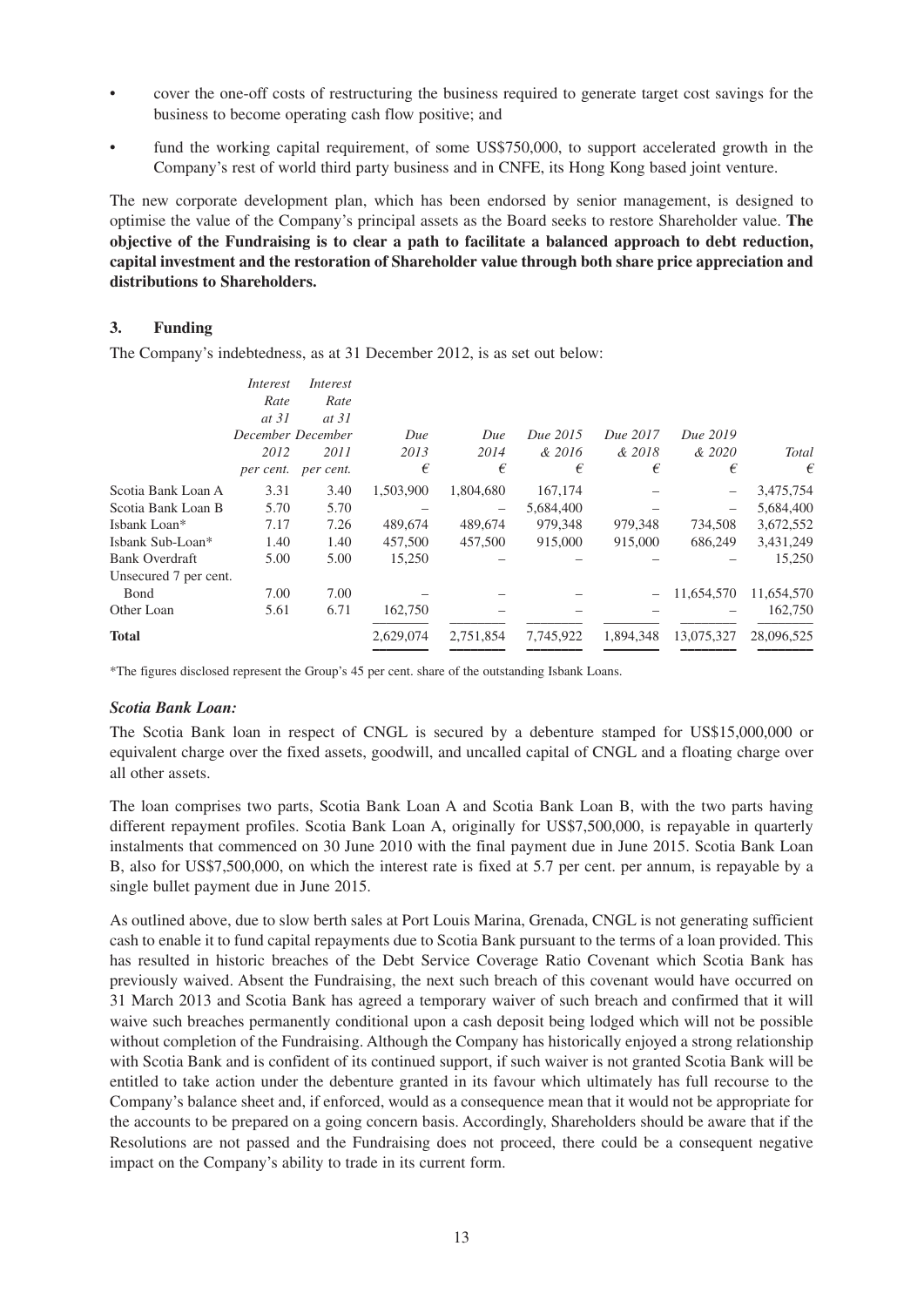# *Isbank Loan:*

The Isbank Term Facility is provided to IC Cesme in the amount of  $\epsilon$ 9,249,386. This loan is repayable in semi-annual instalments which commenced in December 2011. In addition to the Term Facility, Isbank provided a loan in the form of a General Cash and Non-Cash Credit Agreement (the "Subordinated Loan") with a maximum facility of €10 million. The Subordinated Loan is secured against cash pledges and guarantees by the IC Cesme shareholders and is repayable commensurate with the Term Facility. The Company acts as a guarantor and sponsor of IC Cesme's repayment obligations under the Term Facility and the Subordinated Loan to the extent of 45 per cent. of any non-payment.

# *GHM Bond:*

During the period ended 31 December 2010, GHM issued €10,000,000 bonds, with an over-allotment option of €2,000,000 bearing an interest rate of 7 per cent., redeemable on 25 February 2020 and subject to an early redemption option that may be exercised by GHM between 2017 and 2020. As at 31 December 2012, the outstanding balance related to these bonds was  $£11,654,570$ .

# *Overdraft:*

The bank overdraft in respect of GHM is secured by:

- a first general hypothec for  $\epsilon$ 1,747,030 on an overdraft basis over all assets, present and future given by GHM; and
- a first special hypothec for  $\epsilon$ 1,747,030 on an overdraft basis over the temporary utile dominium for 99 years commencing from 2 June 1999 over the land measuring 1,410 square metres at Cottonera Waterfront Vittoriosa.

# **4. Current Trading and Prospects**

The Company's unaudited 2012 Results, which were released on 20 March 2013, show improved performance, with turnover (including berth sales) up by over 50 per cent. to  $\epsilon$ 11.0 million and losses reduced from €15.3 million to €5.3 million. Indeed, excluding berth sales, turnover was up by 30 per cent. from  $66.0$  million to  $67.8$  million. More importantly, operating activities generated positive cashflow of €0.6 million (2011 – cash outflow €2.8 million), albeit that after the repayment of borrowings and interest net cash outflows were over  $\epsilon$ 3.0 million. Significant matters to report are that:

- Each of the Company's three marinas showed improving performance. Grand Harbour Marina, which achieved a  $\epsilon$ 3.1 million berth sale in December, generated a profit before tax. IC Cesme, with significant revenue increases, was close to being breakeven at PBT. Before and after non-cash impairment charges, Port Louis reduced its loss before tax.
- Revenues from the Company's third party marina business increased by 73 per cent. in 2012 to €1.6 million (2011: €0.9 million) which included a first full year contribution of €0.1 million from CNFE, the Company's Hong Kong based joint venture. In Europe three new management services agreements were signed during the year, two in Italy and one in Greece, which, alongside initial progress in the Asia Pacific region, is encouraging for future revenue.
- The loss before tax and before the impairment charge improved from the  $\epsilon$ 5.1 million loss (7.6 Euro cents per Ordinary Share) reported in 2011 to €1.6 million (2.0 Euro cents per Ordinary Share).

In addition, each of the Company's marinas continues to service its clients to the high standards which should enable occupancy to grow and generate continued year on year tariff increases.

#### **5. Use of Proceeds**

The net proceeds from the Fundraising will be used to:

• provide a cash deposit of US\$655,000, to facilitate the removal of the Debt Service Coverage Ratio Covenant given to Scotia Bank, that would otherwise have been breached on 31 March 2013 and secure a permanent waiver of prior breaches and, additionally, to be available as security for capital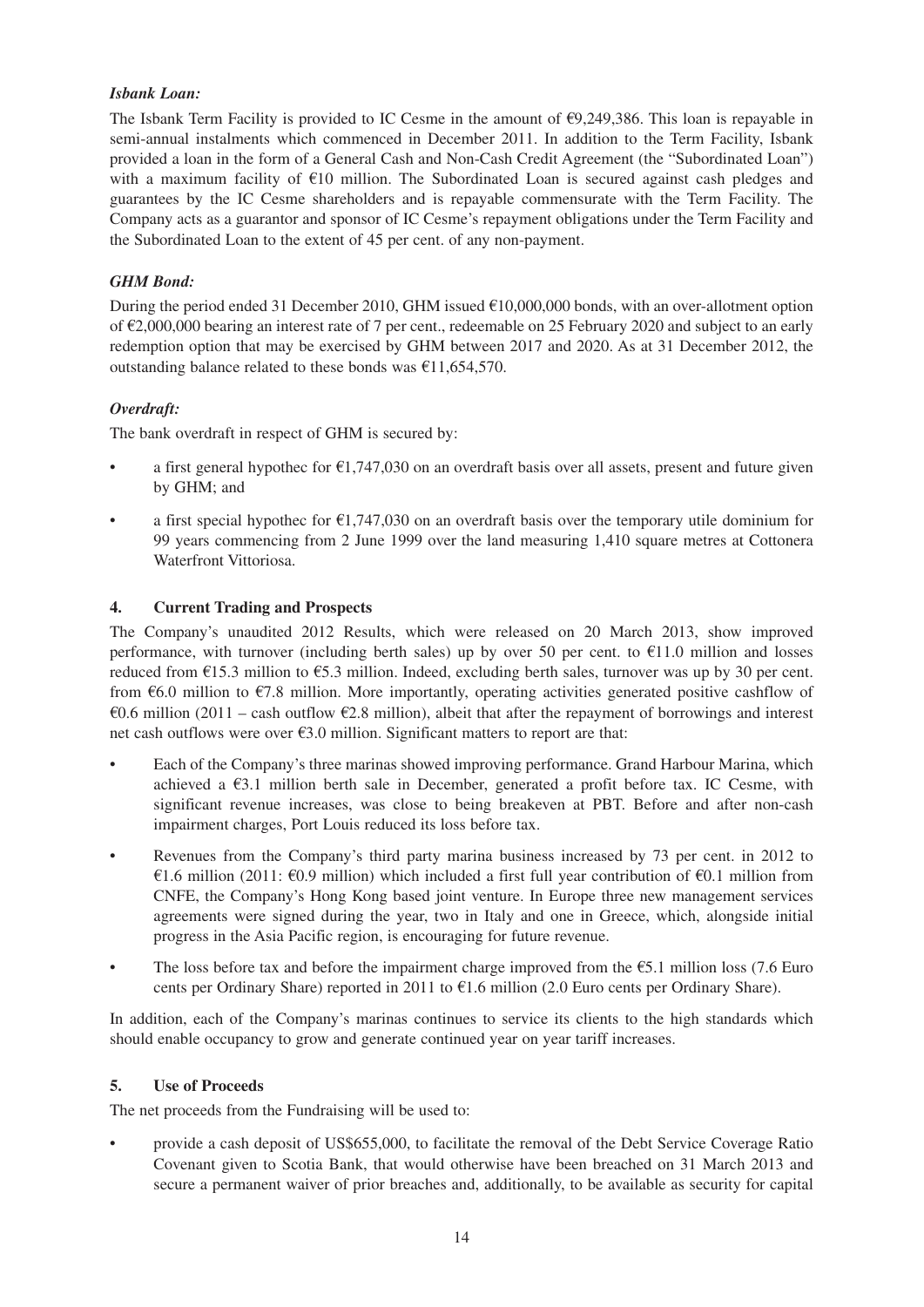and interest payments as they fall due through to the bullet repayment of US\$7,500,000 due to Scotia Bank on 30 June 2015;

- fund the estimated working capital requirement, of some US\$750,000, needed to support the accelerated revenue growth anticipated in the Company's Hong Kong joint venture;
- provide some additional working capital to fund revenue growth in the Rest of the World Third Party Business;
- cover the one-off costs associated with the restructuring necessary to generate the targeted cost savings for the business to become operating cash flow positive; and
- provide general working capital for use across the Company and the Group.

The Fundraising will also allow the Board to optimise the value of the Company's principal assets from a position of not being a distressed seller and of having a cohesive and self-sustaining strategic plan.

# **6. Subscription and Open Offer**

The Company is proposing to issue up to 61,540,743 New Ordinary Shares through the Subscription and Open Offer at an Offer Price of 6.5 pence per share, raising in aggregate £4 million (£3.85 million net of expenses), of which 15,384,615 New Ordinary Shares, being 25 per cent. of the New Ordinary Shares, will be placed firm with First Eastern Holdings.

The Offer Price of 6.5 pence represents a discount of 38.09 per cent to the closing price of 10.5 pence per Ordinary Share on 19 March 2013 (being the last trading day prior to the announcement of the Subscription and Open Offer) and a discount of 28.00 per cent to the average closing price over the 30 days prior to the announcement of the Subscription and Open Offer of 9.0 pence per Ordinary Share.

The Open Offer is being made to Qualifying Shareholders on the register on the Record Date. The Open Offer provides Qualifying Shareholders with the option to subscribe for Offer Shares at a price of 6.5 pence per Offer Share. Each Qualifying Shareholder is entitled to apply for his Basic Entitlement of Offer Shares (which is calculated pro-rata to his holding of Ordinary Shares in the Company on the Record Date). Qualifying Shareholders are also entitled to apply for more than their Basic Entitlement via the Excess Application Facility up to a maximum number of additional Offer Shares equivalent to a multiple of 33.3 per cent. of their Basic Entitlement. Any satisfaction of Excess Applications will be dependent on the take-up by other Shareholders and may be scaled back accordingly in the Directors' absolute discretion in accordance with the terms of the Open Offer.

First Eastern Holdings has underwritten the Open Offer by undertaking in the Subscription Agreement that it will subscribe for any Offer Shares not taken up by Qualifying Shareholders, either through their Basic Entitlement or through Excess Applications. Accordingly, the Company is assured of receiving the full amount of the Fundraising through the Subscription  $(E1 \text{ million})$  and the Open Offer  $(E3 \text{ million})$ .

Any participation in the Open Offer by Shareholders will reduce First Eastern Holdings' underwriting commitment. In order to show their support for the ongoing development of the business, the Directors intend to subscribe for their full Basic Entitlement under the Open Offer.

Qualifying Shareholders are invited to apply for Offer Shares under the Open Offer at a price of 6.5 pence per Offer Share, payable in full on application and free of all expenses, *pro rata* to their existing shareholdings on the basis of:

#### **0.5752 Offer Shares for every 1 Existing Ordinary Share**

held at the Record Date and so on in proportion for any other number of Existing Ordinary Shares then held. Basic Entitlements of Qualifying Shareholders will be rounded down to the nearest whole number of Offer Shares. Fractional entitlements which would have otherwise arisen will not be issued.

The Open Offer is subject to the satisfaction, amongst other matters, of the following conditions on or before 7 May 2013 (or such later date being not later than 31 July 2013, as the Company may decide):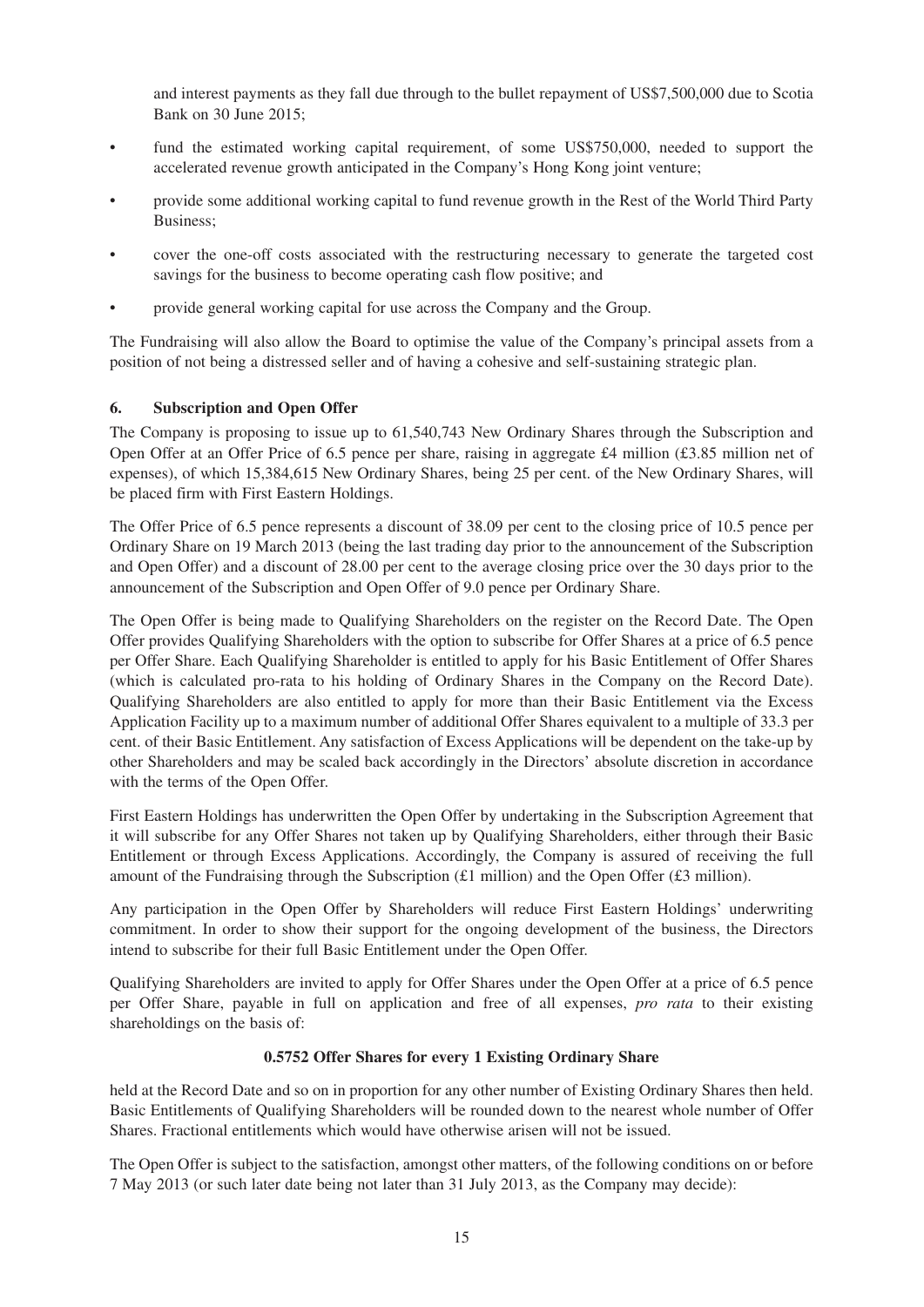- passing of the Fundraising Resolution;
- passing of the Whitewash Resolution;
- to the extent that Offer Shares are to be issued pursuant to the Open Offer, Admission becoming effective by 8.00 a.m. on 7 May 2013 (or such later time or date not being later than 8.00 a.m. on 31 July 2013 as the Company may decide).

The Offer Shares will, when issued and fully paid, rank *pari passu* in all respects with the Existing Ordinary Shares, including the right to receive all dividends and other distributions declared, made or paid after the date of Admission.

### *Settlement and dealings*

Application will be made to the London Stock Exchange for the New Ordinary Shares to be admitted to trading on AIM. It is expected that such Admission will become effective and that dealings will commence on 7 May 2013. Further information in respect of settlement and dealings in the New Ordinary Shares is set out in paragraph 7 of Part II of this document.

# *Overseas Shareholders*

Certain Overseas Shareholders may not be permitted to subscribe for Offer Shares pursuant to the Open Offer and should refer to paragraph 6 of Part II of this document.

# **7. First Eastern Holdings**

First Eastern Holdings became the largest Shareholder in the Company in August 2011, through its 66.78 per cent. owned subsidiary company FE Marina Investments, which made an investment of approximately £4.2 million for a 25 per cent. stake in the Company by a subscription of Ordinary Shares, coupled with the formation of a joint venture company to assist in the development of the Company's business in China, one of the world's fastest growing marina markets.

The remaining 33.22 per cent. of FE Marina Investments is held by The Euro-China Fund, L.P. ("Euro-China"), an exempted limited partnership formed under the laws of the Cayman Islands. The primary investment objective of Euro-China is to achieve superior returns on partnership capital by direct investments in opportunities involving a European/Chinese commercial nexus, taking advantage of the growing trade and investment flows between Europe and China. The general partner of Euro-China is FE Euro-China Partners Limited ("FE Euro-China Partners"), which is responsible for the overall management and operations of the partnership and the making and realisation of investments. FE Euro China Partners is a private company registered under the laws of the Cayman Islands and is indirectly owned as to 90 per cent. by Mr. Victor Chu Chairman and founder of First Eastern Holdings and as to 10 per cent. by Ms. Elizabeth Kan, Managing Director of First Eastern Holdings. As at 31 December 2012, Euro-China had net assets of €12.3 million.

First Eastern Holdings, which was founded in 1988 as a private investment company, is 92 per cent. owned by Victor Chu and his family, with the remaining 8 per cent. owned by Ms. Elizabeth Kan. Since its formation, First Eastern Holdings and its associates have made significant direct investments into China and, more recently, internationally, including Japan and the UK. Investments by First Eastern Holdings and its associates into the UK include shareholdings and/or joint ventures with Evolution Securities China Limited, Monitise PLC, Lulu Guinness Holdings Limited, Camper & Nicholsons Marina Investments Limited and Sustainable Development Capital LLP.

Victor Chu is the Chairman and principal shareholder of First Eastern Holdings and of other companies in Hong Kong trading under the First Eastern name, including FE Securities Ltd and First Eastern Investments Limited.

Mr Chu obtained his law degree at University College London and qualified as a solicitor in England and Hong Kong in 1982 with Herbert Smith, the City law firm. Over the last 25 years he has served, at various times, as a Director and Council Member of the Hong Kong Stock Exchange, Member of the Hong Kong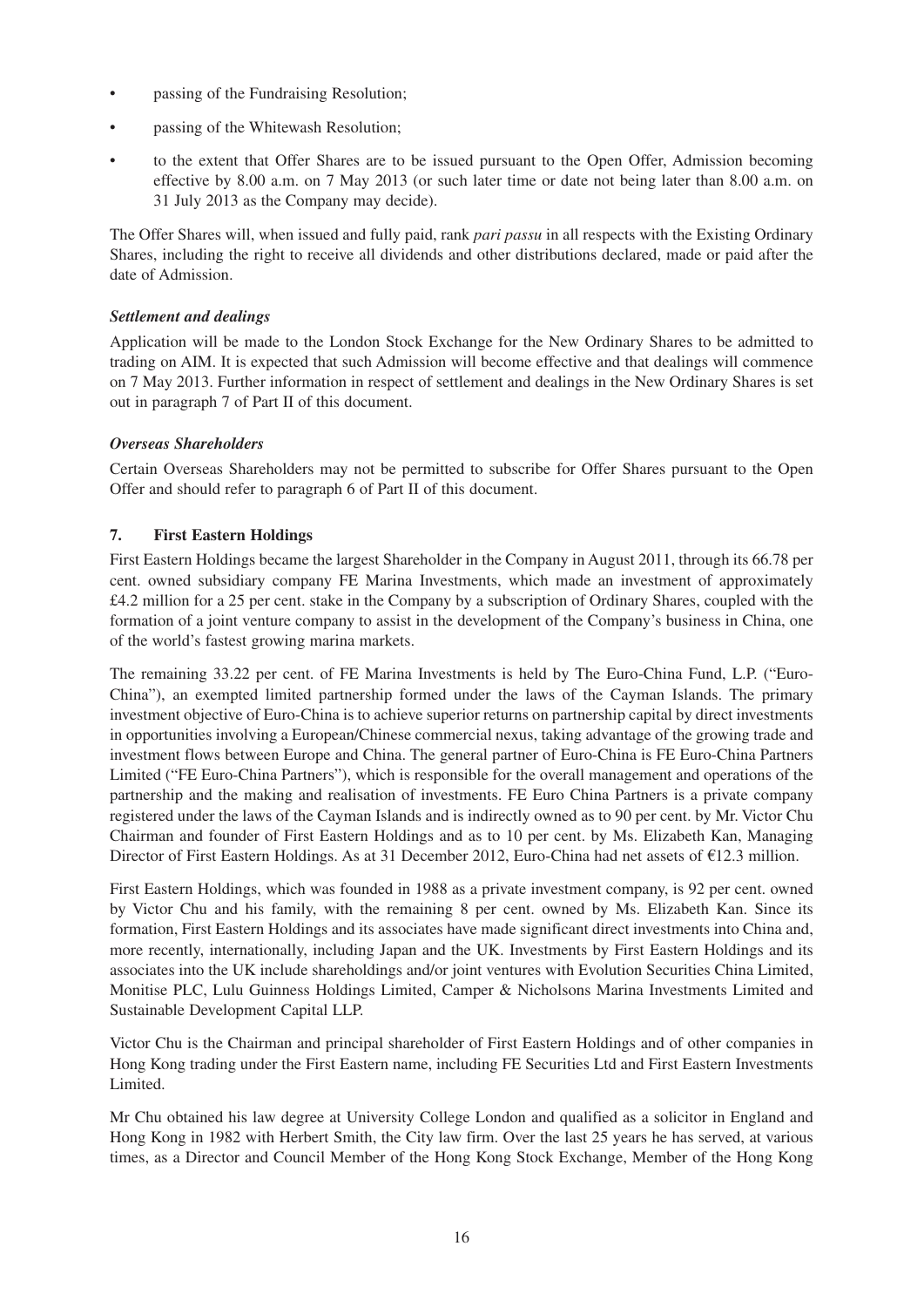Takeovers and Mergers Panel, Advisory Committee Member of the Hong Kong Securities and Futures Commission and part-time member of the Hong Kong Government's Central Policy Unit.

Mr Chu is currently a Foundation Board Member of the World Economic Forum in Geneva and co-chairs the Forum's International Business Council. He is also Chairman of the Hong Kong – EU Business Cooperation Committee, a member of the Mayor of London's International Business Advisory Council and serves on the Boards of Zurich Insurance Group and of China Merchants China Direct Investments Ltd. In June 2011, Mr Chu was awarded the 2011 Global Economy Prize (jointly with Professor Larry Summers and then European Central Bank President Jean-Claude Trichet) by the Kiel Institute for the World Economy.

First Eastern Holdings and Mr Chu are important partners for the Company as it seeks to use the knowledge and relationships that First Eastern companies have developed over the last 20 years of operating and investing in China and the Far East. However, First Eastern Holdings is not only important to the growth of CNMI's China activities but, over the last 18 months since becoming (through FE Marina Investments) the Company's largest Shareholder, has provided significant strategic assistance and offered financial support when it was approached to assist with the current Fundraising.

The Board believes that the increased investment by First Eastern Holdings is a very clear confirmation of its continued belief in both the opportunities in China and also in the prospects for the Company generally.

# **8. Intentions of First Eastern Holdings**

First Eastern Holdings has confirmed to the Company that it is not proposing, following any increase in its direct and indirect percentage interests in Ordinary Shares or voting rights as a result of its participation in the Fundraising, to seek any change in the composition of the Board, as currently constituted, or the general nature of the Company's business.

First Eastern Holdings has also confirmed that it has no current intention to make any changes regarding the future of the Company's business, the locations of the Company's places of business or the continued employment of its employees and management (and those of its subsidiaries) beyond those cost saving measures already contemplated by the Board following its recent review, nor does First Eastern Holdings intend that there should be any redeployment of the fixed assets of the Company. First Eastern Holdings intends that the Company should remain quoted on AIM. However, First Eastern Holdings has the right, granted pursuant to the subscription agreement entered into at the time of its initial investment in the Company in 2011 and, as yet, unexercised, to appoint and remove one person to and from the board of the Company from time to time for so long as First Eastern Holdings continues to hold 10 per cent. or more of the Company's issued share capital.

The Company views the continued long term support of the First Eastern Holdings as beneficial to CNMI.

# **9. Dispensation from Rule 9 of the Takeover Code**

#### *Rule 9*

The Takeover Code governs, *inter alia*, transactions which may result in the change of control of a public company to which the Takeover Code applies.

Under Rule 9, any person who acquires an interest (as defined in the Takeover Code) in shares, which taken together with shares in which he is already interested and in which persons acting in concert with him are interested, carry 30 per cent. or more of the voting rights of a company which is subject to the Takeover Code, is normally required to make a general offer to all the remaining Shareholders to acquire their shares.

Similarly, when any person, together with persons acting in concert with him, is interested in shares which in aggregate carry not less than 30 per cent. of the voting rights of such company but does not hold shares carrying more than 50 per cent. of such voting rights, a general offer will normally be required if any further interest in shares are acquired by any such person or persons acting in concert with it.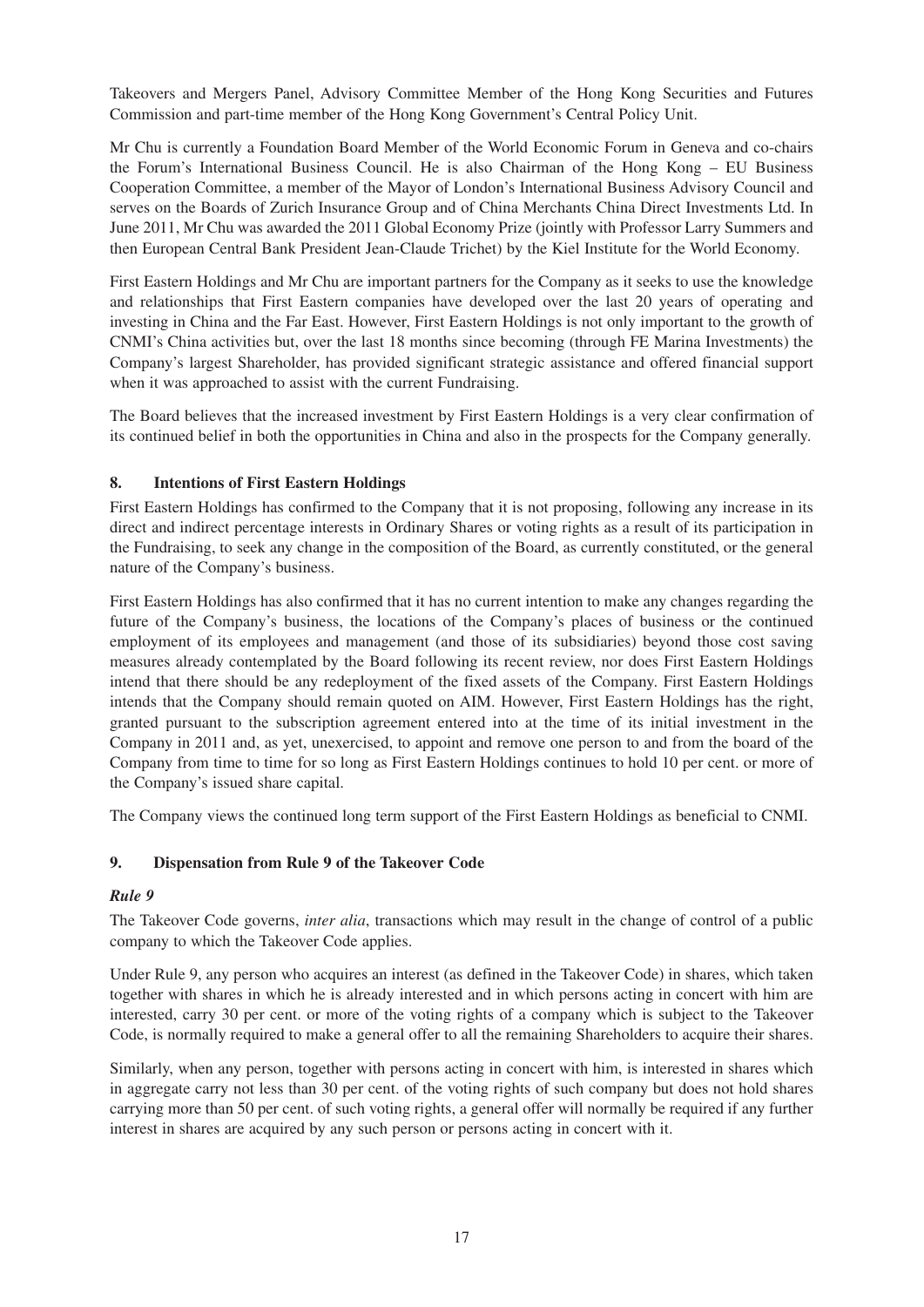An offer under Rule 9 must be made in cash and at the highest price paid by the person required to make the offer, or any person acting in concert with him, for any interest in shares in the company during the 12 months prior to the announcement of the offer.

### *Dispensation*

If First Eastern Holdings were to subscribe for all of the Subscription Shares, all Open Offer Entitlements were taken up in full by Qualifying Shareholders and FE Marina Investments took up only its Basic Entitlement, First Eastern Holdings and FE Marina Investments would, together, hold 46,984,551 Ordinary Shares representing 33.14 per cent. of the total voting rights of CNMI following the Fundraising. If First Eastern Holdings were to subscribe for all of the Subscription Shares and Open Offer Shares, First Eastern Holdings and FE Marina Investments would, together, hold 81,601,647 Ordinary Shares representing 57.55 per cent. of the total voting rights of CNMI following the Fundraising.

Therefore, on implementation of the Open Offer, the interests of First Eastern Holdings and FE Marina Investments in the Ordinary Shares could reach a potential maximum of 57.55 per cent. of the issued share capital of the Company, depending on the level of take up under the Open Offer. First Eastern Holdings' holding alone could be up to 35.27 per cent. An increase in the aggregate shareholdings of First Eastern Holdings and FE Marina Investments to over 30 per cent. of the issued shares through the Subscription on the terms referred to above would usually trigger an obligation for First Eastern Holdings and/or FE Marina Investments to make a general takeover offer for the Company to all the other Shareholders in accordance with Rule 9 of the Takeover Code at a cash price of 6.5p per Ordinary Share.

However, the Takeover Panel has agreed in principle to grant a conditional waiver that will release First Eastern Holdings and FE Marina Investments from such an obligation and will allow them to increase their aggregate shareholdings through 30 per cent. to a maximum of 57.55 per cent.. This Waiver is conditional on (i) neither First Eastern Holdings nor FE Marina Investments nor any of their concert parties acquiring any interest in any other Ordinary Shares prior to the Extraordinary General Meeting; and (ii) the passing of the Waiver Resolution by Independent Shareholders at the Extraordinary General Meeting. Voting on the Waiver Resolution will be put to a poll, as required by the Takeover Code. FE Marina Investments has undertaken that it will not vote on the Waiver Resolution in respect of its existing Ordinary Shares.

**In the event that the First Eastern Holdings' and FE Marina Investments' aggregate shareholdings increase over 50 per cent. as permitted by the Waiver, First Eastern Holdings or FE Marina Investments would usually be entitled to acquire any number of additional Ordinary Shares without incurring an obligation to make a general offer to the remaining Shareholders for their Ordinary Shares.** This is because, under Rule 9, where any person who (together with persons acting in concert with him) already holds over 50 per cent, of the voting rights of a company acquires an interest in shares which carry additional voting rights, then that person will not generally be required to make a general offer to the remaining Shareholders to acquire their shares. However, individual members of the concert party (being First Eastern Holdings and FE Marina Investments) will not be able to increase their percentage interests in shares through or between a Rule 9 threshold without Takeover Panel consent.

In the event that take up under the Open Offer is such that, following completion of the Fundraising the aggregate shareholdings of First Eastern Holdings and FE Marina Investments are in excess of 30 per cent. but less than 50 per cent., neither First Eastern Holdings, FE Marina Investments nor any other person acting in concert with them would be able to acquire further shares in the Company without being required to make a mandatory offer for all other Ordinary Shares under Rule 9. However, First Eastern Holdings and FE Marina Investments would retain the right to transfer Ordinary Shares between entities within the First Eastern group of companies, on the basis that such entities will be under the ultimate control of Victor Chu, save that such transfers will require the prior consent of the Takeover Panel.

#### **10. Extraordinary General Meeting**

An Extraordinary General Meeting of the Company is being convened for 9.30 a.m. on 3 May 2013 to be held at the Company's registered office at Island House, Grand Rue, St. Martins, Guernsey GY4 6RU at which the Resolutions will be proposed. The Fundraising Resolution, which is conditional on the passing of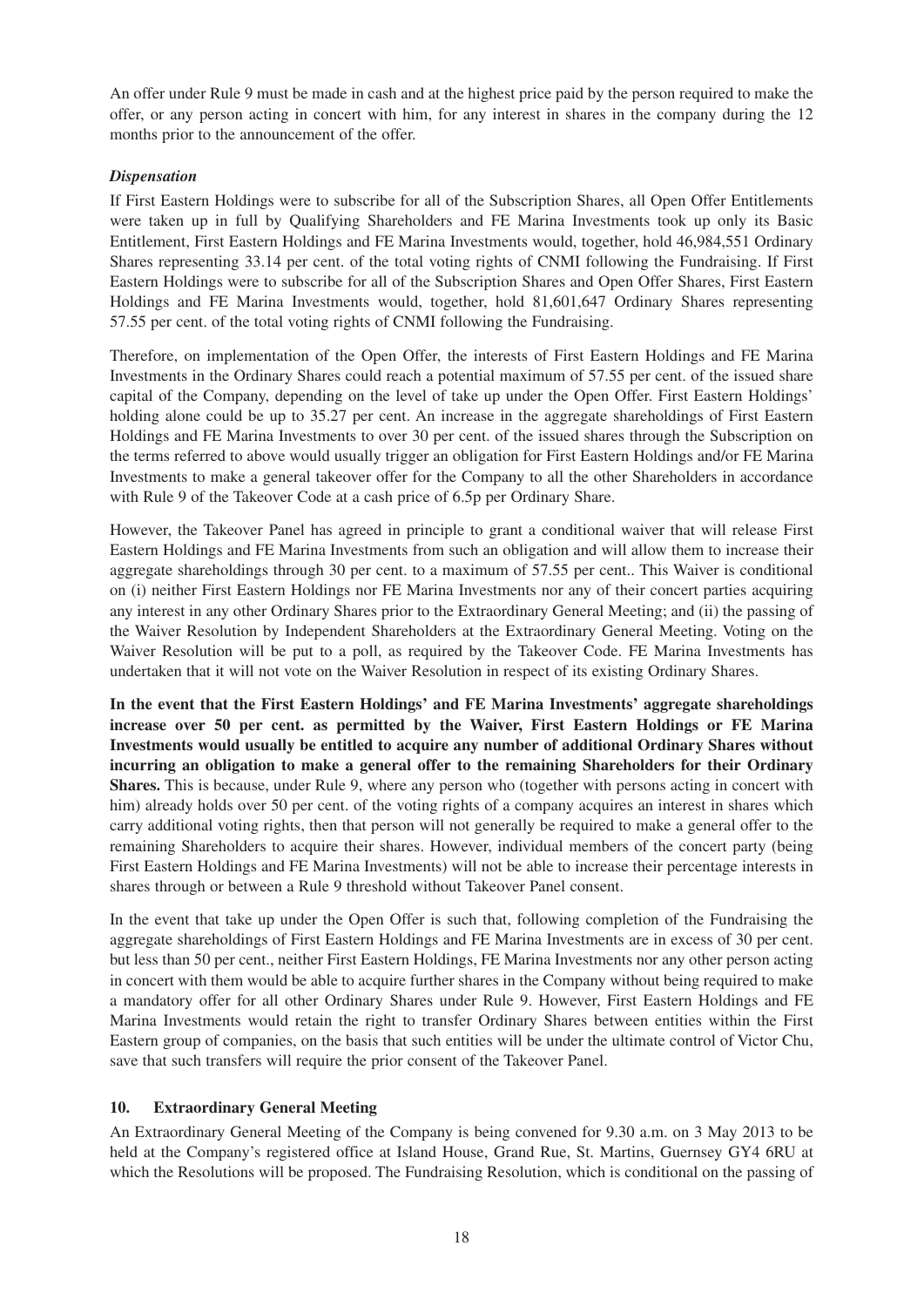the Whitewash Resolution, will be proposed as an ordinary resolution and requires a simple majority of the votes cast to vote in favour in order for it to be passed. The Whitewash Resolution will be proposed as an ordinary resolution and requires a simple majority of the votes cast to be cast in favour in order for it to be passed. The Whitewash Resolution will be decided on a poll. Only the Independent Shareholders shall be entitled to vote on the Whitewash Resolution.

# **11. Action to be taken in respect of the Extraordinary General Meeting**

Please check that you have received the following with this document:

- a Form of Proxy for use in respect of the Extraordinary General Meeting; and
- a reply-paid envelope for use in connection with the return of the Form of Proxy (in the UK only).

**Whether or not you propose to attend the Extraordinary General Meeting in person, you are strongly encouraged to complete, sign and return your Form of Proxy in accordance with the instructions printed thereon as soon as possible, but in any event so as to be received, by post at Anson Registrars Limited, Anson Place, Mill Court, La Charroterie, St. Peter Port, Guernsey, GY1 1EJ or, during normal business hours only, by hand, at Anson Registrars Limited, Anson Place, Mill Court, La Charroterie, St. Peter Port, Guernsey, GY1 1EJ by no later than 9.30 a.m. on 1 May 2013 (or, in the case of an adjournment of the Extraordinary General Meeting, not later than 48 hours before the time fixed for the holding of the adjourned meeting.**

This will enable your vote to be counted at the Extraordinary General Meeting in the event of your absence. The completion and return of the Form of Proxy or the use of the CREST Proxy Voting service will not prevent you from attending and voting at the Extraordinary General Meeting, or any adjournment thereof, in person should you wish to do so.

# **12. Action to be taken in respect of the Open Offer**

If you are a Qualifying non-CREST Shareholder you will find an Application Form accompanying this document which gives details of your Basic Entitlement and your Excess non-CREST Entitlement (i.e. the number of Offer Shares available to you). If you wish to apply for Offer Shares under the Open Offer, you should complete the enclosed Application Form in accordance with the procedure set out at paragraph 3 of Part II of this document and on the Application Form itself and post it in the accompanying envelope (for use within the UK only), together with payment in full in respect of the number of Offer Shares applied for to Computershare, Corporate Actions Projects, Bristol BS99 6AH or by hand (during normal business hours only) to Computershare, The Pavilions, Bridgwater Road, Bristol BS13 8AE so as to arrive as soon as possible and in any event so as to be received no later than 11.00 a.m. on 1 May 2013, having first read carefully Part II of this document and the contents of the Application Form. If you are a Qualifying CREST Shareholder you will receive a credit to your appropriate stock account in CREST in respect of your Basic Entitlement and a further credit in respect of the Excess Entitlement available. You should refer to the procedure set out at paragraph 3 of Part II of this document.

**The latest time for applications to be received under the Open Offer is 11.00 a.m. on 1 May 2013. The procedure for application and payment depends on whether, at the time at which application and payment is made, you have an Application Form in respect of your Open Offer Entitlement or your Open Offer Entitlement has been credited to your stock account in CREST. The procedures for application and payment are set out in Part II of this document. Further details also appear on the Application Form which has been sent to Qualifying Shareholders. Qualifying CREST Shareholders who are CREST sponsored members should refer to their CREST sponsors regarding the action to be taken in connection with this document and the Open Offer.**

**If the Resolutions are not passed, the Fundraising will not proceed. The consequences of this are set out above.**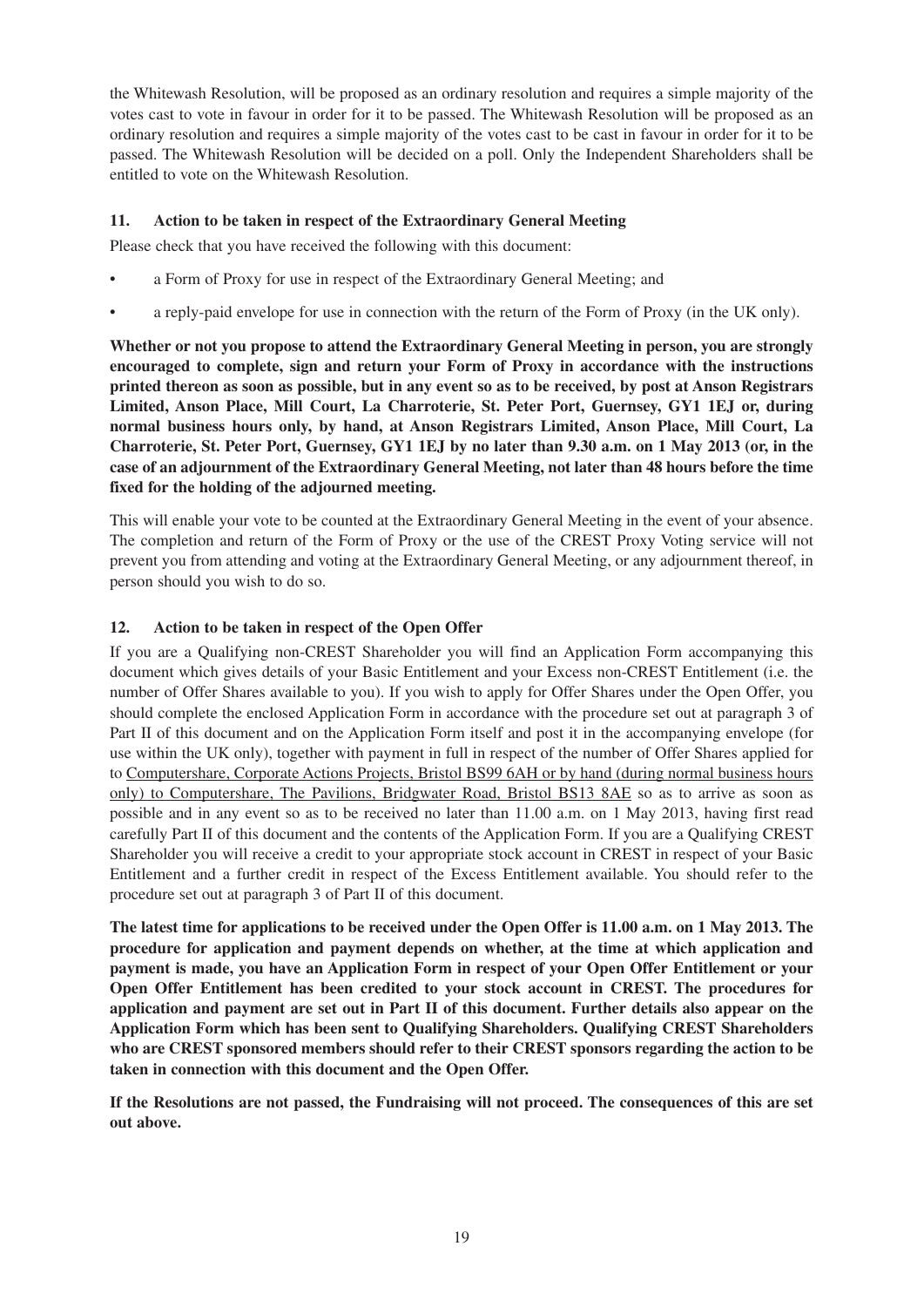# **13. Irrevocable undertakings**

The Company has received an irrevocable undertaking to vote in favour of the Fundraising Resolution and to take up its Basic Entitlement from FE Marina Investments which has a beneficial interest of 20,060,904 Ordinary Shares representing 25 per cent. of the existing share capital of the Company.

**If you are in any doubt as to the procedure for acceptance, please contact Computershare on +44 (0)870 707 4040. Calls to the Computershare +44 (0)870 707 4040 number are charged at approximately 10 pence per minute (including VAT) from a BT landline, other telephone provider costs may vary. Calls to the helpline from outside the UK will be charged at the applicable international rate. Different charges may apply to calls from mobile telephones and calls may be recorded and randomly monitored for security and training purposes. Computershare cannot provide advice on the merits of the Proposals nor give any financial, legal or tax advice.**

**If you are in any doubt as to the contents of this document and/or the action you should take, you are recommended to seek your own personal financial advice from an independent financial adviser authorised under the Financial Services and Markets Act 2000 (as amended) if you are in the UK or, if you are outside the UK, from an appropriately authorised independent financial adviser, without delay.**

# **14. Related Party Transactions**

FE Marina Investments is a substantial Shareholder in CNMI, holding 25 per cent. of the voting rights of the Company and accordingly FE Marina Investments and First Eastern Holdings are considered to be related parties of the Company as defined by the AIM Rules. The participation of First Eastern Holdings in the Fundraising is therefore a related party transaction pursuant to Rule 13 of the AIM Rules. The Directors, having consulted with the Company's nominated adviser, finnCap, consider that the terms of the Fundraising and the participation by First Eastern Holdings are fair and reasonable insofar as the Company's Shareholders are concerned.

#### **15. Recommendation**

The Independent Directors:

- having consulted with finnCap, are satisfied that the terms of the Fundraising are fair and reasonable and in the best interests of the Company and Shareholders as a whole; and
- having been so advised by finnCap, consider the Fundraising, Whitewash and the Waiver to be fair and reasonable and in the best interests of Independent Shareholders and the Company as a whole.

Accordingly, the Independent Directors recommend that all Shareholders vote in favour of the Fundraising Resolution and that all Independent Shareholders vote in favour of the Whitewash Resolution to be proposed at the Extraordinary General Meeting, as they intend to do in respect of their beneficial holdings which amount to, in aggregate, 3,064,795 Ordinary Shares, representing 3.82 per cent. of the Company's issued share capital.

Mr Clive Whiley is not considered to be independent of First Eastern Holdings and has accordingly abstained from deliberating on the recommendation of the Board.

Yours faithfully,

**Sir Christopher Lewinton** *Chairman*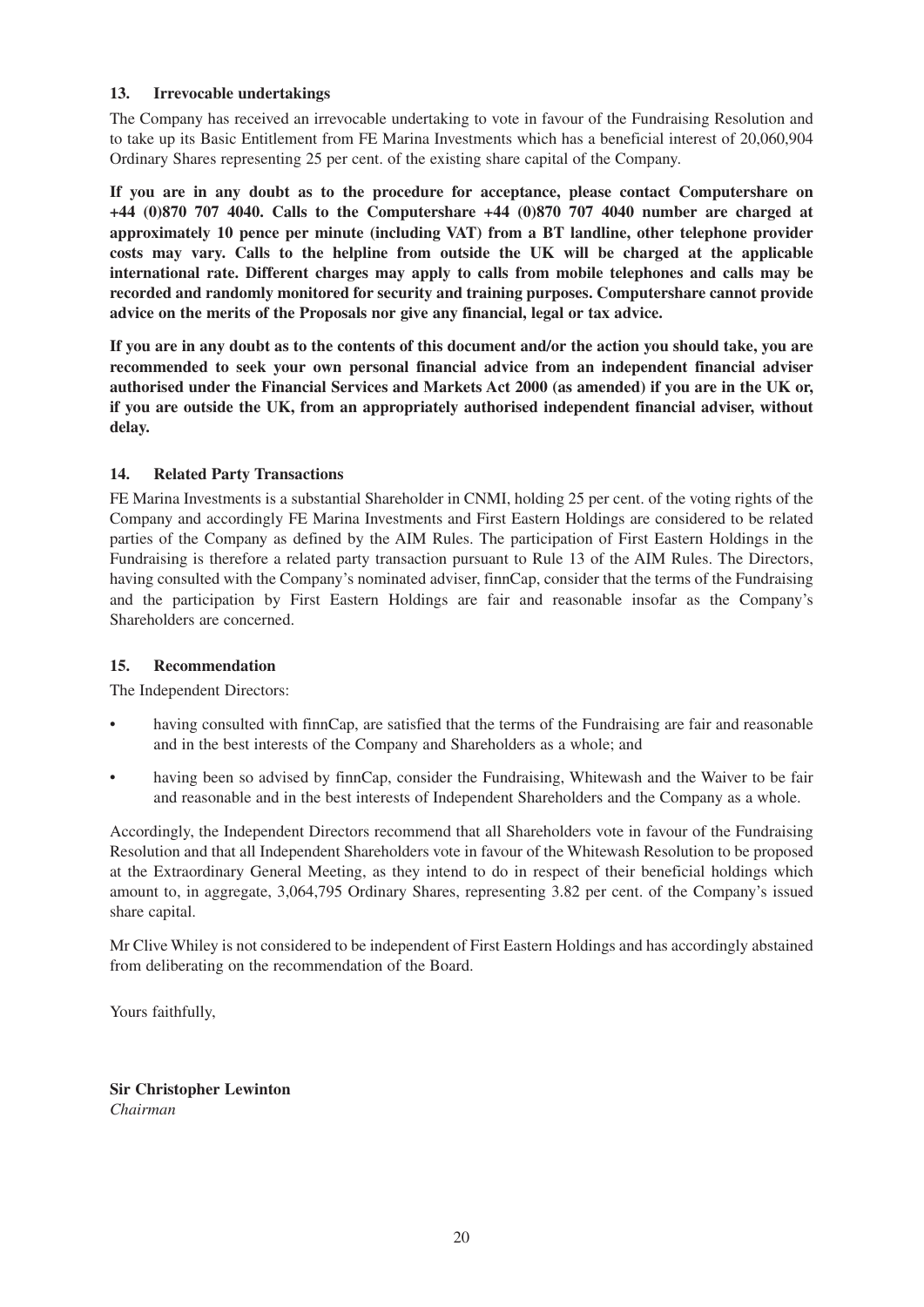# **PART II**

# **DETAILS OF THE OPEN OFFER**

### **1. Introduction**

The Open Offer has been structured so as to allow Qualifying Shareholders to subscribe for Ordinary Shares at the Offer Price *pro rata* to their existing holdings. Qualifying Shareholders will be able to apply for their Basic Entitlement. In addition, Qualifying Shareholder may make applications for Ordinary Shares in excess of their Basic Entitlement under the Excess Application Facility (see below). Once Basic Entitlements have been satisfied, the Company shall, in its absolute discretion, determine whether to meet any Excess Applications in full or in part. To the extent that Offer Shares are not applied for under the Open Offer, Open Offer Entitlements will lapse and such Offer Shares shall be subscribed for by First Eastern Holdings pursuant to the terms of the Subscription and Open Offer Agreement as described in paragraph 8 of Part V of this document.

# **2. Offer**

The Company hereby invites Qualifying Shareholders to apply, on and subject to the terms and conditions set out herein and in the Application Form (in respect of shares held in certificated form) and subject to the Articles of Association of the Company, for Offer Shares at a price of 6.5 pence per share, free from all expenses, payable in cash in full on application. The closing mid-market price for an Ordinary Share, on 11 April 2013 (being the last practicable date before the publication of this document) was 7.5 pence.

Subject to fulfilment of the conditions set out below and (in respect of shares held in certificated form) in the Application Form, Qualifying Shareholders are being given the opportunity to subscribe for Offer Shares at the Offer Price payable in full on application and free of all expenses, *pro rata* to their existing shareholdings, on the basis of:

#### **0.5752 Offer Shares for every 1 Existing Ordinary Share**

held at the Record Date and so on in proportion for any greater number of Ordinary Shares then held. Basic Entitlements of Qualifying Shareholders will be rounded down to the nearest whole number of Offer Shares. Fractional entitlements which would have otherwise arisen will not be issued.

Qualifying Shareholders may also make applications for Offer Shares in excess of their Basic Entitlement under the Excess Application Facility.

The Basic Entitlements and successful Excess Applications of Qualifying CREST Shareholders will be registered in uncertificated form and credited to their stock account in CREST. The Basic Entitlements and successful Excess Applications of Qualifying non-CREST Shareholders will be registered in certificated form and sent to Qualifying non-CREST Shareholders. Any monies paid in excess of the amount due in respect of an Excess Application will be returned to the applicant (at the applicant's risk and without interest) within 14 days by way of cheque, for Qualifying non-CREST Shareholders and through CREST for Qualifying CREST Shareholders. The action to be taken in relation to the Open Offer is described in paragraph 3 below.

The Offer Shares will, when issued and fully paid, rank *pari passu* in all respects with and will carry the same voting and dividend rights as, the Existing Ordinary Shares. The Open Offer is conditional, *inter alia*, on the passing of the Fundraising Resolution, the Whitewash Resolution and Admission. It is expected that Admission will occur and dealings in the Offer Shares will commence on 7 May 2013 (unless no Offer Shares are taken up). If such conditions are not fulfilled on or before 8.00 a.m. on 7 May 2013 (or such later date, being not later than 8.00 a.m. on 31 July 2013, as the Company may decide) application monies are expected to be returned without interest by crossed cheque in favour of the applicant(s) (at the applicant's risk) by post for Qualifying non-CREST Shareholders and through CREST for Qualifying CREST Shareholders as soon as practicable after that date and any Basic Entitlements and Excess Applications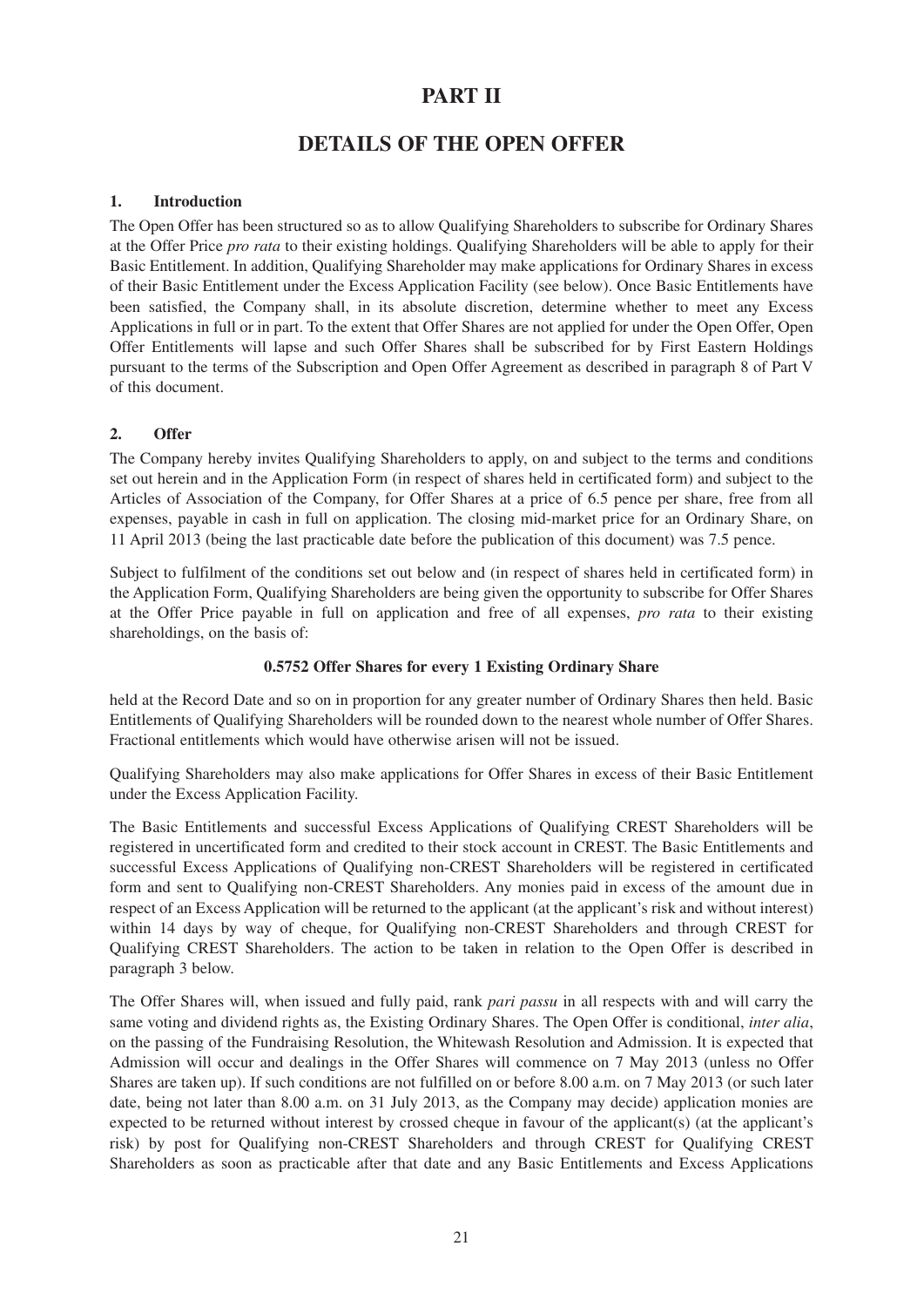admitted to CREST will be disabled. Any interest earned on the application monies will be retained for the benefit of the Company.

The Open Offer is not a rights issue. Qualifying Shareholders should note that the Application Form is not a negotiable document and cannot be traded. Qualifying Shareholders should also be aware that in the Open Offer, unlike in a rights issue, any Offer Shares not applied for will not be sold in the market or placed for the benefit of Qualifying Shareholders who do not apply under the Open Offer.

Completed Application Forms (in respect of shares held in certificated form), accompanied by full payment, should be returned by post to Computershare, Corporate Actions Projects, Bristol BS99 6AH or by hand (during normal business hours only) to Computershare, Corporate Actions Projects, Bristol BS99 6AH so as to arrive as soon as possible and in any event so as to be received no later than 11.00 a.m. on 1 May 2013.

The Offer Shares will represent approximately 32.55 per cent. of the Enlarged Issued Share Capital (assuming full take up of all Offer Shares).

Further terms of the Open Offer are set out in this Part II and, where relevant, in the Application Form.

#### *Excess Application Facility*

Qualifying Shareholders may apply for an additional amount of Offer Shares under the Excess Application Facility up to an amount equal to 33.3 per cent. of their Basic Entitlement. Such applications will only be satisfied to the extent that other Qualifying Shareholders do not take up their Basic Entitlement and may be scaled back in the Company's absolute discretion. In exercising that discretion, the Board may (but shall not be obliged to) consider satisfying Excess Applications using the following principle. The Board may determine the aggregate number of Offer Shares not validly applied for under the Basic Entitlement of all Shareholders and divide that amount (if any) by the aggregate amount of all Offer Shares validly applied for under the Excess Application Facility. It may then apply that fraction to the number of valid applications of each Shareholder under the Excess Application Facility and satisfy their Excess Entitlement accordingly. The Board may vary the above process and deal with any fractional entitlements as it thinks fit.

#### **3. Procedure for Application**

The action to be taken by you in respect of the Open Offer depends on whether at the relevant time you have an Application Form in respect of your Open Offer Entitlement or you have your Open Offer Entitlement credited to your CREST stock account in respect of such entitlement.

CREST sponsored members should refer to their CREST sponsor, as only their CREST sponsor will be able to take the necessary action specified below to apply under the Open Offer in respect of their Basic Entitlement and any Excess Application of such members held in CREST. CREST members who wish to apply under the Open Offer for their Basic Entitlement and, if applicable, their Excess CREST Entitlement should refer to the CREST Manual for further information on the CREST procedures referred to below.

If for any reason it becomes necessary to adjust the expected timetable as set out in this document, the Company will make an appropriate announcement to a Regulatory Information Service operated by the London Stock Exchange giving details of the revised dates.

# *Qualifying non-CREST Shareholders (Shareholders who hold share certificates and receive an Application Form in respect of their entitlement under the Open Offer)*

#### *General*

Subject to the provisions set out in this Part II in relation to the Overseas Shareholders, Qualifying non-CREST Shareholders will have received an Application Form enclosed with this document. The Application Form shows the number of Existing Ordinary Shares registered in your name on the Record Date. It also shows your Basic Entitlement (i.e. the number of Offer Shares available to you on a *pro rata* basis) for which you are entitled to apply under the Open Offer. Qualifying non-CREST Shareholders may apply for more than their Basic Entitlement should they wish to do so, up to the maximum amount of their Excess non-CREST Entitlement.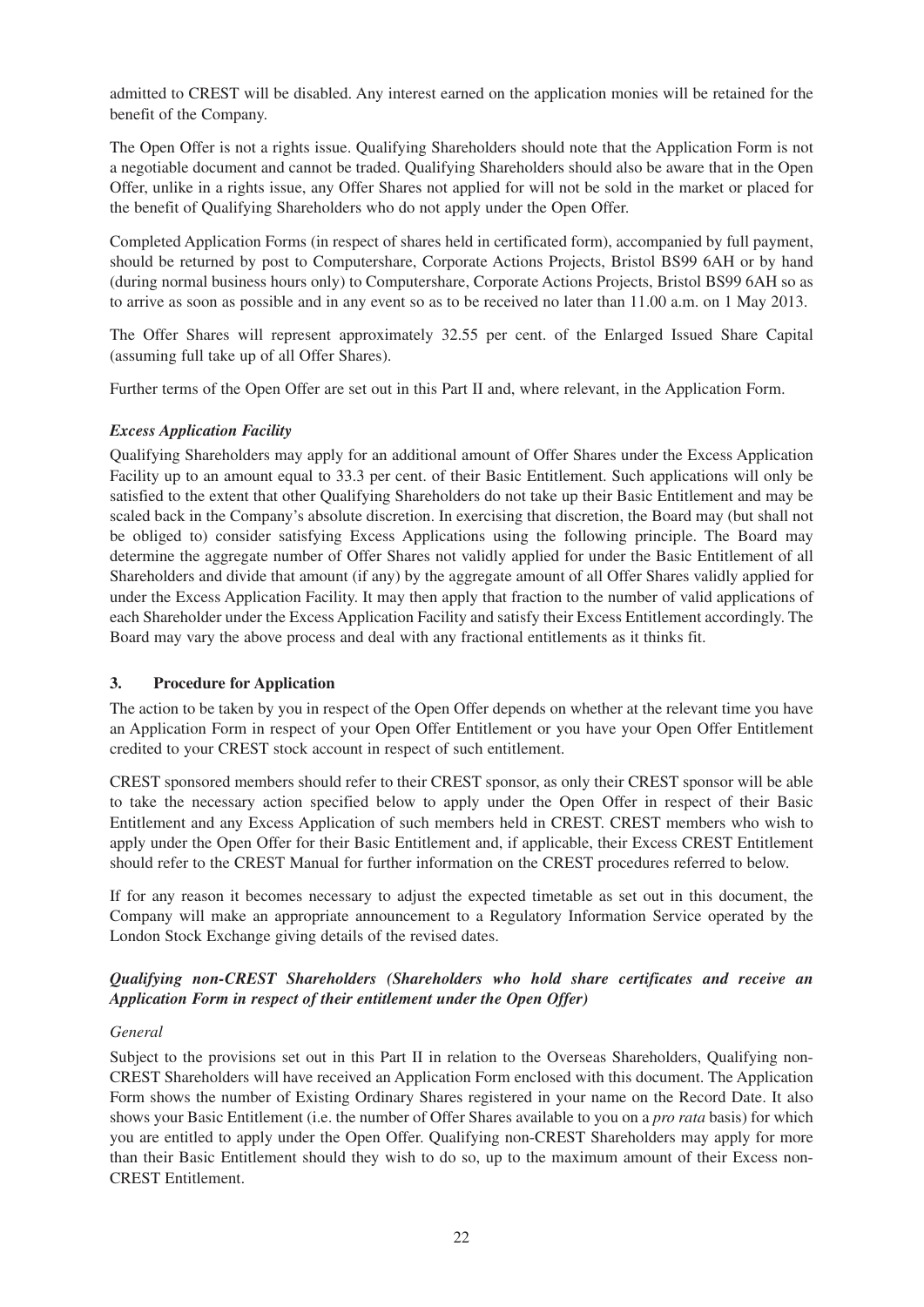The instructions and other terms set out in the Application Form constitute part of the terms of the Open Offer.

#### *Market Claims*

Applications may only be made on the Application Form which is personal to the Qualifying non-CREST Shareholders(s) named thereon and may not be assigned, transferred or split except in the circumstances described below. **The Application Form represents the right to apply for Offer Shares and is not a document of title and cannot be separately traded**. It is transferable only to satisfy legitimate market claims in relation to market purchases pursuant to the rules of the London Stock Exchange prior to the Existing Ordinary Shares being marked "ex" the entitlement to the Open Offer. Applications may be split or consolidated only to satisfy legitimate market claims up to 3.00 p.m. on 29 April 2013. Any Qualifying non-CREST Shareholder who has sold or transferred all or part of his holding of Existing Ordinary Shares prior to the date upon which the Existing Ordinary Shares were marked "ex" the entitlement to the Open Offer, should consult his stockbroker or other professional adviser as soon as possible since the invitation to acquire Offer Shares under the Open Offer may represent a benefit which can be claimed from him by the purchaser or transferee under the rules of the London Stock Exchange. Qualifying non-CREST Shareholders who have sold all or part of their registered holdings should, if the market claim is to be settled outside CREST, complete Box J on the Application Form and immediately send it to the purchaser or transferee or the bank, stockbroker or other agent through whom or by whom the sale or transfer was effected for transmission to the purchaser or transferee.

The Application Form should not, however, subject to certain exceptions, be forwarded to or transmitted in or into the United States of America, Australia, Canada, South Africa, New Zealand or Japan.

#### *Application Procedures*

**Qualifying non-CREST Shareholders wishing to apply for Offer Shares should complete the Application Form in accordance with the instructions printed thereon and post it in the accompanying reply paid envelope (for use within the UK only) or return it (so as to arrive by not later than 11.00 a.m. on 1 May 2013), together with payment in full for the number of Offer Shares applied for, to Computershare, Corporate Actions Projects, Bristol BS99 6AH or by hand (during normal business hours only) to Computershare, The Pavilions, Bridgwater Road, Bristol BS13 8AE. If you have any questions on the procedure please call the helpline+44 (0)870 707 4040. Calls to the Computershare +44 (0)870 707 4040 number are charged at approximately 10 pence per minute (including VAT) from a BT landline, other telephone provider costs may vary. Calls to this number from outside the UK are charged at applicable international rates. Different charges may apply to calls made from mobile telephones and calls may be recorded and monitored randomly for security and training purposes. Computershare and Anson Registrars cannot provide advice on the merits of the Proposals nor give any financial, legal or tax advice. Applications received after 11.00 a.m. on 1 May 2013 will not be accepted.**

If any Application Form is sent by first class post within the United Kingdom, Qualifying non-CREST Shareholders are recommended to allow at least four business days for delivery. The Company may elect in its absolute discretion to accept Application Forms and remittances received after 11.00 a.m. on 1 May 2013. The Company may also in its sole discretion elect to treat an Application Form as valid and binding on the person(s) by whom or on whose behalf it is lodged, even if it is not completed in accordance with the relevant instructions, or if it does not strictly comply with the terms and conditions of application. Applications will not be acknowledged.

The Company, also reserves the right (but shall not be obliged) to accept applications in respect of which remittances are received prior to 11.00 a.m. on 1 May 2013 from an authorised person (as defined in FSMA) specifying the number of Offer Shares concerned and undertaking to lodge the relevant Application Form in due course.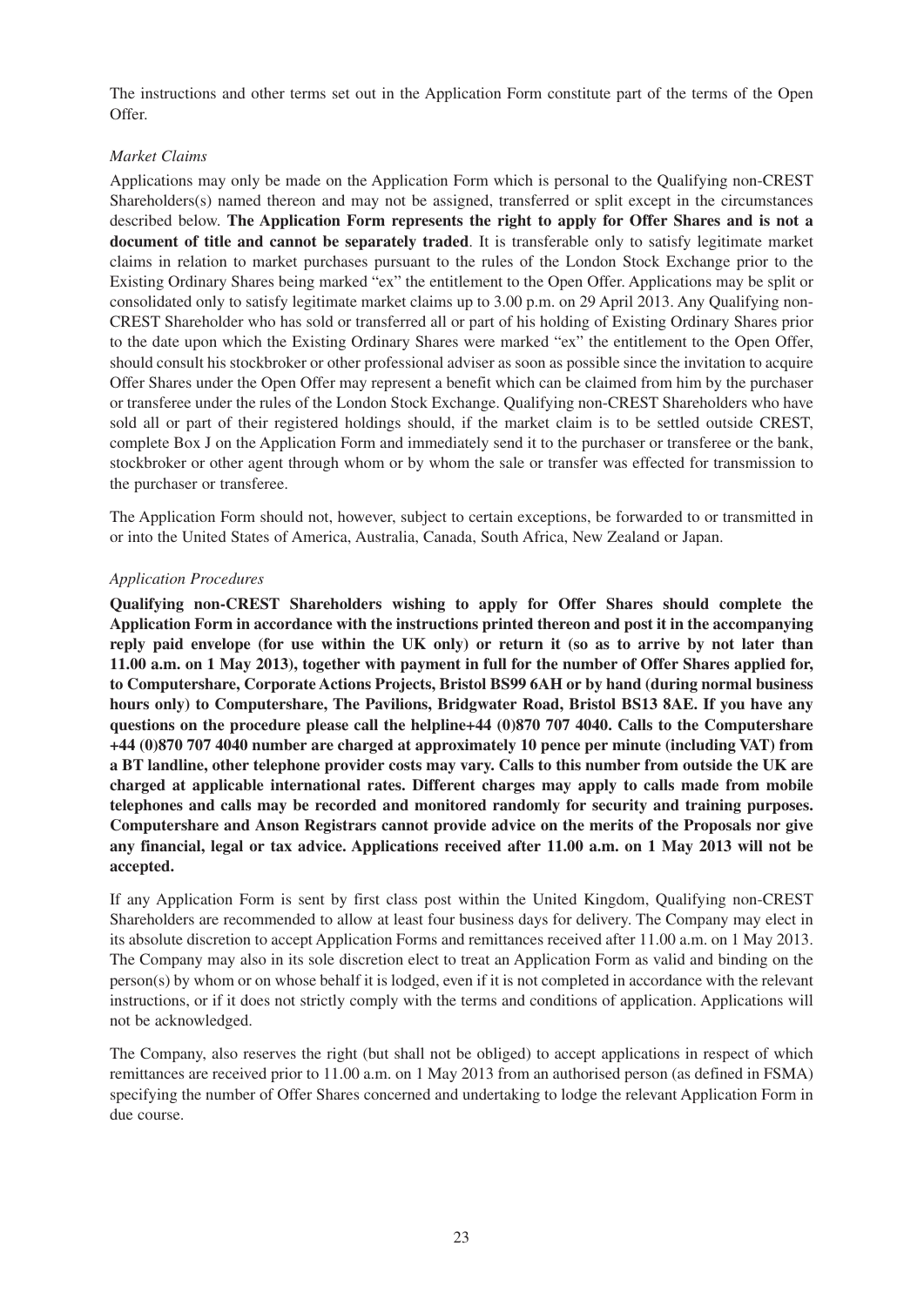#### *Payments*

Under the Money Laundering Regulations 2007, Computershare may be required to check the identity of persons who subscribe for in excess of the sterling equivalent of Euro 15,000.00 (approximately £13,000) of Offer Shares. Computershare may therefore undertake electronic searches for the purposes of verifying identity. To do so, Computershare may verify the details against the Applicant's identity, but also may request further proof of identity. Computershare reserve the right to withhold any entitlement (including any refund cheque) until such verification of identity is completed to its satisfaction.

Payments must be made by cheque or bankers' draft in pounds sterling drawn on a branch in the United Kingdom of a bank or building society and must bear the appropriate sort code in the top right hand corner. Cheques, which must be drawn on the personal account of the individual investor where they have sole or joint title to the funds, should be made payable to CIS PLC re: "CNMI–Open Offer A/C". Third party cheques may not be accepted with the exception of building society cheques or bankers' drafts where the building society or bank has confirmed the name of the account holder by stamping or endorsing the building society cheque/bankers' draft to such effect. The account name should be the same as that shown on the application. Cheques or bankers' drafts will be presented for payment upon receipt. The Company reserves the right to instruct Computershare to seek special clearance of cheques and bankers' drafts to allow the Company to obtain value for remittances at the earliest opportunity. No interest will be allowed on payments made before they are due and any interest earned on such payments will accrue for the benefit of the Company. It is a term of the Open Offer that cheques will be honoured on first presentation, and the Company may elect in its absolute discretion to treat as invalid, acceptances in respect of which cheques are not so honoured. If cheques or bankers' drafts are presented for payment before the conditions of the Open Offer are fulfilled, the application monies will be kept in a separate bank account pending fulfilment of such conditions. If all the conditions of the Open Offer have not been fulfilled or (where appropriate) waived by 8.00 a.m. on 7 May 2013 (or such later date as the Company may, in its absolute discretion, elect, but in any event not later than 8.00 a.m. on 31 July 2013), the Open Offer will lapse and application monies will be returned to applicants (at the applicants' risk), without interest, by crossed cheque in favour of the applicant(s) within 14 days after that date.

#### *Effect of Application*

All documents and remittances sent by post by or to an applicant (or as the applicant may direct) will be sent at the applicant's own risk. By completing and delivering an Application Form, you (as the applicant(s)):

- (i) agree that all applications and contracts resulting therefrom, under the Open Offer shall be governed by, and construed in accordance with, the laws of England;
- (ii) confirm that in making the application you are not relying on any information or representation other than such as may be contained in this document and you accordingly agree that no person responsible solely or jointly for this document or any part thereof or involved in the preparation thereof shall have any liability for any such information or representation not contained in this document; and
- (iii) represent and warrant that if you have received some or all of your entitlements under the Open Offer from a person other than the Company, you are entitled to apply under the Open Offer in relation to such entitlements under the Open Offer by virtue of a legitimate market claim.

The instructions, notes and other terms set out in the Application Form, form part of the terms of the Open Offer.

#### **If you do not wish to apply for any of the Offer Shares to which you are entitled under the Open Offer, you should not complete and return the Application Form.**

If you are in doubt whether or not you should apply for any of the Offer Shares under the Open Offer, you should consult your independent financial adviser immediately. All enquiries in relation to the procedure for application for Qualifying non-CREST Shareholders under the Open Offer should be addressed to Computershare, Corporate Actions Projects, Bristol BS99 6AH, if you have any questions on the procedure please call the helpline on on +44 (0)870 707 4040. Calls to the Computershare +44 (0)870 707 4040 number are charged at approximately 10 pence per minute (including VAT) from a BT landline, other telephone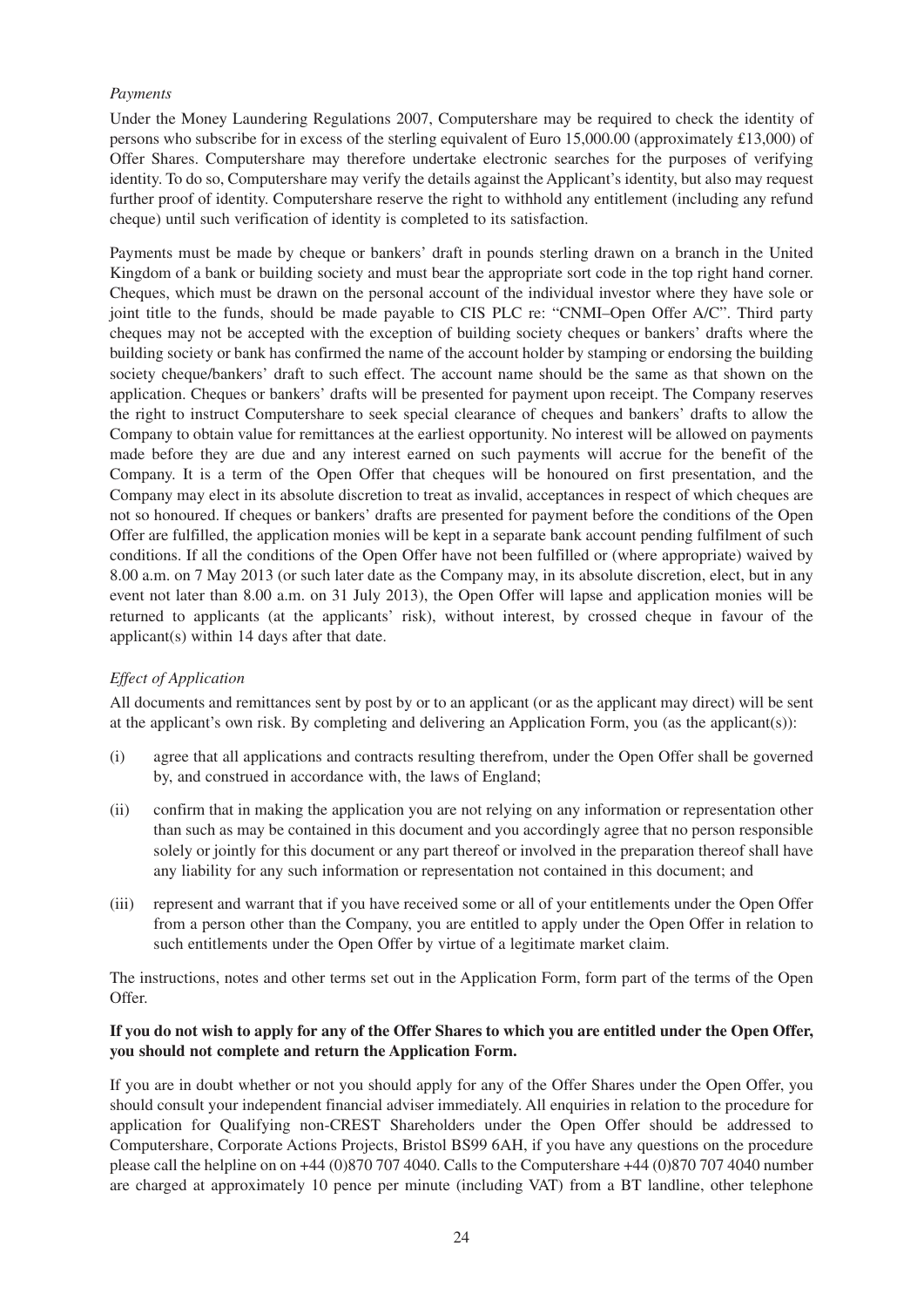provider costs may vary. Calls to this number from outside the UK are charged at applicable international rates. Different charges may apply to calls made from mobile telephones and calls may be recorded and monitored randomly for security and training purposes. Computershare cannot provide advice on the merits of the Proposals nor give any financial, legal or tax advice.

### *The Excess Application Facility*

Provided Qualifying non-CREST Shareholders choose to take up their Basic Entitlement in full, the Excess Application Facility enables a Qualifying non-CREST Shareholder to apply for an additional amount of Offer Shares up to an amount equal to 33.3 per cent. of their Open Offer Entitlement.

To the extent that other Qualifying Shareholders do not take up their Basic Entitlement in full the Excess Application Facility will apply. If applications under the Excess Application Facility are received for more than the total amount of Offer Shares available following take up of Basic Entitlements, such applications will be scaled back accordingly in the Director's absolute discretion in accordance with the terms of the Open Offer. The Board may determine the aggregate number of Offer Shares not validly applied for under the Basic Entitlement of all Shareholders and divide that amount (if any) by the aggregate amount of all Offer Shares validly applied for under the Excess Application Facility. It may then apply that fraction to the number of valid applications of each Shareholder under the Excess Application Facility and satisfy their Excess Entitlement accordingly. The Board may vary the above process and deal with any fractional entitlements as it thinks fit.

Qualifying non-CREST Shareholders who wish to apply for additional Offer Shares in excess of their Basic Entitlement must complete the Application Form in accordance with the instructions set out on the Application Form.

# *Qualifying CREST Shareholders (Shareholders who hold shares in CREST whose Open Offer Entitlement is credited to their stock account in CREST)*

#### *General*

The Directors have applied for the Offer Shares to be admitted to CREST with effect from Admission and Euroclear has agreed to such admission. Accordingly, settlement of transactions in the Offer Shares following Admission may take place within the CREST system if the relevant Shareholder so wishes. CREST is a voluntary system and holders of Ordinary Shares who wish to receive and retain share certificates will be able to do so. Persons subscribing for Offer Shares as part of the Open Offer may, however, elect to receive Ordinary Shares in uncertificated form if they are a "system member" (as defined in the Uncertificated Securities Regulations 2000).

In general, the Ordinary Shares that are held in uncertificated form under CREST will be subject to the rules, regulations and procedures governing CREST and its system members as in effect from time to time. Ownership of an Ordinary Share held in uncertificated form under CREST may only be transferred in compliance with the procedures of CREST in effect from time to time.

Subject to the provisions set out in the relevant paragraph dealing with Overseas Shareholders in this Part II, each Qualifying CREST Shareholder will receive a credit to his stock account in CREST of his Basic Entitlement equal to the number of Offer Shares for which he is entitled to apply under the Open Offer and a separate credit of the Excess CREST Entitlement equal to 33.3 per cent. of such Shareholders' Basic Entitlement.

The CREST stock account to be credited will be an account under the participant ID and member account ID that apply to the Existing Ordinary Shares held on the Record Date by the Qualifying CREST Shareholder.

If for any reason the Open Offer Entitlements cannot be admitted to CREST, or the stock accounts of Qualifying CREST Shareholders cannot be credited by 5.00 p.m. on 15 April 2013, or such later time as the Company may decide, an Application Form will be sent out to each Qualifying CREST Shareholder in substitution for the Basic Entitlement and Excess CREST Entitlement credited to his stock account in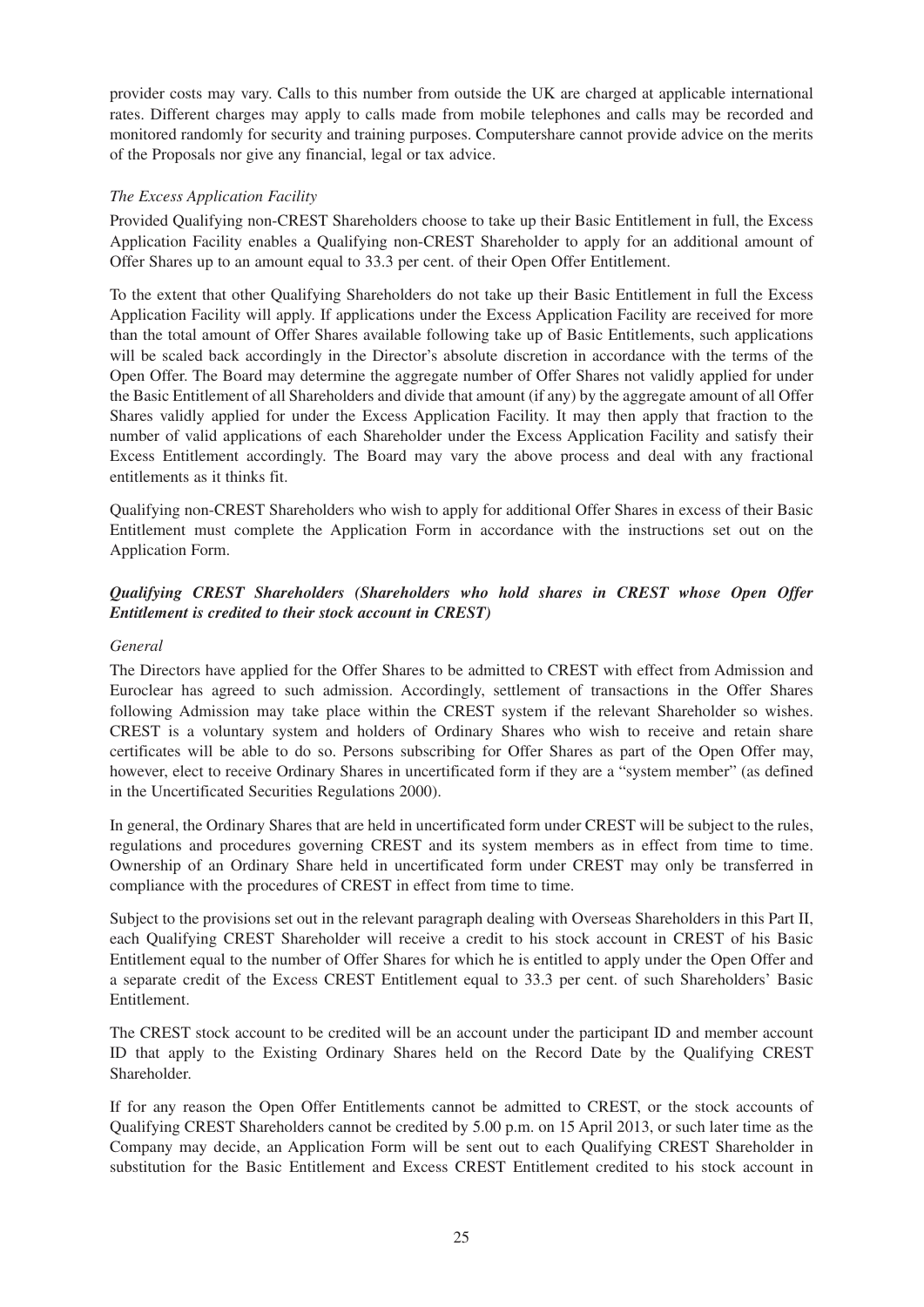CREST. In these circumstances the expected timetable as set out in this document will be adjusted as appropriate and the provisions of this document applicable to Qualifying non-CREST Shareholders with Application Forms will apply to Qualifying CREST Shareholders who receive Application Forms.

**CREST members who wish to apply for some or all of their entitlements to Offer Shares should refer to the CREST Manual for further information on the CREST procedures referred to below. Should you need advice with regard to these procedures, please contact Computershare on +44 (0)870 707 4040. Calls to the Computershare +44 (0)870 707 4040 number are charged at approximately 10 pence per minute (including VAT) from a BT landline, other telephone provider costs may vary. Calls to this number from outside the UK are charged at applicable international rates. Different charges may apply to calls made from mobile telephones and calls may be recorded and monitored randomly for security and training purposes. Computershare cannot provide advice on the merits of the Proposals nor give any financial, legal or tax advice). If you are a CREST sponsored member you should consult your CREST sponsor if you wish to apply for Offer Shares as only your CREST sponsor will be able to take the necessary action to make this application in CREST.**

#### *Market claims*

The Basic Entitlement and Excess CREST Entitlement will constitute separate securities for the purposes of CREST. Although Basic Entitlements and Excess CREST Entitlements will be admitted to CREST and be enabled for settlement, applications in respect of Basic Entitlements and Excess CREST Entitlements may only be made by the Qualifying CREST Shareholder originally entitled or by a person entitled by virtue of a legitimate market claim transaction. Transactions identified by the CREST Claims Processing Unit as "cum" the Basic Entitlement and the Excess CREST Entitlements will generate an appropriate market claim transaction and the relevant Basic Entitlement(s) and Excess CREST Entitlements will thereafter be transferred accordingly.

# *Excess Application Facility*

Qualifying CREST Shareholders who wish to make applications for additional Offer Shares (in excess of their Basic Entitlement) should follow the instructions below for submitting an Unmatched Stock Event ("USE") in respect of the Excess Application Facility.

All enquiries in connection with the procedure for making an Excess Application should be addressed to Computershare, Corporate Actions Projects, Bristol BS99 6AH. If you have any questions on the procedure please call the helpline on +44 (0)870 707 4040. Calls to the Computershare +44 (0)870 707 4040 number are charged at approximately 10 pence per minute (including VAT) from a BT landline, other telephone provider costs may vary. Calls to this number from outside the UK are charged at applicable international rates. Different charges may apply to calls made from mobile telephones and calls may be recorded and monitored randomly for security and training purposes. Computershare cannot provide advice on the merits of the Proposals nor give any financial, legal or tax advice.

# *USE Instructions (if applying for Ordinary Shares)*

CREST members who wish to apply for Offer Shares in respect of all or some of their Open Offer Entitlements in CREST must send (or, if they are CREST sponsored members, procure that their CREST sponsor sends) a USE instruction to Euroclear which, on its settlement, will have the following effect:

- (i) the crediting of a stock account of the Receiving Agent under the participant ID and member account ID specified below, with the number of Open Offer Entitlements corresponding to the number of Offer Shares applied for; and
- (ii) the creation of a CREST payment, in accordance with the CREST payment arrangements, in favour of the payment bank of the Receiving Agent in respect of the amount specified in the USE instruction which must be the full amount payable on application for the number of Offer Shares referred to in paragraph (i) above.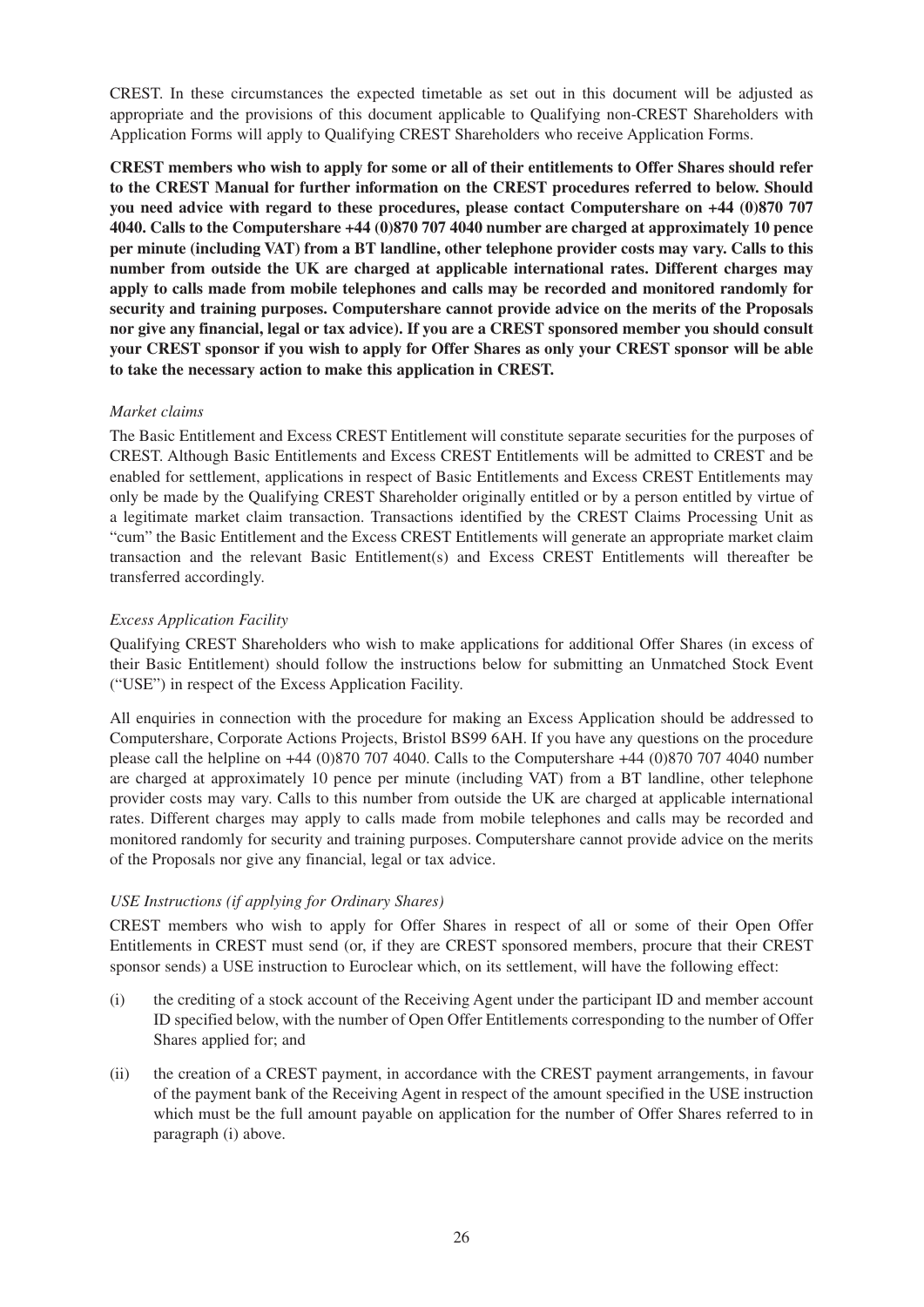#### *Content of USE Instructions in respect of the Basic Entitlement*

The USE instruction must be properly authenticated in accordance with Euroclear's specifications and must contain, in addition to the other information that is required for settlement in CREST, the following details:

- (i) the number of Offer Shares for which application is being made (and hence the number of the Basic Entitlement(s) being delivered to the Receiving Agent);
- (ii) the ISIN of the Basic Entitlement. This is GB00B8DRZ530;
- (iii) participant ID of the accepting CREST member;
- (iv) member account ID of the accepting CREST member from which the Basic Entitlements are to be credited;
- (v) the participant ID of Computershare, in its capacity as a CREST receiving agent. This is 3RA34;
- (vi) the member account ID of Computershare, in its capacity as a CREST receiving agent. This is CAMNICMI;
- (vii) the amount payable by means of a CREST payment on settlement of the USE instruction. This must be the full amount payable on application for the number of Offer Shares referred to in paragraph (i) above;
- (viii) intended settlement date. This must be on or before 11.00 a.m. on 1 May 2013; and
- (ix) the Corporate Action Number for the Open Offer. This will be available by viewing the relevant corporate action details in CREST.

In order for an application under the Open Offer to be valid, the USE instruction must comply with the requirements as to authentication and contents set out above and must settle on or before 11.00 a.m. on 1 May 2013.

In order to assist prompt settlement of the USE instruction, CREST members (or their sponsors, where applicable) may consider adding the following non-mandatory fields to the USE instruction:

- (i) a contact name and telephone number (in the free format shared note field); and
- (ii) a priority of at least 80.

CREST members and, in the case of CREST sponsored members, their CREST sponsors, should note that the last time at which a USE instruction may settle on 1 May 2013 in order to be valid is 11.00 a.m. on that day.

In the event that the Open Offer does not become unconditional by 8.00 a.m. on 7 May 2013 or such later time and date as the Company may, in its absolute discretion, elect (being no later than 8.00 a.m. on 31 July 2013), the Open Offer will lapse, the Basic Entitlements admitted to CREST will be disabled and Computershare will refund the amount paid by a Qualifying CREST Shareholder by way of a CREST payment, without interest, within 14 days thereafter. The interest earned on such monies will be retained for the benefit of the Company.

#### *Content of USE Instructions in respect of the Excess Application Facility*

The USE instruction must be properly authenticated in accordance with Euroclear's specifications and must contain, in addition to the other information that is required for settlement in CREST, the following details:

- (i) the number of Excess CREST Entitlements for which application is being made (and hence the number of the Open Offer Shares being delivered to the Receiving Agent);
- (ii) the ISIN of the Excess CREST Entitlements. This is GB00B95JZB07;
- (iii) the participant ID of the accepting CREST member;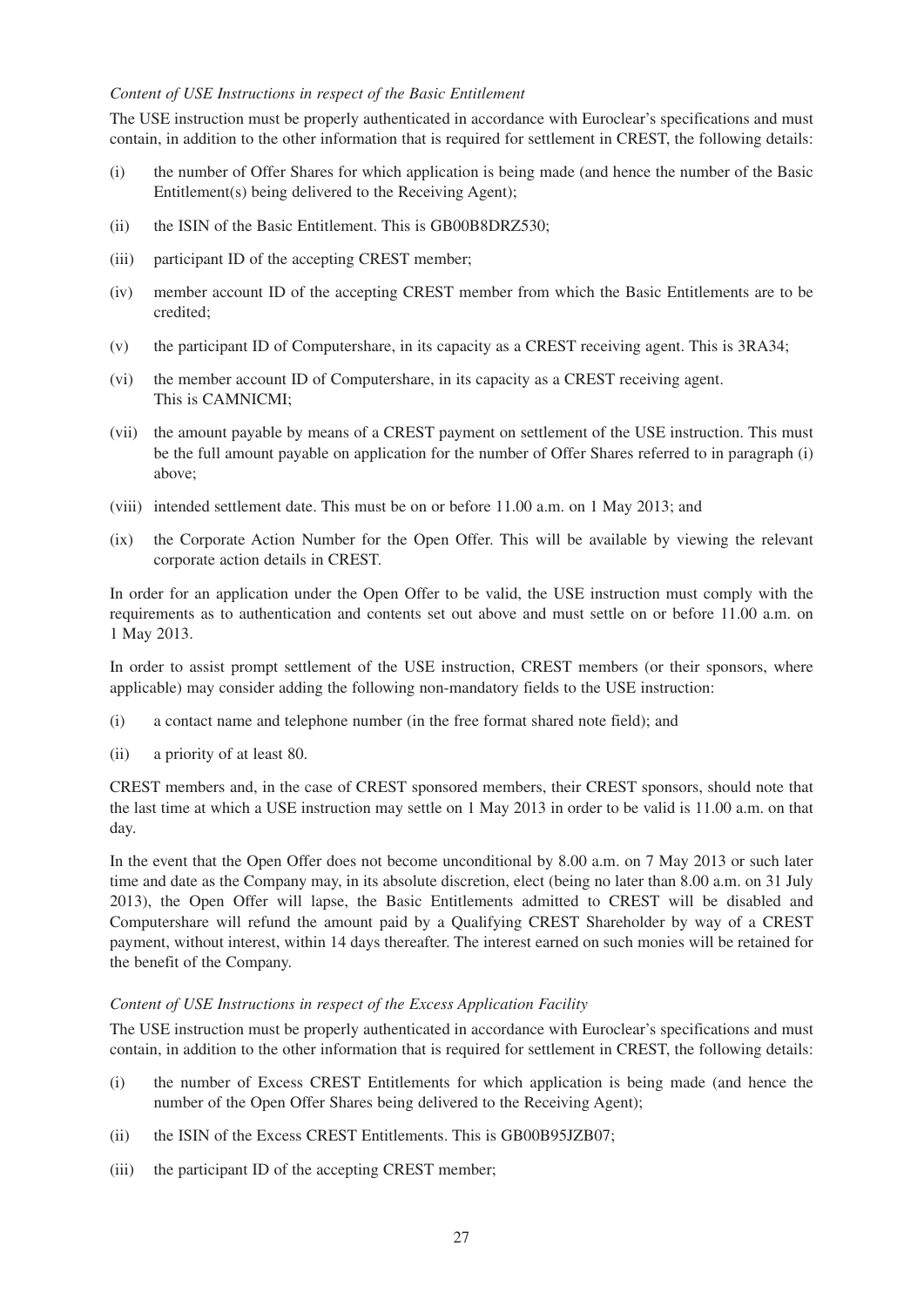- (iv) the member account ID of the accepting CREST member from which the Excess CREST Entitlements are to be credited;
- (v) the participant ID of Computershare, in its capacity as a CREST receiving agent. This is 3RA34;
- (vi) the member account ID of Anson Registrars, in its capacity as a CREST receiving agent. This is CAMNICMI;
- (vii) the amount payable by means of a CREST payment on settlement of the USE instruction. This must be the full amount payable on application for the number of Offer Shares referred to in paragraph (i) above;
- (viii) the intended settlement date. This must be on or before 11.00 a.m. on 1 May 2013; and
- (ix) the Corporate Action Number for the Open Offer. This will be available by viewing the relevant corporate action details in CREST.

In order for an application under the Excess Application Facility to be valid, the USE instruction must comply with the requirements as to authentication and contents set out above and must settle on or before 11.00 a.m. on 1 May 2013.

In order to assist prompt settlement of the USE instruction, CREST members (or their sponsors, where applicable) may consider adding the following non-mandatory fields to the USE instruction:

- (i) a contact name and telephone number (in the free format shared note field); and
- (ii) a priority of at least 80.

CREST members and, in the case of CREST sponsored members, their CREST sponsors, should note that the last time at which a USE instruction may settle on 1 May 2013 in order to be valid is 11.00 a.m. on that day.

In the event that the Open Offer does not become unconditional by 8.00 a.m. on 7 May 2013 or such later time and date as the Company may, in its absolute discretion, elect (being no later than 8.00 a.m. on 31 July 2013), the Open Offer will lapse, the Excess CREST Entitlements admitted to CREST will be disabled and Computershare will refund the amount paid by a Qualifying CREST Shareholder by way of a CREST payment, without interest, within 14 days thereafter. The interest earned on such monies will be retained for the benefit of the Company.

#### *Deposit of Open Offer Entitlements into and withdrawal from CREST*

A Qualifying non-CREST Shareholder's Basic Entitlement and Excess non-CREST Entitlement set out in his Application Form may be deposited into CREST (either into the account of the Qualifying non-CREST Shareholder named in the Application Form or into the name of a person entitled by virtue of a legitimate market claim). Similarly, Basic Entitlements and Excess CREST Entitlements held in CREST may be withdrawn from CREST so that the entitlement under the Open Offer is reflected in an Application Form. Normal CREST procedures (including timings) apply in relation to any such deposit or withdrawal, subject (in the case of a deposit into CREST) as set out in the Application Form.

A holder of an Application Form who is proposing to so deposit the Open Offer Entitlements set out in such form is recommended to ensure that the deposit procedures are implemented in sufficient time to enable the person holding or acquiring the Open Offer Entitlements following their deposit into CREST to take all necessary steps in connection with taking up the Open Offer Entitlements prior to 11.00 a.m. on 1 May 2013.

In particular, having regard to normal processing times in CREST and on the part of Computershare, the recommended latest time for depositing an Application Form with the CREST Courier and Sorting Service, where the person entitled wishes to hold the Open Offer Entitlements under the Open Offer set out in such Application Form as Open Offer Entitlements in CREST, is 3.00 p.m. on 26 April 2013, and the recommended latest time for receipt by Euroclear of a dematerialised instruction requesting withdrawal of Open Offer Entitlements from CREST is 4.30 p.m. on 25 April 2013, in either case so as to enable the person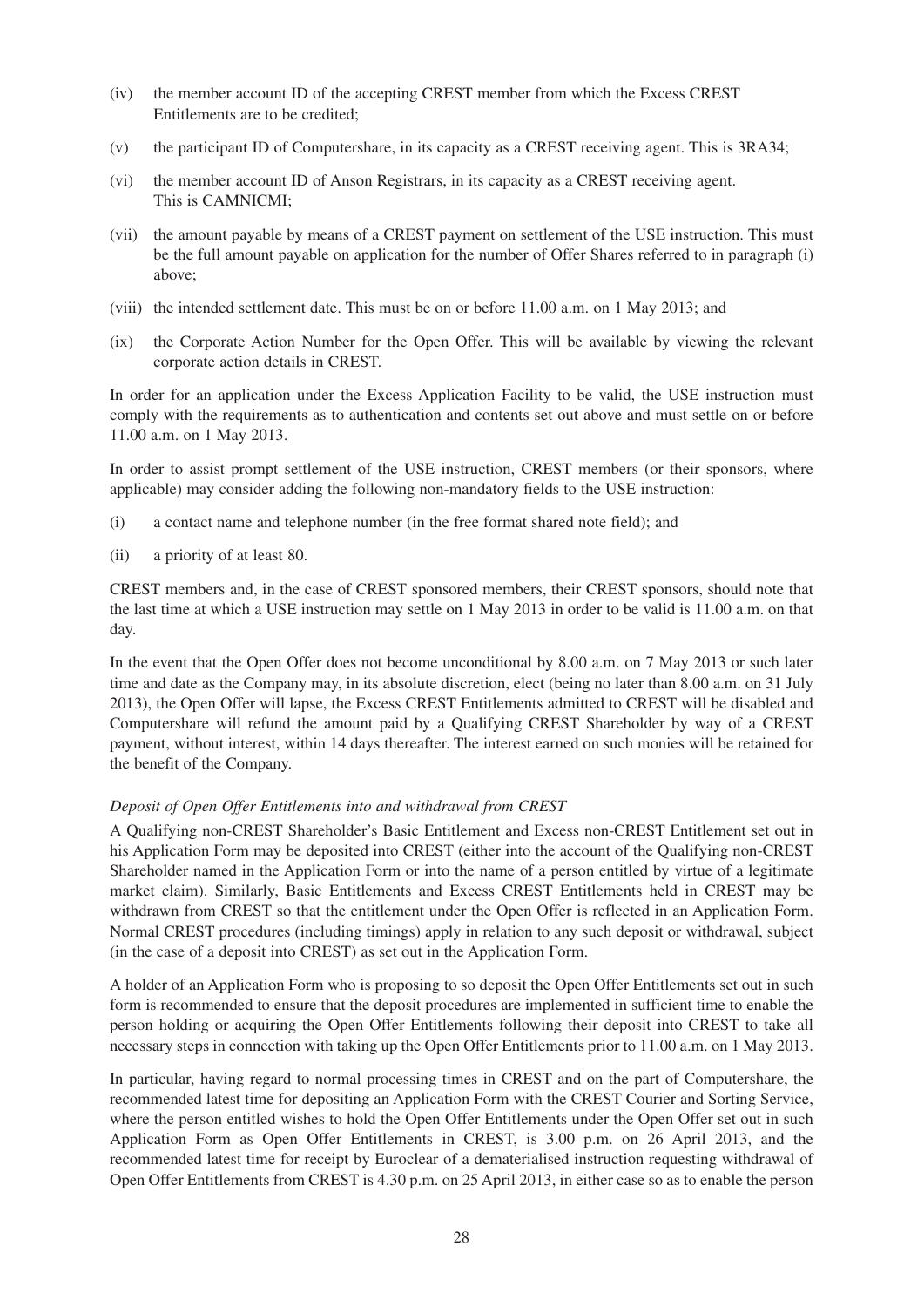acquiring or (as appropriate) holding the Open Offer Entitlements following the deposit or withdrawal (whether as shown in an Application Form or held in CREST) to take all necessary steps in connection with applying in respect of the Open Offer Entitlements prior to 11.00 a.m. on 1 May 2013.

Delivery of an Application Form with the CREST Deposit Form duly completed whether in respect of a deposit into the account of the Qualifying non-CREST Shareholder named in the Application Form or into the name of another person, shall constitute a representation and warranty to the Company and Computershare by the relevant CREST member(s) that it/they is/are not in breach of the provisions of the notes under the paragraph headed "Instructions for Depositing entitlements under the Open Offer into CREST" on page 3 of the Application Form, and a declaration to the Company and Computershare from the relevant CREST member(s) that it/they is/are not citizen(s) or resident(s) of the United States, Australia, Canada, New Zealand, Japan or the Republic of South Africa and, where such deposit is made by a beneficiary of a market claim, a representation and warranty that the relevant CREST member(s) is/are entitled to apply under the Open Offer by virtue of a legitimate market claim.

#### *Validity of Application*

A USE instruction complying with the requirements as to authentication and contents set out above which settles by no later than 11.00 a.m. on 1 May 2013 will constitute a valid application under the Open Offer.

#### *CREST Procedures and Timings*

**CREST members and (where applicable) their CREST sponsors should note that Euroclear does not make available special procedures in CREST for any particular corporate action. Normal system timings and limitations will therefore apply in relation to the input of a USE instruction and its settlement in connection with the Open Offer. It is the responsibility of the CREST member concerned to take (or, if the CREST member is a CREST sponsored member, to procure that his CREST sponsor takes) such action as shall be necessary to ensure that a valid application is made as stated above by 11.00 a.m. on 1 May 2013. In this connection CREST members and (where applicable) their CREST sponsors are referred in particular to those sections of the CREST Manual concerning practical limitations of the CREST system and timings.**

#### *Incorrect or Incomplete Applications*

If a USE instruction includes a CREST payment for an incorrect sum, the Company through

Computershare reserves the right:

- (i) to reject the application in full and refund the payment to the CREST member in question;
- (ii) in the case that an insufficient sum is paid, to treat the application as a valid application for such lesser whole number of Offer Shares as would be able to be applied for with that payment at the Offer Price, refunding any unutilised sum to the CREST member in question; or
- (iii) in the case that an excess sum is paid, to treat the application as a valid application for all the Offer Shares referred to in the USE instruction refunding any unutilised sum to the CREST member in question.

#### *Effect of Valid Application*

A CREST member who makes or is treated as making a valid application in accordance with the above procedures will thereby:

(i) pay the amount payable on application in accordance with the above procedures by means of a CREST payment in accordance with the CREST payment arrangements (it being acknowledged that the payment to Computershare's payment bank in accordance with the CREST payment arrangements shall, to the extent of the payment, discharge in full the obligation of the CREST member to pay to the Company the amount payable on application);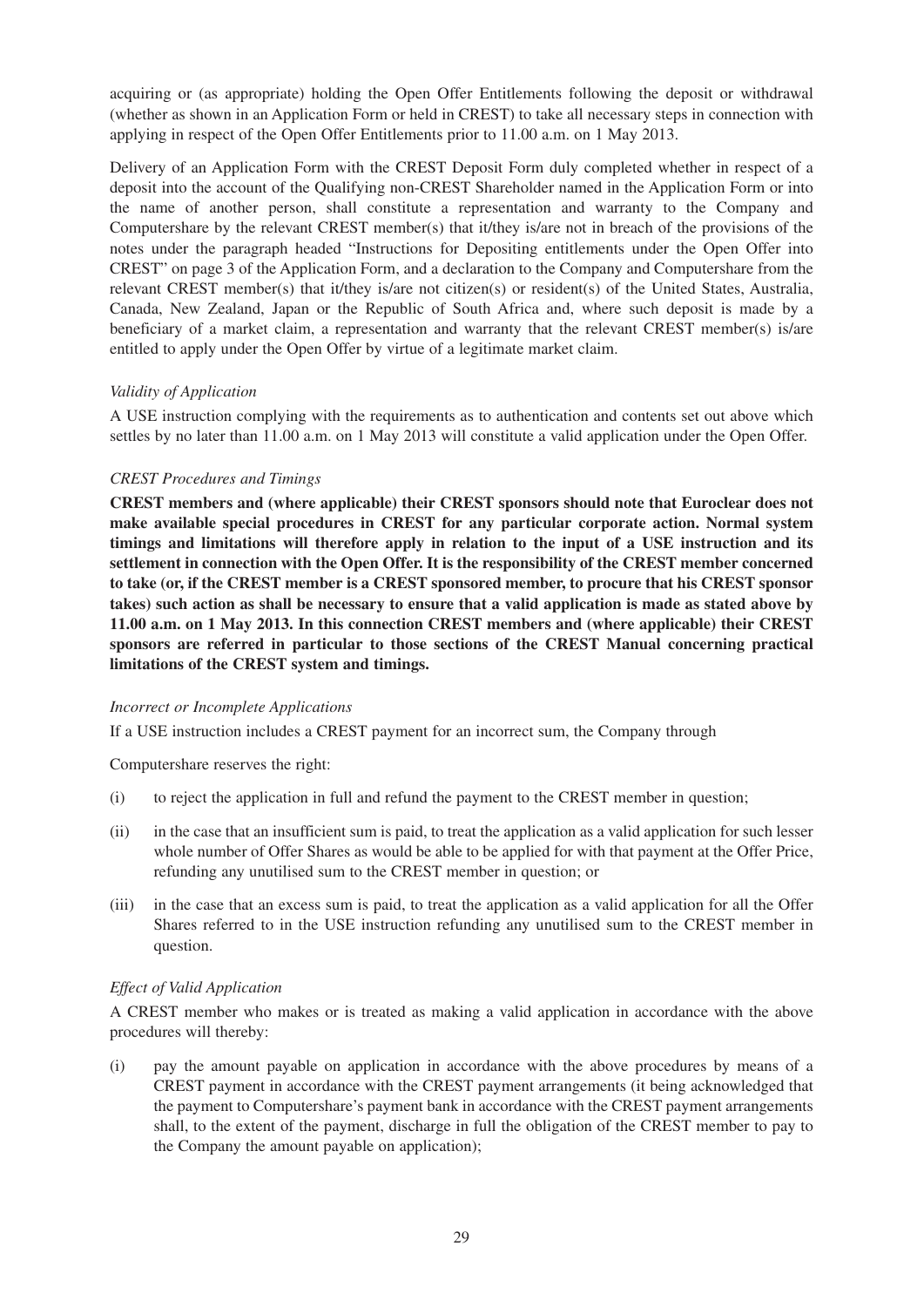- (ii) request that the Offer Shares to which he will become entitled be issued to him on the terms set out in this document and subject to the Memorandum and Articles of Association of the Company;
- (iii) agree that all applications and contracts resulting therefrom under the Open Offer shall be governed by, and construed in accordance with, the laws of England and Wales;
- (iv) represent and warrant that he is not applying on behalf of any Shareholder who is a citizen or resident or which is a corporation, partnership or other entity created or organised in or under any laws of the United States, Australia, Canada, South Africa, New Zealand or Japan and he is not applying with a view to reoffering, reselling, transferring or delivering any of the Offer Shares which are the subject of this application to, or for the benefit of, a Shareholder who is a citizen or resident or which is a corporation, partnership or other entity created or organised in or under any laws of the United States, Australia, Canada, South Africa, New Zealand or Japan except where proof satisfactory to the Company has been provided to the Company and that he is able to accept the invitation by the Company of any requirement which it (in its absolute discretion) regards as unduly burdensome, nor acting on behalf of any such person on a non-discretionary basis nor (a) person(s) otherwise prevented by legal or regulatory restrictions from applying for Offer Shares under the Open Offer;
- (v) represent and warrant that he is not and nor is he applying as nominee or agent for, a person who is or may be liable to notify and account for tax under the Stamp Duty Reserve Tax Regulations 1986 at any of the increased rates referred to in Section 93 (depository receipts) or Section 96 (clearance services) of the Finance Act 1986;
- (vi) confirm that in making such application he is not relying on any information in relation to the Company other than that contained in this document and agrees that no person responsible solely or jointly for this document or any part thereof or involved in the preparation thereof, shall have any liability for any such other information and further agree that having had the opportunity to read this document, he will be deemed to have had notice of all the information concerning the Company contained therein; and
- (vii) represent and warrant that he is the Qualifying CREST Shareholder originally entitled to the Open Offer Entitlements or that he has received such Open Offer Entitlements by virtue of a legitimate market claim.

#### *Company's discretion as to Rejection and Validity of Applications*

The Company may in its sole discretion:

- (i) treat as valid (and binding on the CREST member concerned) an application which does not comply in all respects with the requirements as to validity set out or referred to in this section entitled "Procedure for Application";
- (ii) accept an alternative properly authenticated dematerialised instruction from a CREST member or (where applicable) a CREST sponsor as constituting a valid application in substitution for or in addition to a USE instruction and subject to such further terms and conditions as the Company may determine;
- (iii) treat a properly authenticated dematerialised instruction (in this sub-paragraph the "first instruction") as not constituting a valid application if, at the time at which Computershare receives a properly authenticated dematerialised instruction giving details of the first instruction or thereafter, either the Company or Computershare have received actual notice from Euroclear of any of the matters specified in Regulation  $35(5)(a)$  in relation to the first instruction. These matters include notice that any information contained in the first instruction was incorrect or notice of lack of authority to send the first instruction; and
- (iv) accept an alternative instruction or notification from a CREST member or CREST sponsored member or (where applicable) a CREST sponsor, or extend the time for settlement of a USE instruction or any alternative instruction or notification, in the event that, for reasons or due to circumstances outside the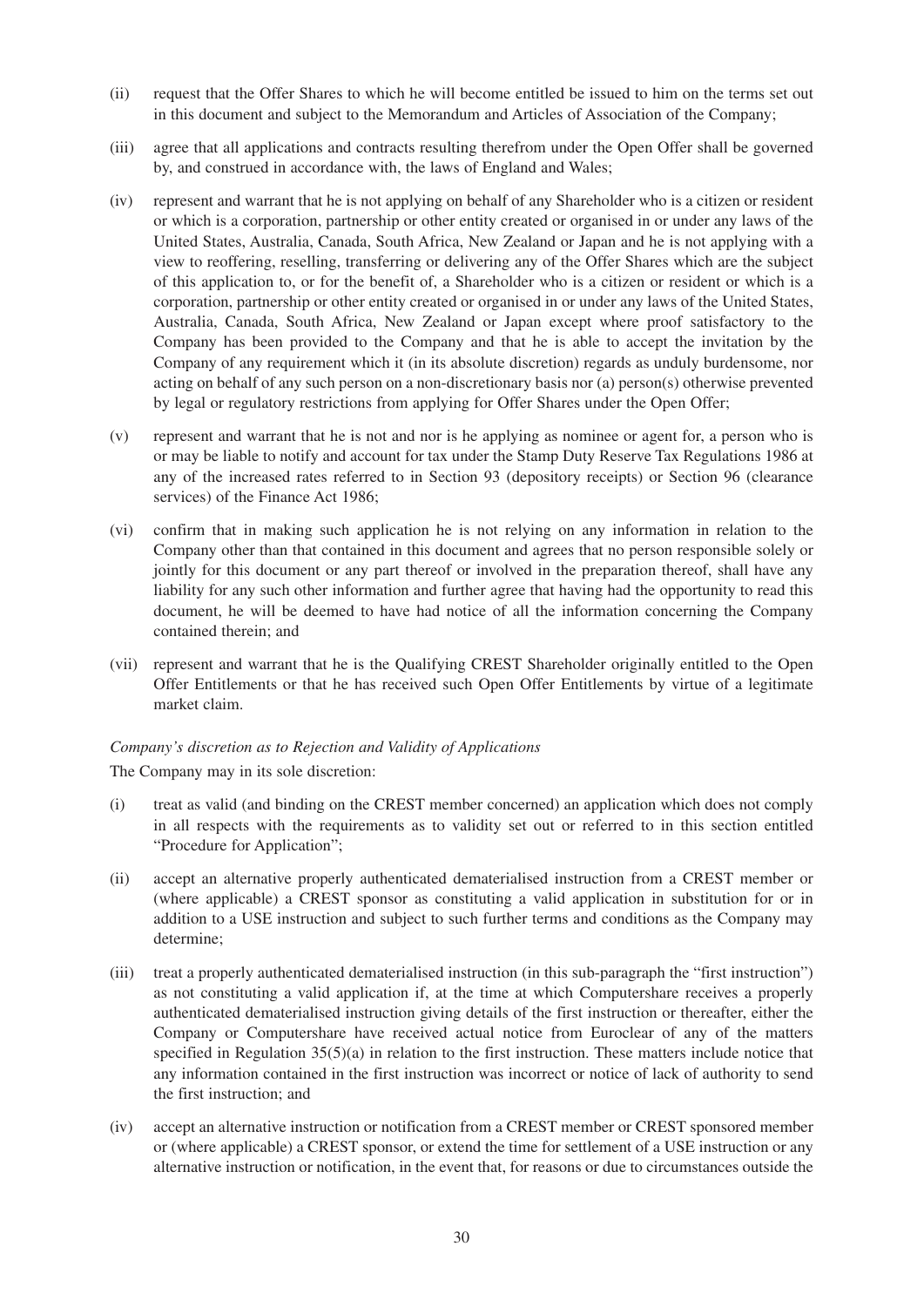control of any CREST member or CREST sponsored member or (where applicable) CREST sponsor, the CREST member or CREST sponsored member is unable validly to apply for Offer Shares by means of the above procedures. In normal circumstances, this discretion is only likely to be exercised in the event of any interruption, failure or breakdown of CREST (or any part of CREST) or on the part of the facilities and/or systems operated by Computershare in connection with CREST.

# **4. Money Laundering Regulations**

It is a term of the Open Offer that, to ensure compliance with the Money Laundering Regulations 2007, the money laundering provisions of the Criminal Justice Act 1993, Part VIII of the Financial Services and Markets Act 2000 and the Proceeds of Crime Act 2002 (together with the provisions of the Money Laundering Sourcebook of the FCA and the manual of guidance produced by the Joint Money Laundering Steering Group in relation to financial sector firms) (together, the "Regulations"), that Computershare may, in its absolute discretion, require verification of your identity to the extent that you have not already provided the same. Pending the provision to Computershare of evidence of your identity, definitive certificates in respect of Offer Shares may be retained at its absolute discretion. If within a reasonable time after a request for verification of identity Computershare has not received evidence satisfactory to it, the Company may, in its absolute discretion, terminate your Open Offer participation in which event the monies payable on acceptance of the Open Offer participation will, if paid, be returned without interest and net of bank charges by cheque to the applicant(s). To comply with the money laundering requirements, payment in respect of your Open Offer participation should be drawn from an account in your own name on a branch of a building society or bank in the United Kingdom and must bear the appropriate sort code in the top right hand corner. If this is not practicable and you must use a cheque or bankers' draft drawn on a building society or bank then:

- (i) you should write your name and address on the back of the cheque and record your date of birth against your name; and
- (ii) request the building society or bank to print or write on the back of the cheque the full name and account number of the person whose building society or bank account is being debited and add their stamp.

The verification of identity requirements will not usually apply:

- (i) if the applicant is an organisation required to comply with the Money Laundering Directive (2005/60/EC of the European Parliament and of the EC Council of 26 October 2005 on the prevention of the use of the financial system for the purpose of money laundering and terrorist financing);
- (ii) if the acceptor is a regulated UK broker or intermediary acting as agent and is itself subject to the Money Laundering Regulations; or
- (iii) if the applicant (not being an applicant who delivers their application in person) makes payment by way of a cheque drawn on an account in the applicant's name;

In other cases the verification of identity requirements may apply.

For applications over £13,000 (being the approximate equivalent to 15,000 Euros), Qualifying non-CREST Shareholders are also requested to submit with the Application Form as documentary evidence of identity and address one certified copy document from each of the following lists (as appropriate):

Personal identity documents (UK resident individuals)

- current signed passport;
- Northern Ireland Voter's Card;
- current full UK driving licence:
- benefits book or original notification letter from the Benefits Agency confirming the right to benefit;
- or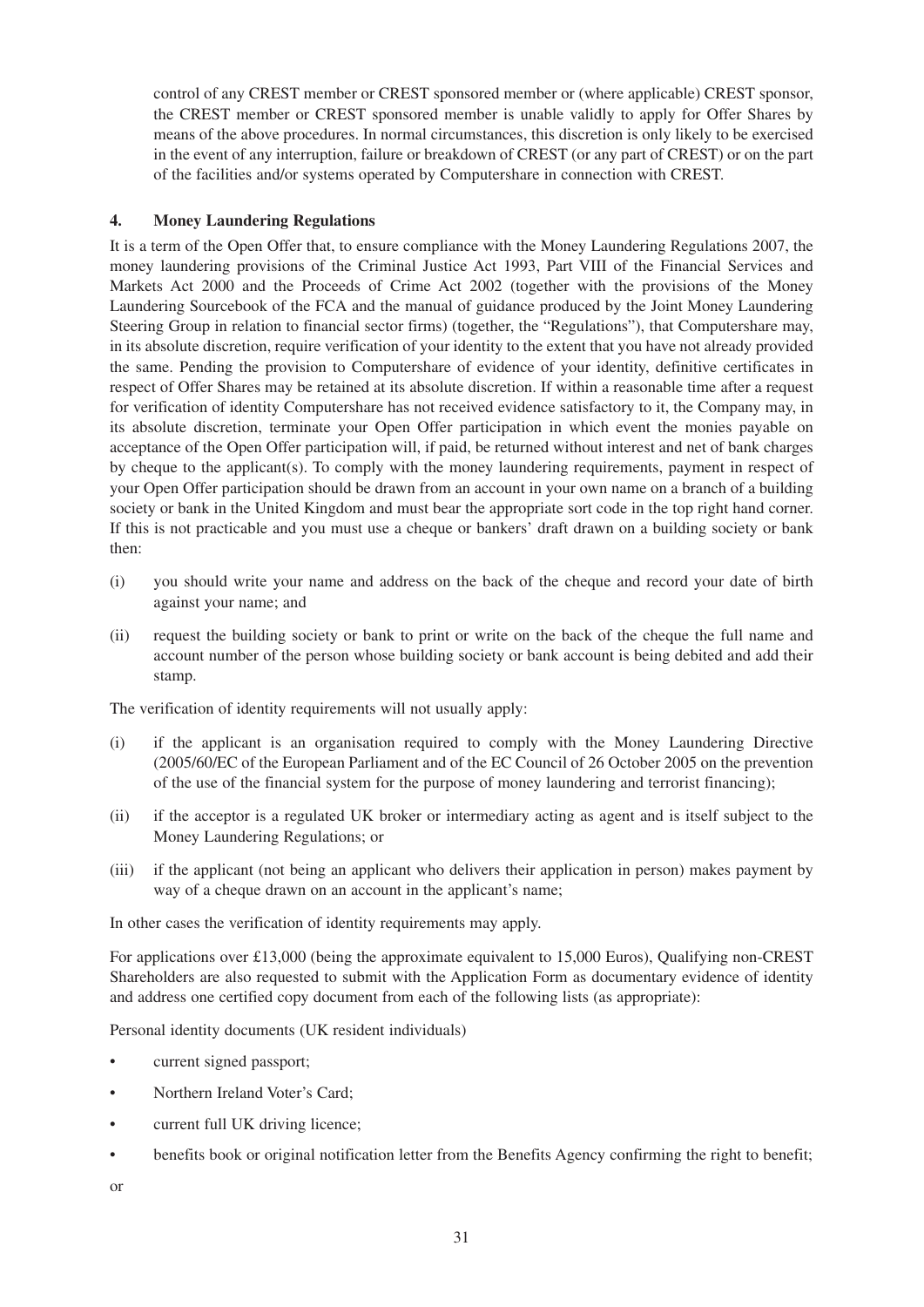• HM Revenue & Customs tax notifications e.g. tax assessment, statement of account or notice of coding.

Evidence of address (UK resident individuals)

- recent utility bill or utility statement (mobile telephone bills are not acceptable);
- local authority tax bill (current year);
- current UK driving licence (if not used for evidence of name);
- benefits book or original notification letter from the Benefits Agency confirming the right to benefit (provided one or other has not been used as evidence of personal identity); or
- HM Revenue & Customs correspondence addressed to you at stated address (provided HM Revenue & Customs notifications have not been used as evidence of personal identity).

If you are not a UK resident individual such proof of identity may include:

- a certified copy of an official identity card; or
- a certified copy of a driving licence; or
- a certified extract from a full passport (i.e. a copy of the front cover and pages showing photograph, personal details and signature, date and place of issue and serial number); and a certified copy of satisfactory evidence of an address (e.g. utility bill or bank statement).

If you are a corporation, please supply:

- a certified copy of your articles of association or statutes or published accounts or certificate of incorporation or trade register entry or certificate of trade;
- the names, addresses and specimen signatures of all directors; and
- evidence of identity and address as stated above for each director.

All certified documents must be certified by a professional person such as a lawyer or attorney, notary or an official entity such as an embassy, consulate or high commission of the country of issue.

#### **5. Taxation and Stamp Duty**

If you are in any doubt as to your tax position, or if you are subject to tax in a jurisdiction other than the United Kingdom, you should consult your professional adviser without delay.

#### **6. Overseas Shareholders**

In respect of persons not resident in the United Kingdom or who are citizens of countries other than the United Kingdom the Open Offer may be affected by the laws or regulatory requirements of jurisdictions outside the United Kingdom. It is the responsibility of each Overseas Shareholder to satisfy himself as to the full observance of the laws of any relevant jurisdiction in connection with the Open Offer and voting at the Extraordinary General Meeting. No person receiving a copy of this document and/or an Application Form in any territory other than the United Kingdom may treat the same as constituting an invitation or offer to him/her nor should he/she in any event use such Application Form unless in the relevant territory such an invitation could lawfully be made to him/her or such Application Form could be lawfully be used without compliance with any registration or other legal or regulatory requirements other than any which may have been fulfilled.

In particular, the Offer Shares have not been registered under the United States Securities Act of 1933 (as amended) or the relevant securities legislation in Australia, Canada, South Africa, New Zealand or Japan and therefore the Offer Shares may not be offered, sold, transferred or delivered directly or indirectly in the United States of America, Australia, Canada, South Africa, New Zealand or Japan or their respective territories and possessions. No application form will be accepted from, any Shareholder who is unable to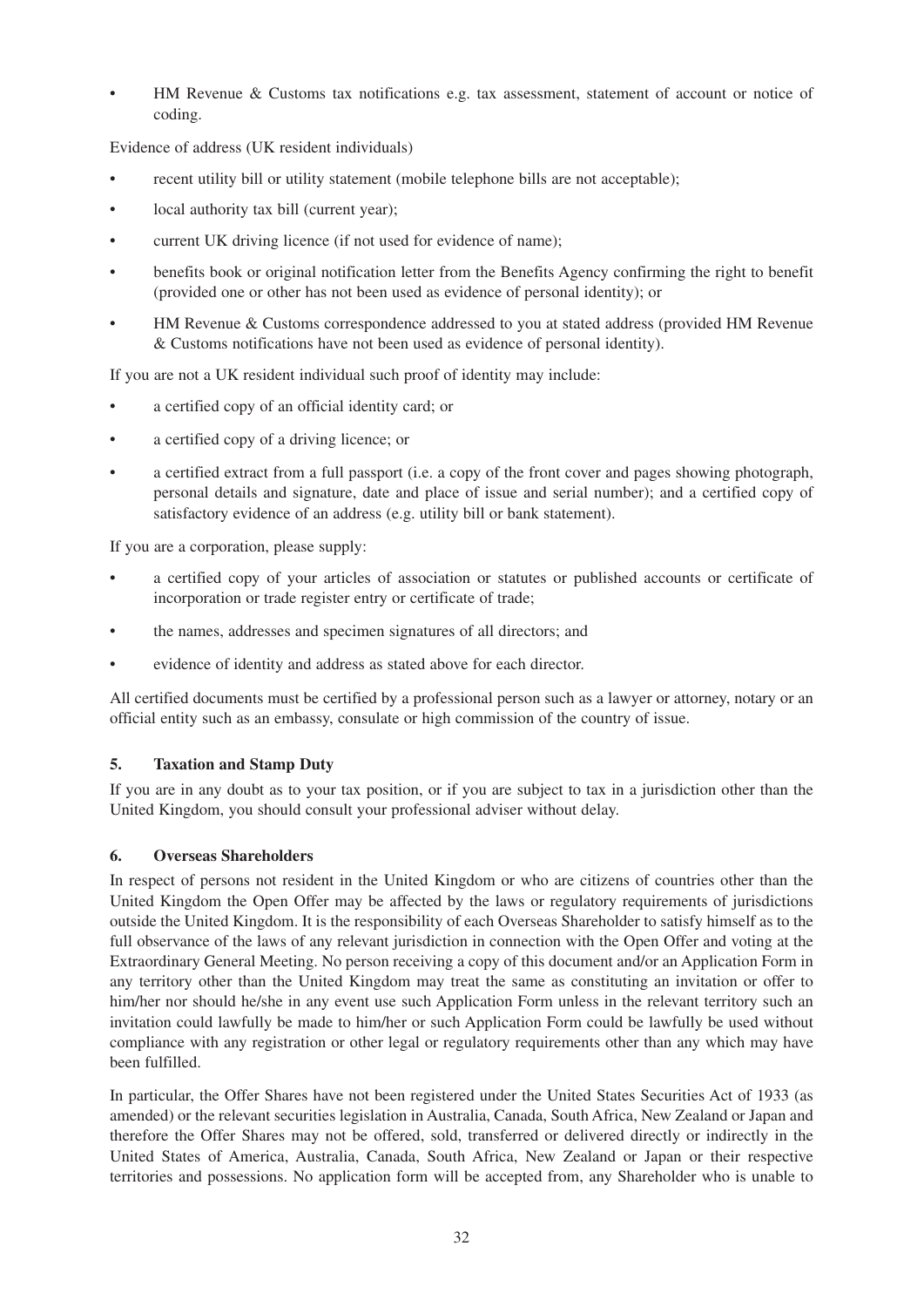give the warranty set out in the Application Form or who the Company or its agent has reason to believe is ineligible to apply.

**It is the responsibility of any person receiving a copy of this document or an Application Form and wishing to make an application to subscribe for Offer Shares to satisfy himself/herself as to the full observance of the laws and regulatory requirements of any relevant territory, including the obtaining of all necessary governmental or other consents which may be required or observing any other formalities needing to be observed in such territory and the payment of any taxes due in such jurisdiction.**

The Company and its agent reserves the right to treat as invalid any application, or purported application, to subscribe for Offer Shares pursuant to the Open Offer which appears to the Company or its agent to have been executed, effected or despatched in a manner which may involve a breach of the securities legislation of any jurisdiction or which does not include the warranties set out in the Application Form. Completion of an Application Form shall constitute a warranty that the Shareholder is eligible to apply.

# **7. Settlement and Dealings**

# *Offer Shares*

Application will be made to the London Stock Exchange for the Offer Shares to be admitted to trading on AIM. It is expected that the New Ordinary Shares will be admitted to trading on AIM and that dealings will commence on 7 May 2013. None of the Offer Shares are being made available to the public except under the terms of the Open Offer. For Qualifying non-CREST Shareholders, definitive share certificates for the Offer Shares are expected to be dispatched by first class post by 21 May 2013. For Qualifying CREST Shareholders, it is expected that the relevant account will be credited on the day of Admission. Notwithstanding any other provision of this document, the Company reserves the right to issue any Offer Shares in certificated form. This right is only likely to be exercised in the event of any interruption, failure or breakdown of CREST (or any part of CREST) or on the part of the facilities and/or systems operated by the Company's Registrars or Receiving Agent in connection with CREST. No temporary documents of title will be issued and pending despatch of the definitive share certificates, transfers of the Offer Shares will be certified against the register. All documents and remittances sent by or to an applicant (or his/her agent, as appropriate) will be sent through the post at the risk of the person entitled thereto.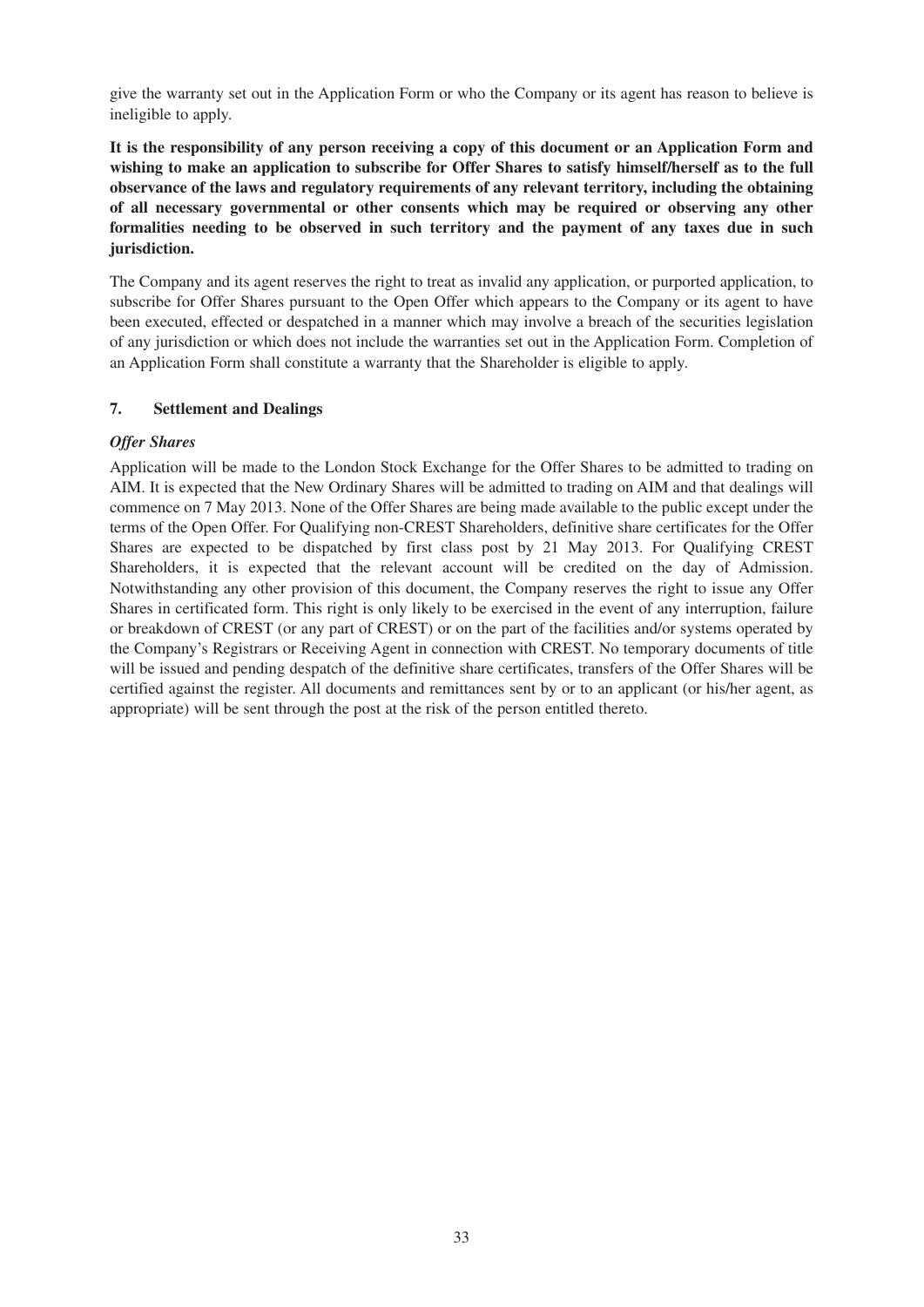# **PART III**

# **FINANCIAL INFORMATION**

The following information is incorporated by reference into this document pursuant to Rule 24.15 of the Code and is available free of charge on the Company's website at http://www.cnmarinas.com/marinainvestments. A Shareholder may request a copy of such information in hard copy form (hard copies will not be provided unless requested). Hard copies may be requested by writing to Camper & Nicholsons Marinas Limited, Richmond Place, 15 Petersham Road, Richmond, Surrey, TW10 6TP, UK or between 8.30 a.m. and 5.30 p.m. Monday to Friday (except UK public holidays) by calling +44 (0)20 3405 1782.

(i) The unaudited preliminary results of the Company for the year ended 31 December 2012;

- (ii) The interim results of the Company for the six month period ended 30 June 2012;
- (iii) The annual report and accounts of the Company for the year ended 31 December 2011;
- (iv) The annual report and accounts of the Company for the year ended 31 December 2010; and
- (v) The annual report and accounts of the Company for the year ended 31 December 2009.

All reports referenced above can be found at the following website address:

http://www.cnmarinas.com/marina-investments/full-list-financial-reports

The Company's annual report and accounts listed above contain the Company's audited consolidated financial statements for the financial years ended 31 December 2011, 31 December 2010 and 31 December 2009, together with the audit report in respect of each year.

| Information incorporated by                          |                    | Page number in     |
|------------------------------------------------------|--------------------|--------------------|
| reference to this document                           | Reference document | reference document |
| For the year to 31 December 2012                     |                    |                    |
| Preliminary results announcement dated 20 March 2013 |                    |                    |
| For the Six Months ended 30 June 2012                |                    |                    |
| Interim results announcement dated 20 September 2012 | Interim Results    |                    |
|                                                      | Announcement       |                    |
| For the year ended 31 December 2011                  |                    |                    |
| Independent auditor's report                         | Annual Report 2011 | 20                 |
| Consolidated statement of comprehensive income       |                    |                    |
| for the year ended 31 December 2011                  | Annual Report 2011 | 21                 |
| Consolidated statement of changes in equity          |                    |                    |
| for the year ended 31 December 2011                  | Annual Report 2011 | 22                 |
| Consolidated statement of financial position         |                    |                    |
| at 31 December 2011                                  | Annual Report 2011 | 23                 |
| Consolidated cash flow statement for the year        |                    |                    |
| ended 31 December 2011                               | Annual Report 2011 | 24                 |
| Notes to the consolidated financial statements       | Annual Report 2011 | $25 - 52$          |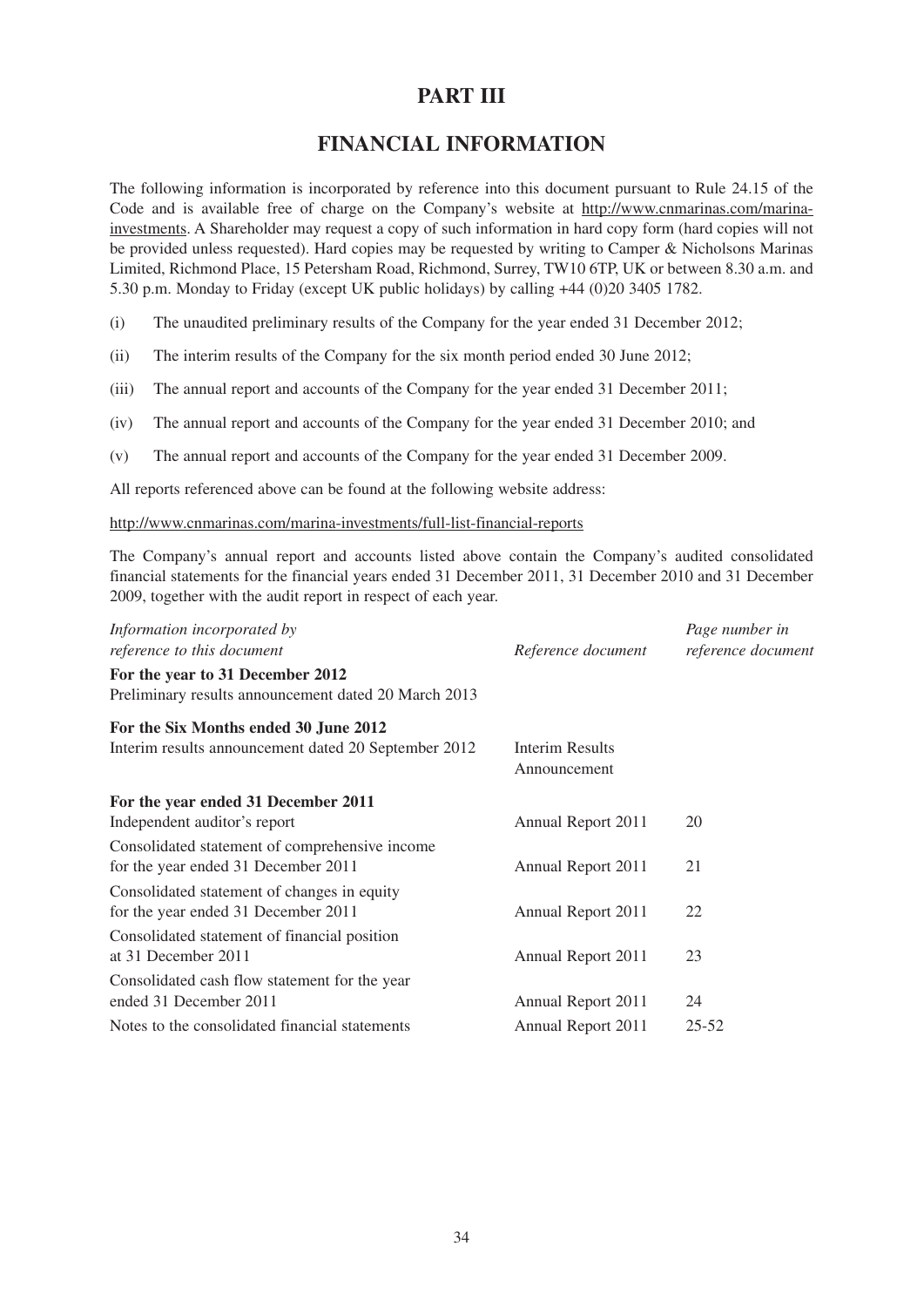| Information incorporated by                                                           |                    | Page number in     |
|---------------------------------------------------------------------------------------|--------------------|--------------------|
| reference to this document                                                            | Reference document | reference document |
| For the year ended 31 December 2010                                                   |                    |                    |
| Independent auditor's report                                                          | Annual Report 2010 | 26                 |
| Consolidated statement of comprehensive income<br>for the year ended 31 December 2010 | Annual Report 2010 | 27                 |
| Consolidated statement of changes in equity<br>for the year ended 31 December 2010    | Annual Report 2010 | 28                 |
| Consolidated statement of financial position<br>at 31 December 2010                   | Annual Report 2010 | 29                 |
| Consolidated cash flow statement for the year<br>ended 31 December 2010               | Annual Report 2010 | 30                 |
| Notes to the consolidated financial statements                                        | Annual Report 2010 | $31 - 52$          |
| For the year ended 31 December 2009                                                   |                    |                    |
| Independent auditor's report                                                          | Annual Report 2009 | 24                 |
| Consolidated statement of comprehensive income<br>for the year ended 31 December 2009 | Annual Report 2009 | 25                 |
| Consolidated statement of changes in equity<br>for the year ended 31 December 2009    | Annual Report 2009 | 26                 |
| Consolidated statement of financial position<br>at 31 December 2009                   | Annual Report 2009 | 27                 |
| Consolidated cash flow statement for the year<br>ended 31 December 2009               | Annual Report 2009 | 28                 |
| Notes to the consolidated financial statements                                        | Annual Report 2009 | 29-51              |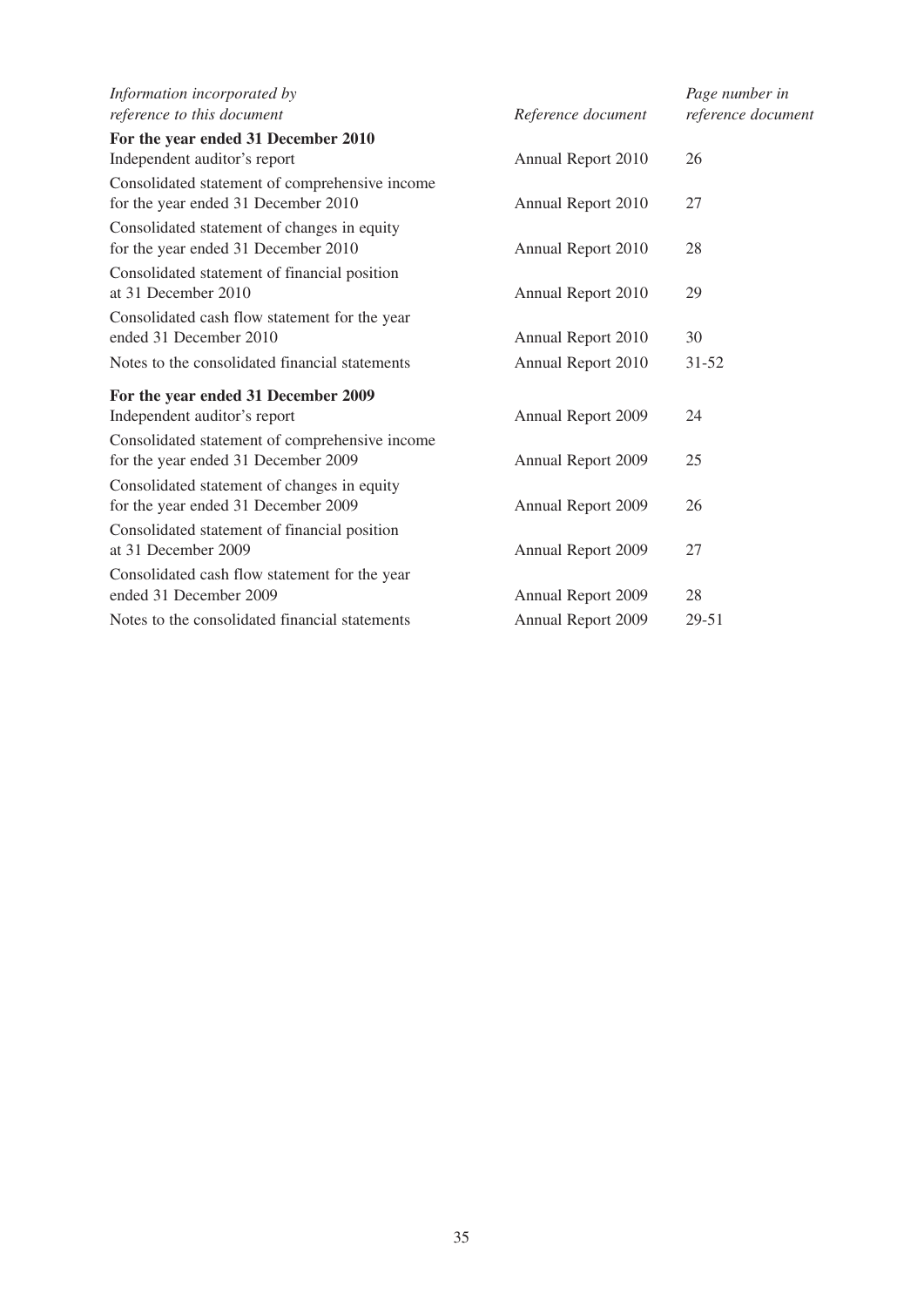# **PART IV**

# **INFORMATION ON FIRST EASTERN HOLDINGS AND ADDITIONAL DISCLOSURES REQUIRED UNDER THE TAKEOVER CODE**

The information set out in this Part IV which relates to First Eastern Holdings has been accurately reproduced from information provided by First Eastern Holdings. As far as the Company is able to ascertain from this information, no facts have been omitted which would render the information in this Part IV which relates to First Eastern Holdings inaccurate or misleading.

#### **1. Information on First Eastern Holdings**

First Eastern Holdings' principal activity is as an investment holding company and it also provides management and advisory services.

#### 1.1 *Directors*

The directors of First Eastern Holdings are as follows:

| Name                   | <i>Function</i> |
|------------------------|-----------------|
| Victor Lap-Lik Chu     | Director        |
| Elizabeth Ka-Yee Kan   | Director        |
| York-Wo Lee            | Director        |
| Benjamin Tak-Jarm Tsim | Director        |

#### 1.2 *Incorporation and registered office*

First Eastern Holdings is incorporated in Hong Kong with limited liability. Its registered office is at Suites 2105-2108, Two Exchange Square, Central, Hong Kong.

#### 1.3 *Share capital*

First Eastern Holdings has an issued share capital of HK\$100, comprising 100 ordinary shares of HK\$1.00 each.

#### **2. Disclosure of interests and dealings in shares**

The interests in the Company of First Eastern Holdings, FE Marina Investments and any persons or companies acting in concert with them are set out in paragraph 2.3 of this Part IV below. There have not been any dealings by First Eastern Holdings or any persons or companies acting in concert with it in the 12 months preceding the date of this document.

#### 2.1 *Definitions*

For the purposes of this Part IV:

- (a) references to persons "acting in concert" comprise persons who, pursuant to an agreement or understanding (whether formal or informal), co-operate to obtain or consolidate control (as defined below) of a company or to frustrate the successful outcome of an offer for a company. A person and each of its affiliated persons will be deemed to be acting in concert with each other. Without prejudice to the general application of this definition, the following persons will be presumed to be persons acting in concert with other persons in the same category unless the contrary is established:
	- (i) a company, its parent, subsidiaries and fellow subsidiaries, and their associated companies, and companies of which such companies are associated companies, all with each other (for this purpose ownership or control of 20 per cent. or more of the equity share capital of a company is regarded as the test of associated company status);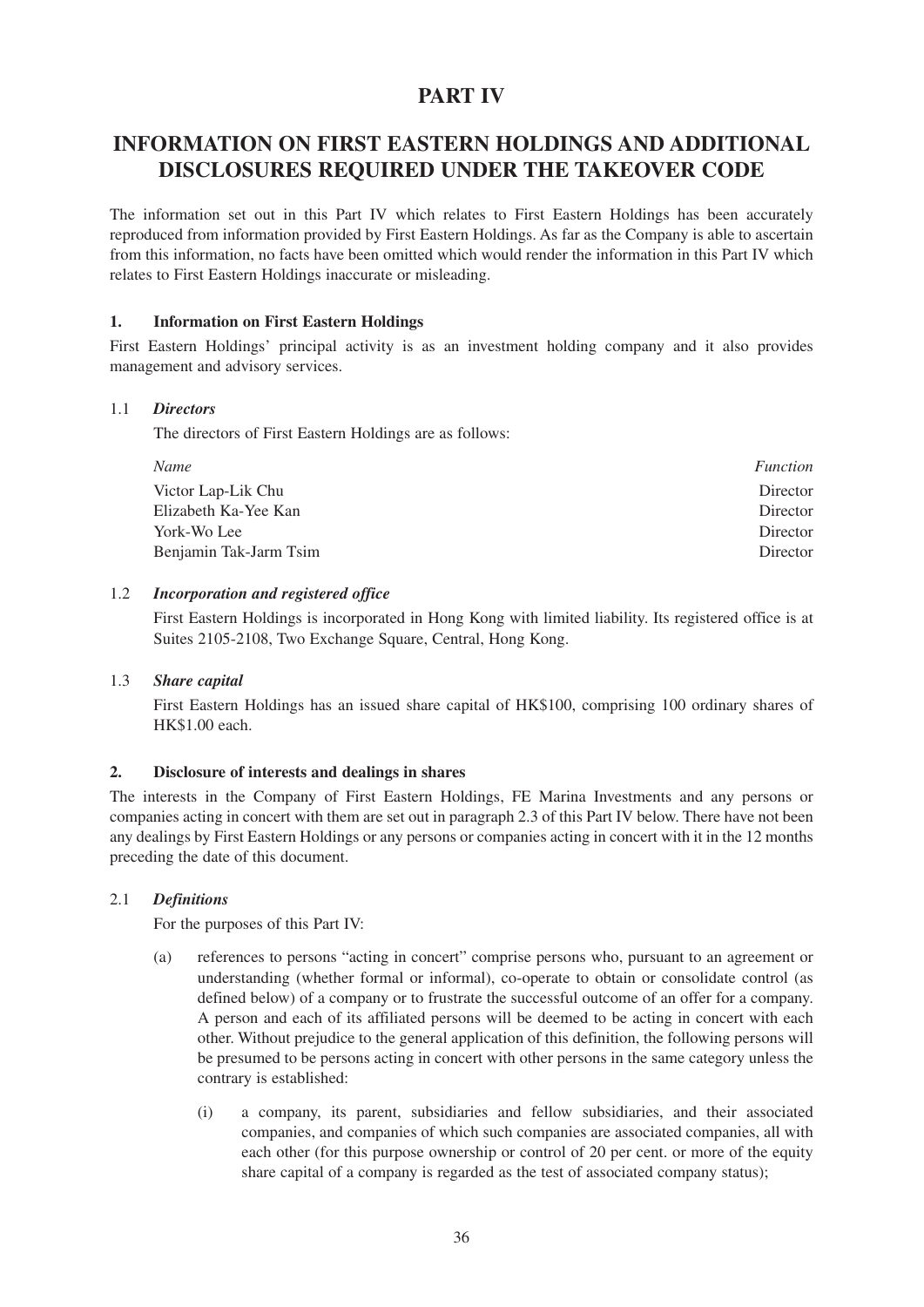- (ii) a company with any of its directors (together with their close relatives and related trusts);
- (iii) a company with any of its pension funds and the pensions funds of any company covered in  $(i)$ ;
- (iv) a fund manager (including an exempt fund manager) with any investment company, unit trust or other person whose investments such fund manager manages on a discretionary basis, in respect of the relevant investment accounts;
- (v) a connected adviser with its client and, if its client is acting in concert with an offeror or with the offeree company, with that offeror or with that offeree company respectively, in each case in respect of the interests in shares of that adviser and persons controlling, controlled by or under the same control as that adviser (except in the capacity of an exempt fund manager or an exempt principal trader); and
- (vi) directors of a company which is subject to an offer or where the directors have reason to believe a *bona fide* offer for their company may be imminent.
- (b) an "**arrangement**" includes any indemnity or option, arrangement and any agreement or understanding, formal or informal, of whatever nature, relating to relevant securities which may be an inducement to deal or refrain from dealing;
- (c) a "**connected adviser**" means an organisation which is advising the Company or an associate of the Company in relation to the Proposals and any corporate broker to any such party;
- (d) "**connected person**" means in relation to any person a person whose interest in shares is one in which the first mentioned person is also taken to be interested pursuant to Part 22 of the Act;
- (e) "**control**" means a holding, or aggregate holdings, of shares in the capital of a company carrying 30 per cent. or more of the voting rights of such company, irrespective of whether the holding or holdings give *de facto* control;
- (f) "**dealing or dealt**" include:
	- (i) acquiring or disposing of relevant securities, the right (whether conditional or absolute) to exercise or direct the exercise of the voting rights allocated to relevant securities or general control of relevant securities;
	- (ii) taking, granting, acquiring, disposing of, entering into, closing out, terminating, exercising (by either party) or varying an option in respect of any Relevant Securities;
	- (iii) subscribing or agreeing to subscribe for relevant securities (whether in respect of new or existing securities);
	- (iv) exercising or converting any relevant securities carrying conversion or subscription rights;
	- (v) acquiring, disposing of, entering into, closing out, exercising (by either party) of any rights under, or varying of, a derivative referenced directly or indirectly, to relevant securities;
	- (vi) entering into, terminating or varying the terms of any agreement to purchase or sell relevant securities; and
	- (vii) any other action resulting, or which may result, in an increase or decrease in the number of relevant securities in which a person is interested or in respect of which he has a short position;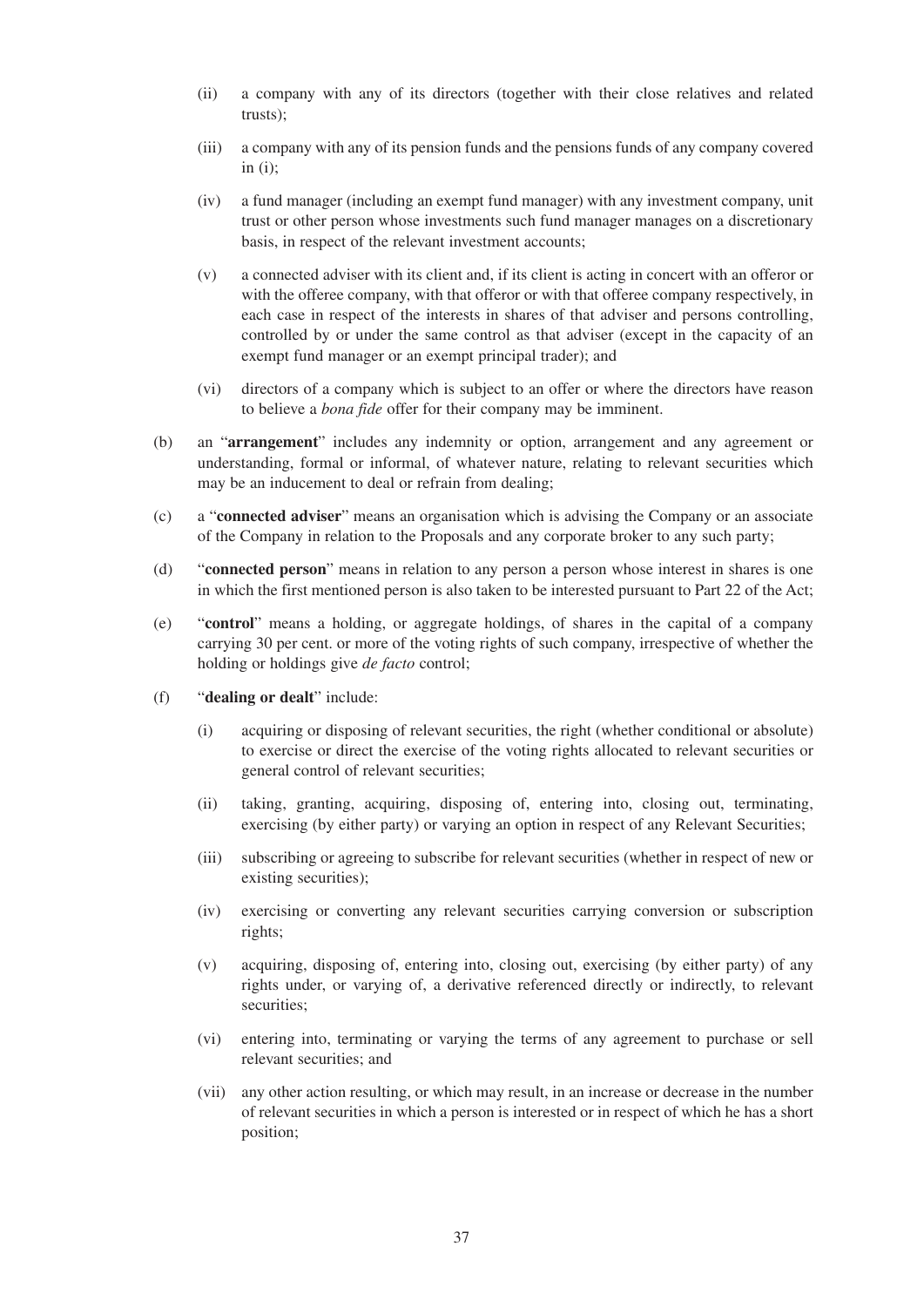- (g) "**derivative**" includes any financial product whose value in whole or in part is determined, directly or indirectly, by reference to the price of an underlying security but which does not include the possibility of delivery of such underlying securities;
- (h) "**disclosure date**" means 11 April, being the latest practicable date prior to the publication of this document;
- (i) "**disclosure period**" means the period of 12 months ending on the Disclosure Date;
- (j) an "**exempt fund manager**" means a person who manages investment accounts on a discretionary basis and is recognised by the Panel as an exempt fund manager for the purposes of the Takeover Code;
- (k) an "**exempt principal trader**" means a person who is recognised by the Panel as an exempt principal trader for the purposes of the Takeover Code;
- (l) being "**interested**" in relevant securities includes where a person (otherwise than through a short position):
	- (i) owns relevant securities; or
	- (ii) has the right (whether conditional or absolute) to exercise or direct the exercise of the voting rights attaching to relevant securities or has general control over them; or
	- (iii) by virtue of an agreement to purchase, option or derivative, has the right or option to acquire relevant securities or to call for their delivery or is under an obligation to take delivery of them, whether the right, option or obligation is conditional or absolute and whether it is in the money or otherwise; or
	- (iv) is party to any derivative whose value is determined by reference to their price and which results, or may result, in his having a long position in them;
- (m) "**relevant securities**" means securities which comprise equity share capital (or derivatives referenced thereto) and securities convertible into rights to subscribe for and options (including traded options) in respect of any such securities; and
- (n) "**short position**" means any short position (whether conditional or absolute and whether in the money or otherwise) including any short position under a derivative, any agreement to sell or any delivery obligation or right to require another person to purchase or take delivery.

#### 2.2 *Interests of First Eastern Holdings and FE Marina Investments in options in the Company*

As at the close of business on 11 April (being the latest practicable date prior to publication of this document), First Eastern Holdings, FE Marina Investments, their directors and their immediate families, related trusts and the interests of persons connected with them, held no options over Ordinary Shares:

#### 2.3 *Interests of First Eastern Holdings and FE Marina Investments in the Company*

The maximum percentage interest in Ordinary Shares of First Eastern Holdings and FE Marina Investments collectively at the date of this document and following the, Subscription and the Open Offer assuming (a) that all Shareholders take up their Basic Entitlements; and (b) that no Shareholders take up any of their Basic Entitlements and in each case assuming no further issue of Ordinary Shares by the Company and no disposals by First Eastern Holdings or FE Marina Investments, will be as follows: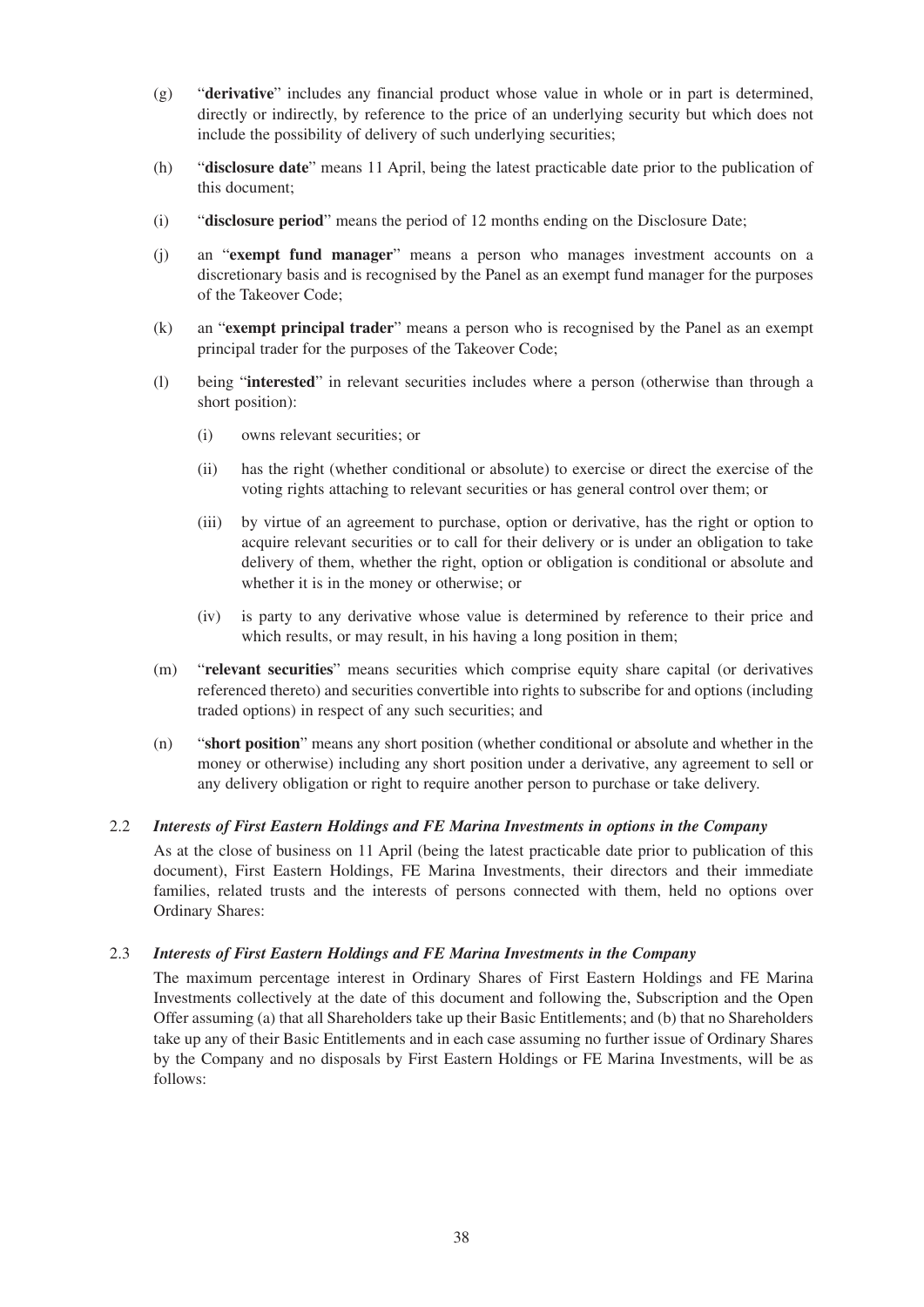|                                                                         | As at the date of<br><i>this document</i> |                                                   | Following the<br>Subscription |                                                   | Following the<br>Subscription and<br>Open Offer<br>(assuming full take up<br>of Basic Entitlements) |                                                   | Following the<br>Subscription and<br>Open Offer<br>(assuming no take up<br>of Basic Entitlements) |                                                   |
|-------------------------------------------------------------------------|-------------------------------------------|---------------------------------------------------|-------------------------------|---------------------------------------------------|-----------------------------------------------------------------------------------------------------|---------------------------------------------------|---------------------------------------------------------------------------------------------------|---------------------------------------------------|
|                                                                         | Ordinary<br><b>Shares</b>                 | per cent.<br>of Issued<br><i>Share</i><br>Capital | Ordinary<br><b>Shares</b>     | per cent.<br>of Issued<br><i>Share</i><br>Capital | Ordinary<br><b>Shares</b>                                                                           | per cent.<br>of Issued<br><b>Share</b><br>Capital | Ordinary<br><b>Shares</b>                                                                         | per cent.<br>of Issued<br><b>Share</b><br>Capital |
| <b>First Eastern</b><br>Holdings<br>FE Marina<br>Investments 20,060,904 |                                           | $-$<br>25.00                                      | 15,384,615<br>20,060,904      | 16.09<br>20.98                                    | 15.384.615<br>31.599.936                                                                            |                                                   | 10.85 50.001.711<br>22.28 31.599.936                                                              | 35.27<br>22.28                                    |
| <b>Total</b>                                                            | 20.060.904                                |                                                   | 25.00 35.445.519              | 37.07                                             | 46.984.551                                                                                          |                                                   | 33.14 81.601.647                                                                                  | 57.55                                             |

# 2.4 *Market dealings in relevant securities of the Company by First Eastern Holdings and FE Marina Investments*

Neither First Eastern Holdings nor FE Marina Investments has made any dealings in relevant securities of the Company during the disclosure period.

#### 2.5 *Save as disclosed in this paragraph and Part V of this document:*

- (a) Neither First Eastern Holdings nor FE Marina Investments had any interest in or right to subscribe for, nor had any short position in relation to, any relevant securities of the Company, nor had they dealt in any such relevant securities during the disclosure period;
- (b) none of the directors of First Eastern Holdings or FE Marina Investments (including any members of such director's respective immediate families, related trusts or connected persons) had an interest in or a right to subscribe for, or had any short position in relation to any relevant securities of the Company, nor had any such person dealt in such securities during the disclosure period;
- (c) no person acting in concert with First Eastern Holdings or FE Marina Investments had an interest in or a right to subscribe for, or had any short position in relation to, any relevant securities of the Company, nor had any such person dealt in any such securities during the disclosure period:
- (d) neither First Eastern Holdings, FE Marina Investments nor any person acting in concert with them had borrowed or lent any relevant securities of the Company, save for any borrowed shares which have either been on-lent or sold.

### **3. First Eastern Holdings' and FE Marina Investments' intentions regarding the Company's business**

First Eastern Holdings and FE Marina Investments have informed the Board that they currently intend to allow the Company to continue with its proposed strategy, as detailed further in Part I of this document.

Neither First Eastern Holdings nor FE Marina Investments has any current intentions regarding the Company's business that would affect:

- the strategic plans of the Company;
- the employment of the Company's or its own personnel including the continued employment of, or the conditions of employment of, any of the Company's management; or
- the location of the Company's or its own business or operating subsidiaries; or
- the Company's Ordinary Shares trading on AIM.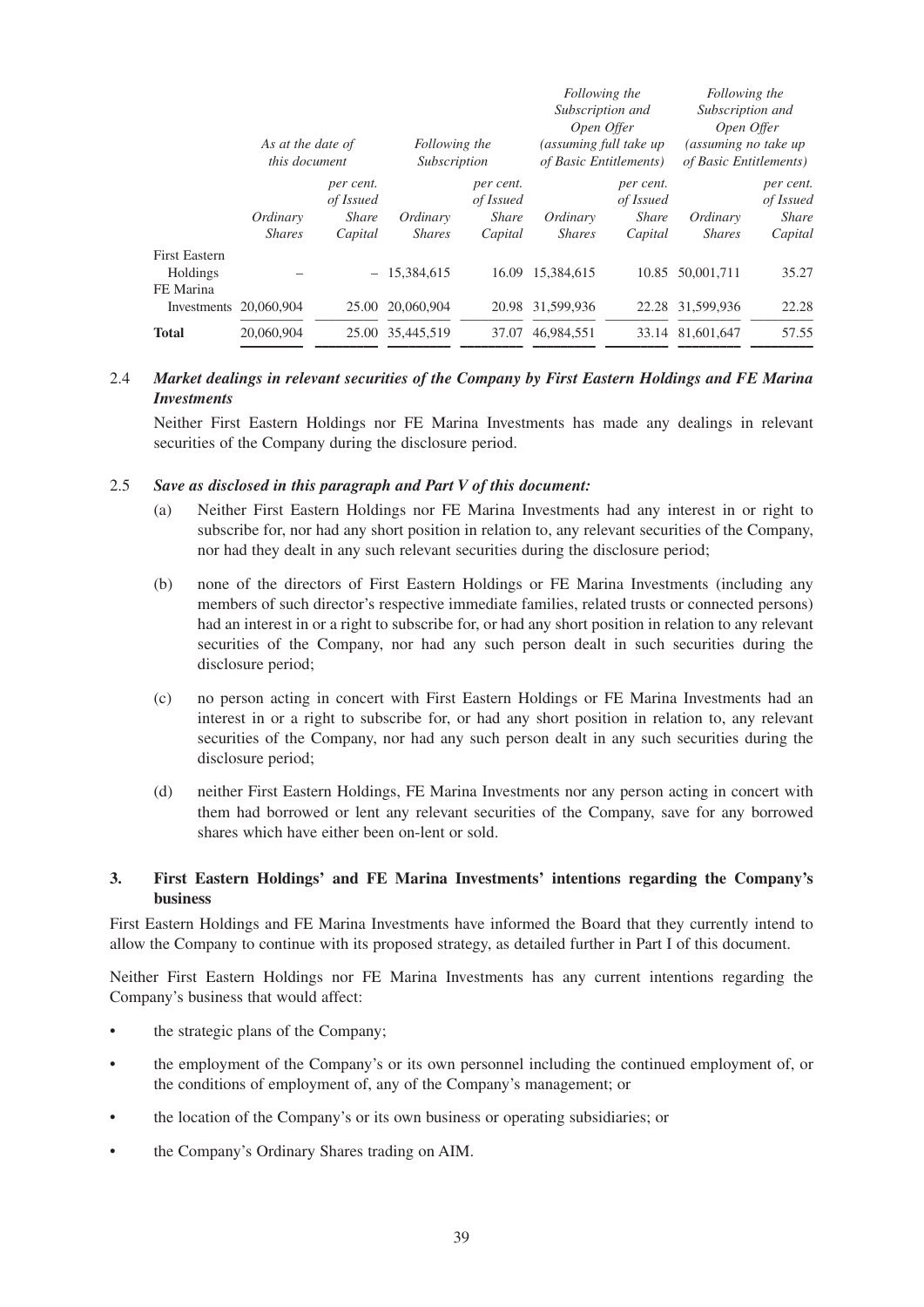Neither First Eastern Holdings nor FE Marina Investments has any immediate intentions to dispose of or otherwise change the use of any of the fixed assets within the Company.

# **4. Relationship between First Eastern Holdings and the Directors of the Company**

The Company's current Chief Executive, Clive Whiley, previously a non-executive director, was appointed as interim CEO in December 2012 following the departure of the previous Chief Executive. He is also Managing Director of Evolution Securities China Limited, which is majority owned by First Eastern Holdings.

First Eastern Holdings has the right, granted pursuant to the subscription agreement entered into at the time of its initial investment into the Company in 2011 and, as yet, unexercised, to appoint and remove one person to and from the Board of the Company from time to time for so long as First Eastern Holdings continues to hold 10 per cent or more of the Company's issued share capital.

Save as set out above, there are no relationships (personal, financial or commercial), arrangements or understandings between First Eastern Holdings or FE Marina Investments and any of the Directors.

# **5. Financial information on First Eastern Holdings**

First Eastern Holdings is a privately owned company, whose principal activities are as an investment holding company, in which capacity it also provides some management and advisory services. First Eastern Holdings is not obliged to, nor does it, publish accounts.

First Eastern Holdings is not required to, nor does it, publish accounts. However, at 30 April 2011 it had gross assets of HK\$175.8 million (equivalent to approx. £15.2 million), being primarily investments in its investee companies, subsidiaries and associated companies. It has net assets of HK\$21.6 million (£1.9 million), with its investments being financed largely through shareholder loans and loans from related companies.

In the year ended 30 April 2011, turnover, being principally management fees from investee companies, was HK\$26.2 million (£2.3 million) (2010 – HK\$31.6 million, £2.7 million) and profit after tax was HK\$8.5 million (£0.7 million) (2010 – HK\$11.8 million, £1.0 million).

There has been no material change in First Eastern Holdings trading or financial position or in the scope of its business in the last 12 months.

#### **6. Additional disclosures required by the Takeover Code**

At the close of business on the disclosure date, save as disclosed in this paragraph 6 of Part IV and Part V of this document:

- (a) none of the Directors or directors of First Eastern Holdings or of FE Marina Investments (including any members of such directors respective immediate families, related trusts or connected persons) had any interest in or a right to subscribe for, or had any short position in relation to, any relevant securities of the Company;
- (b) no person acting in concert with the Company, First Eastern Holdings or FE Marina Investments had any interest in, or right to subscribe for, or had any short position in relation to any relevant securities of the Company;
- (c) neither the Company nor any of the Directors (including any members of such Directors respective immediate families, related trusts or connected persons) had any interest in or right to subscribe for, or had any short position in relation to any relevant securities of First Eastern Holdings or FE Marina Investments, nor has any such person dealt in any such securities during the disclosure period;
- (d) the Company has not redeemed or purchased any of its relevant securities during the disclosure period;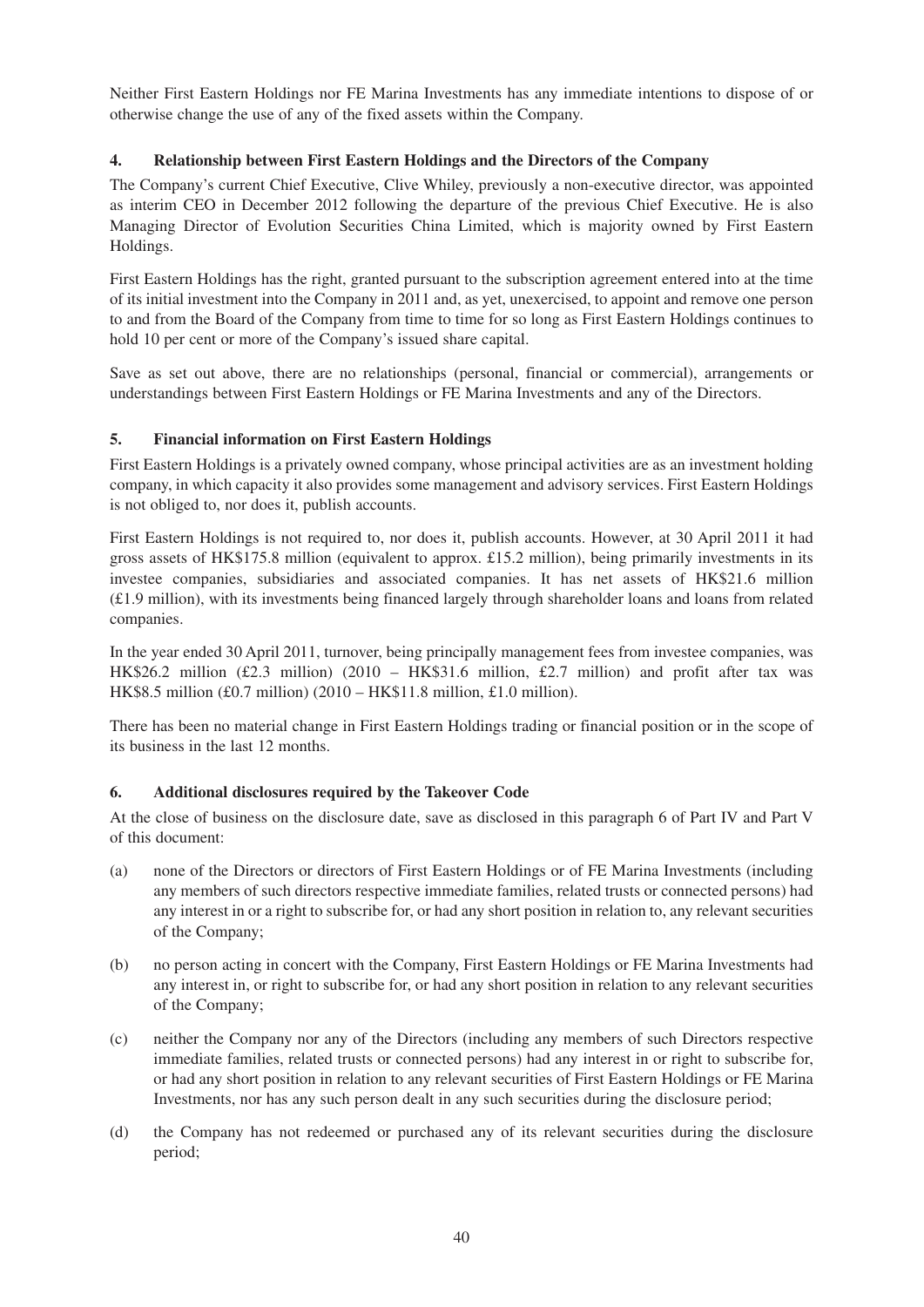- (e) there were no arrangements which existed between the Company, First Eastern Holdings, FE Marina Investments or any person acting in concert with the Company, First Eastern Holdings or FE Marina Investments or any other person; and
- (f) none of the Company, First Eastern Holdings, FE Marina Investments or any person acting in concert with the Company, First Eastern Holdings or FE Marina Investments had borrowed or lent any relevant securities of the Company, save for any borrowed shares which have either been on-lent or sold.

Neither First Eastern Holdings, FE Marina Investments nor any person acting in concert with them have entered into agreements, arrangements or understandings (including any compensation arrangement) with any of the Company's Directors, recent Directors, Shareholders, recent Shareholders or any other person interested or recently interested in Existing Ordinary Shares which are connected with or dependent upon the outcome of the Fundraising. Neither First Eastern Holdings nor FE Marina Investments has entered into an agreement, arrangement or understanding to transfer any interest acquired in the Company, as a result of the Fundraising.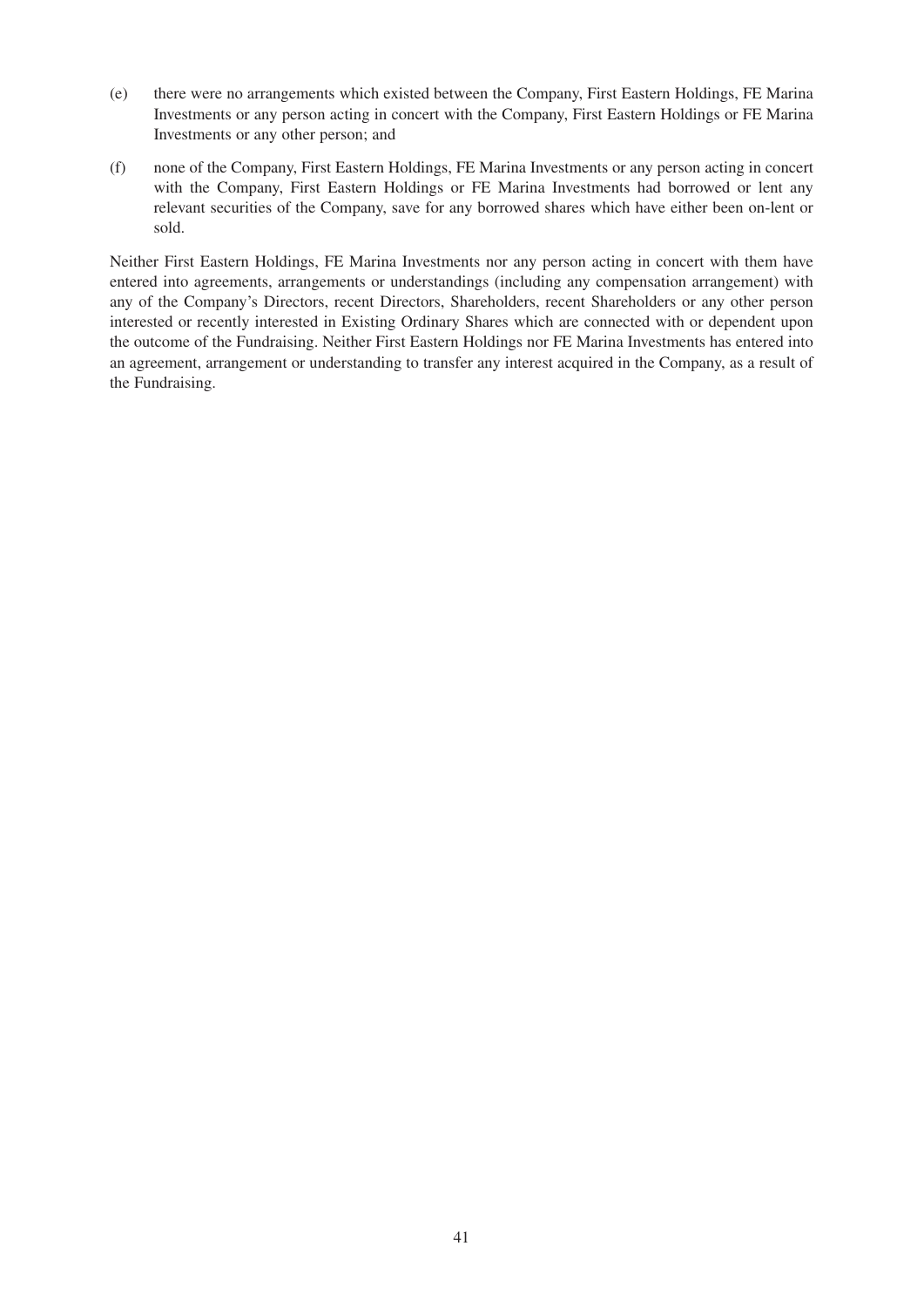# **PART V**

# **ADDITIONAL INFORMATION**

# **1. Responsibility**

The Directors, whose names appear below, and the Company accept responsibility for the information contained in this document, other than information relating to First Eastern Holdings, FE Marina Investments and their respective directors and shareholders, for which directors of First Eastern Holdings accept responsibility as set out below. To the best of the knowledge and belief of the Directors and the Company (who have taken all reasonable care to ensure that such is the case) the information contained in this document for which they accept responsibility is in accordance with the facts and does not omit anything likely to affect the import of such information.

The directors of First Eastern Holdings, whose names are set out in paragraph 1.1 of Part IV of this document (other than Benjamin Tak-Jarm Tsim, who on account of illness is excluded) accept responsibility for the information contained in this document relating to First Eastern Holdings, FE Marina Investments and their respective directors and shareholders. To the best of the knowledge and belief of the directors of First Eastern Holdings (who have taken all reasonable care to ensure that such is the case) the information contained in this document for which they accept responsibility is in accordance with the facts and does not omit anything likely to affect the import of such information.

# **2. Directors**

The Directors of the Company are:

| Sir Christopher Lewinton | (Chairman)                      |
|--------------------------|---------------------------------|
| Clive Whiley             | (Director)                      |
| Roger Lewis              | <i>(Non-Executive Director)</i> |
| <b>Trevor Ash</b>        | <i>(Non-Executive Director)</i> |
| Martin Bralsford         | (Non-Executive Director)        |

#### **3. Principal Activity of the Company**

The principal activity of the Company continues to be as a closed-ended investment company focused on investing in and subsequent development, redevelopment and operation of an international portfolio of both new and existing marinas and related real estate in the Mediterranean, the Caribbean and the United States.

#### **4. Interests and dealings**

In this paragraph 4, references to:

**"acting in concert"** with a party means any such person acting or deemed to be acting in concert with that party for the purposes of the Takeover Code and/or the Waiver; and

**"relevant securities"** securities which comprise equity share capital (or derivatives referenced thereto) and securities convertible into rights to subscribe for options (including traded options) in respect of any such securities.

#### *Directors and other interests*

(a) At the close of business on 11 April 2013 (being the latest practicable date prior to the publication of this document) the voting rights (within the meaning of chapter 5 of the DTR) of the Directors and their respective families (as defined in the AIM Rules) all of which are beneficial unless otherwise stated and of connected persons within the meaning of the Act, in the issued Ordinary Shares as at the date of this document, the existence of which is known to, or could, with reasonable diligence, be ascertained by the Directors, together with the percentages which such interests represent of the Ordinary Shares in issue are as follows: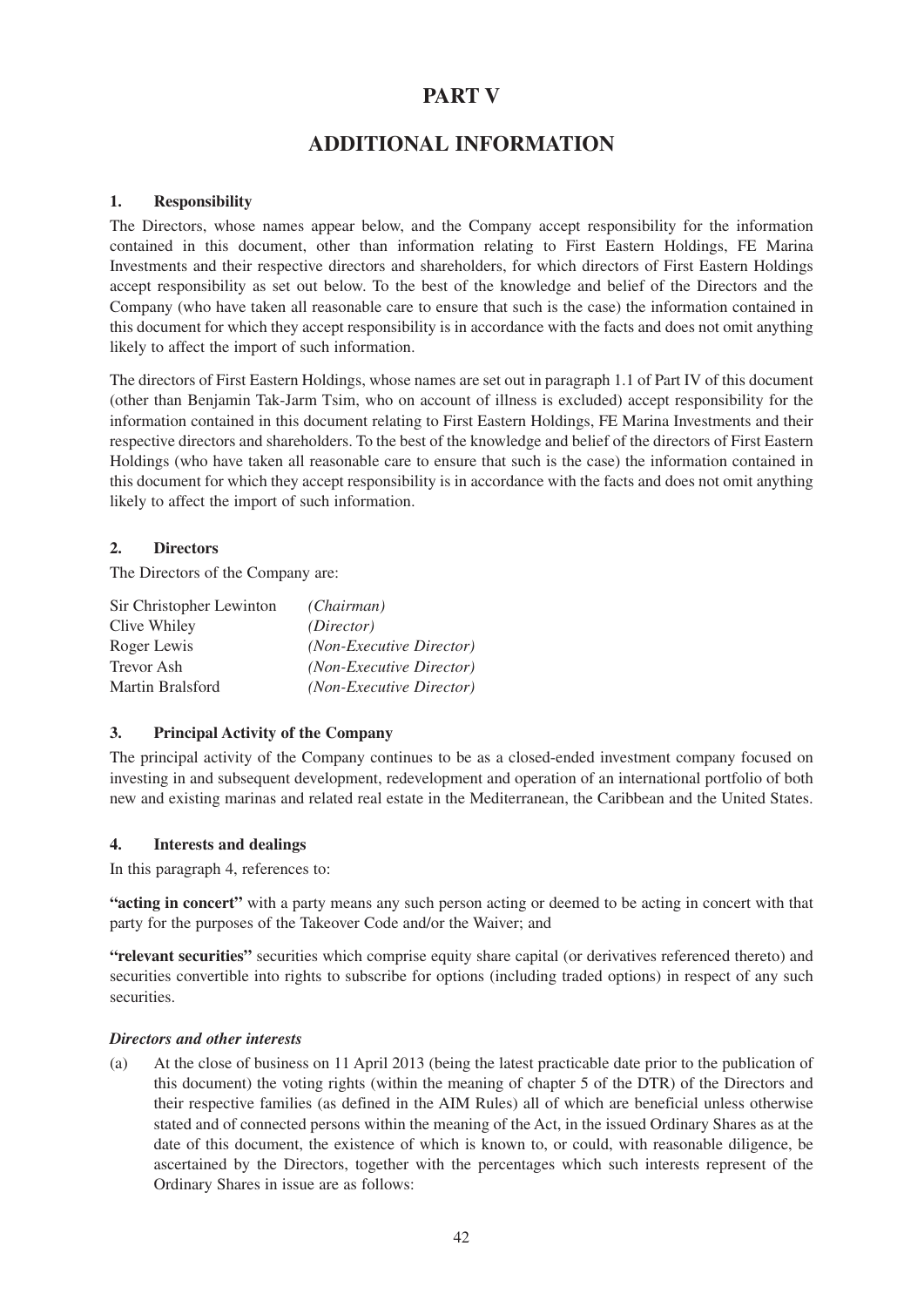|                          | Number of     | Per cent.   |
|--------------------------|---------------|-------------|
|                          | Ordinary      | of Ordinary |
|                          | <i>Shares</i> | Shares held |
| Sir Christopher Lewinton | 2,448,129     | 3.05        |
| Clive Whiley             |               |             |
| Roger Lewis              | 166,666       | 0.21        |
| <b>Trevor Ash</b>        |               |             |
| Martin Bralsford         | 450,000       | 0.56        |

- (b) At the close of business on 11 April 2013 (being the latest practicable date prior to the publication of this document) none of the Directors and their immediate families, related trusts and the interests of persons connected with them listed below, held any options to subscribe for Ordinary Shares.
- (c) The maximum percentage interest in Ordinary Shares of each of the Directors assuming (i) that they each take up their Basic Entitlements, (ii) no further issues of Ordinary Shares by the Company; and (iii) no disposals by them will be:

|                          |               | Per cent.           |
|--------------------------|---------------|---------------------|
|                          | Number of     | of Enlarged         |
|                          | Ordinary      | <i>Issued Share</i> |
| Director                 | <b>Shares</b> | Capital             |
| Sir Christopher Lewinton | 3,856,293     | 2.72                |
| Clive Whiley             |               |                     |
| Roger Lewis              | 262,532       | 0.19                |
| <b>Trevor Ash</b>        |               |                     |
| Martin Bralsford         | 708,840       | 0.50                |

(d) Save as disclosed below, there have been no dealings (including borrowing or lending) for value in relevant securities by the Directors (or their immediate families, related trusts or persons connected with them) during the period of 12 months preceding the date of this document:

|                          |                  |               | Number of     | Price per       |
|--------------------------|------------------|---------------|---------------|-----------------|
|                          |                  | <i>Nature</i> | Ordinary      | Ordinary        |
| Director                 | Date             | of dealing    | <b>Shares</b> | <i>Share</i>    |
| Sir Christopher Lewinton | 25 May 2012      | Purchase      | 10,000        | 9p              |
|                          | 28 May 2012      | Purchase      | 10,000        | 9p              |
|                          | 8 June 2012      | Purchase      | 25,000        | 12p             |
| Martin Bralsford         | 23 November 2012 | Purchase      | 250,000       | 10 <sub>p</sub> |
|                          | 26 November 2012 | Purchase      | 200,000       | 10 <sub>p</sub> |

- (e) Save as disclosed in paragraph 4 (a) above, none of the Directors or any persons connected with them (within the meaning of Rule 3 of the DTR) has any interest, beneficial or non-beneficial, in the Ordinary Shares of the Company.
- (f) At the close of business on 11 April 2013 (being the latest practicable date prior to the publication of this document) other than as set out in paragraph  $4$  (a) above and paragraph  $4$  (f) and so far as the Directors are aware, the only persons who are directly or indirectly interested (within in the meaning of Chapter 5 of the DTR) in 3 per cent. or more of the Ordinary Shares are as follows: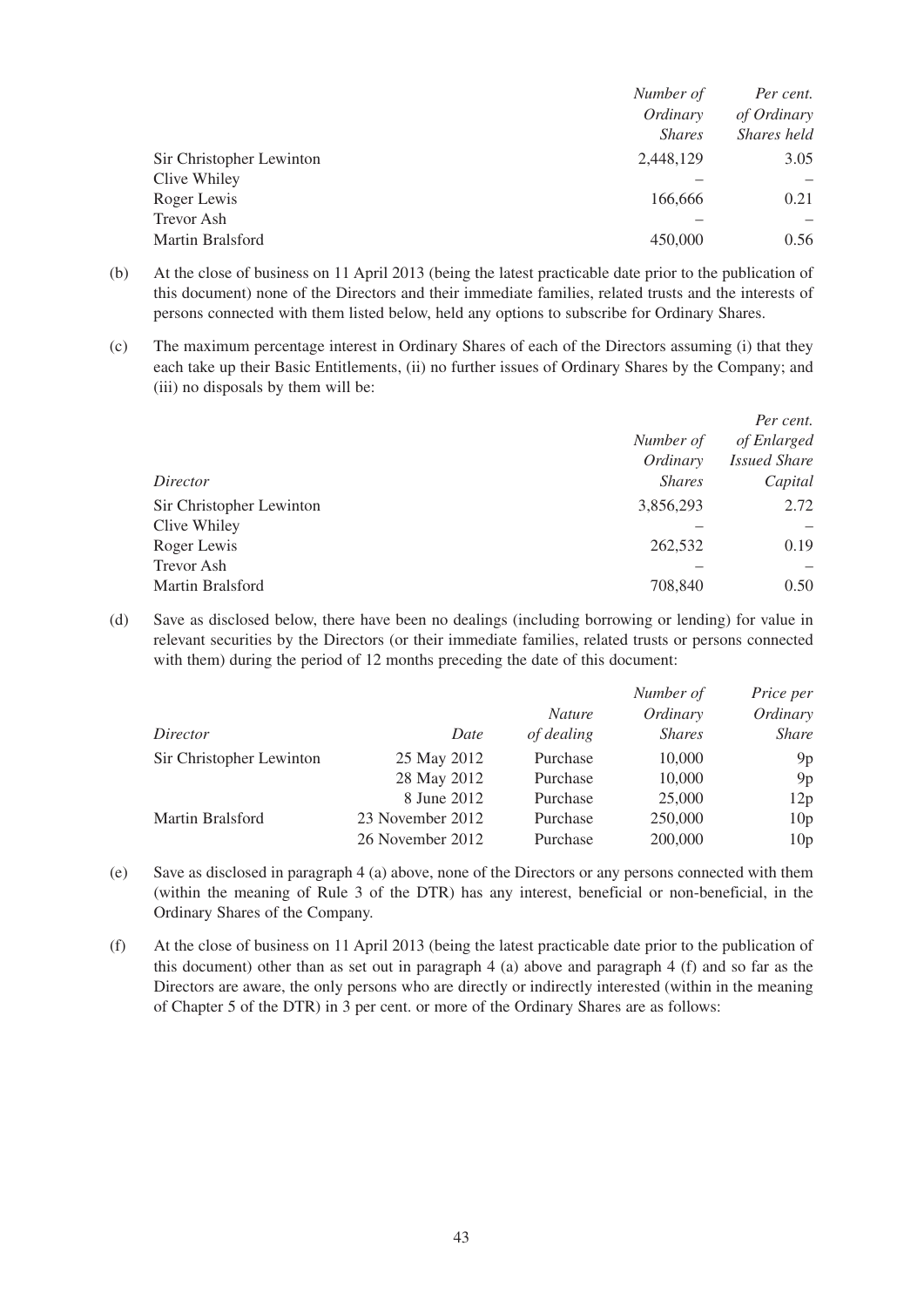|                                          | Per cent.   |
|------------------------------------------|-------------|
|                                          | of Ordinary |
| <i>Shareholder</i>                       | Shares held |
| First Eastern Marina Investments Limited | 25.00       |
| F&C Asset Management Limited             | 8.23        |
| Deutsche Bank AG                         | 7.45        |
| Henderson Global Investors Limited       | 6.35        |
| Nicholas Maris <sup>*</sup>              | 6.31        |
| <b>Richard Griffiths</b>                 | 6.07        |
| Universities Superannuation Scheme       | 5.61        |
| Moore Europe Capital Management LLP      | 5.17        |
| First Island Trustees Ltd <sup>*</sup>   | 4.05        |
| Overseas Asset Management (Cayman) Ltd   | 4.01        |
| Sir Christopher Lewinton                 | 3.05        |

\* First Island Trustees Limited act as trustees for the Maris Settlement, a discretionary trust of which Nicholas Maris is a potential beneficiary.

- (g) Save as disclosed above in this paragraph 4 none of the Directors or any person acting in concert with the Company has an interest in any relevant securities nor has a right to subscribe for relevant securities
- (h) None of the Directors or any person acting in concert with the Company has any short position in relation to relevant securities (whether conditional or absolute and whether in the money or otherwise and including any short position under a derivative, any agreement to sell or any delivery obligation or right to require another person to purchase or take delivery);
- (i) neither the Company nor any person acting in concert with the Company has borrowed or lent relevant securities;
- (j) the Company has not redeemed or purchased any relevant securities during the period of 12 months preceding the date of this document.
- (k) Save as disclosed in this paragraph 4:
	- (a) the Company had no interest in or right to subscribe for, nor had any short position in relation to, any relevant securities of First Eastern Holdings, nor had it dealt in any such relevant securities during the disclosure period;
	- (b) none of the directors of the Company (including any members of such director's respective immediate families, related trusts or connected persons) had an interest in or a right to subscribe for, or had any short position in relation to any relevant securities of the First, nor had any such person dealt in such securities during the disclosure period.

#### **5. Directors' Service Agreements, Letters of Appointment, Remuneration and Fees**

5.1 The services of the Directors are provided to the Group under the following agreements:

#### 5.1.1 **Sir Christopher Lewinton** *(Chairman)*

A letter of appointment dated 19 December 2008 and made between the Company and Sir Christopher Lewinton. The letter of appointment is for a period of 12 months commencing 19 December 2008 and thereafter may be terminated immediately by the Company in certain circumstances upon which Sir Lewinton is entitled to a termination payment equal to six months of the annual contractual fee. Sir Christopher Lewinton's appointment has since been renewed for the twelve month period to 19 December 2013. With effect from 1 January 2013, the contractual fee payable to Sir Christopher Lewinton is £65,000 per annum. Sir Christopher Lewinton will also be reimbursed for all reasonable and properly documented expenses incurred in the performance of his duties.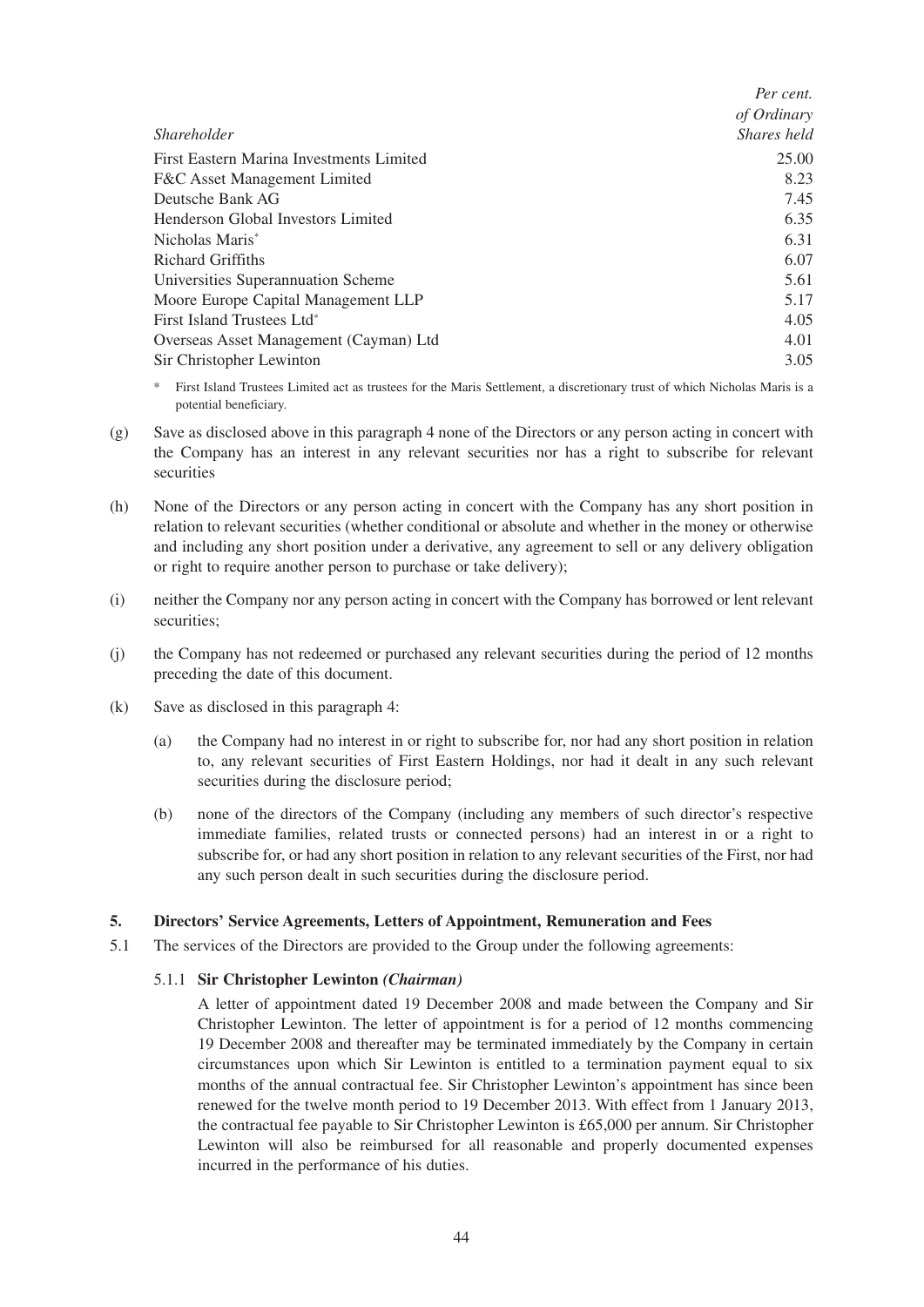#### 5.1.2 **Clive Whiley** *(Director)*

A letter of appointment dated 12 November 2012 and made between the Company and Mr Whiley. The letter of appointment is for a period of 12 months commencing 12 November 2012 and thereafter may be terminated immediately by the Company in certain circumstances upon which Mr. Whiley is entitled to a termination payment equal to six months of the annual contractual fee. With effect from 1 January 2013, the contractual fee payable to Mr Whiley is £25,000 per annum. Mr Whiley has waived his fee for 2013. Mr Whiley will also be reimbursed for all reasonable and properly documented expenses incurred in the performance of his duties.

#### 5.1.3 **Trevor Ash** *(Non-Executive Director)*

A letter of appointment dated 20 October 2006 and made between the Company and Mr Ash. The letter of appointment is for a period of 12 months commencing 20th October 2006 and thereafter may be terminated immediately by the Company in certain circumstances upon which Mr. Ash is entitled to a termination payment equal to six months of the annual contractual fee. Mr Ash's appointment has since been renewed for the twelve month period to 20 October 2013. With effect from 1 January 2013, the contractual fee payable to Mr Ash is £28,000 per annum. Mr Ash will also be reimbursed for all reasonable and properly documented expenses incurred in the performance of his duties.

#### 5.1.4 **Martin Bralsford** *(Non-Executive Director)*

A letter of appointment dated 29 February 2012 and made between the Company and Mr Bralsford. The letter of appointment is for a period of 12 months commencing 29 February 2012 and thereafter may be terminated immediately by the Company in certain circumstances. upon which Mr. Bralsford is entitled to a termination payment equal to six months of the annual contractual fee Mr Bralsford's appointment has since been renewed for the twelve month period to 1st March 2014. With effect from 1 January 2013, the contractual fee payable to Mr Bralsford is £25,000 per annum. Mr Bralsford will also be reimbursed for all reasonable and properly documented expenses incurred in the performance of his duties.

#### 5.1.5 **Roger Lewis** *(Non-Executive Director)*

A letter of appointment dated 20 October 2006 and made between the Company and Mr Lewis. The letter of appointment is for a period of 12 months commencing 20 October 2006 and thereafter may be terminated immediately by the Company in certain circumstances upon which Mr. Lewis is entitled to a termination payment equal to six months of the annual contractual fee. Mr Lewis' appointment has since been renewed for the twelve month period to 20 October 2013. With effect from 1 January 2013, the contractual fee payable to Mr Lewis is £25,000 per annum. Mr Lewis will also be reimbursed for all reasonable and properly documented expenses incurred in the performance of his duties.

- 5.2 Other than as disclosed in paragraph 5.1 above:
	- 5.2.1 there are no service contracts between any of the Directors and the Company or any of its subsidiaries;
	- 5.2.2 no Director is entitled to commission or profit sharing arrangements;
	- 5.2.3 no service contract or letter of appointment of any Director has been entered into or amended within the period of six months prior to the date of this Circular; and
	- 5.2.4 other than statutory compensation and payment in lieu of notice, no compensation is payable by the Company or any of its subsidiaries to any Director upon early termination of their appointment.

#### **6. Material changes**

Save as set out in the announcement of its preliminary unaudited results made by the Company on 20 March 2013, there has been no significant change in the financial or trading position of the Company subsequent to the publication of the interim financial statements of the Company for the six months ended 30 June 2012.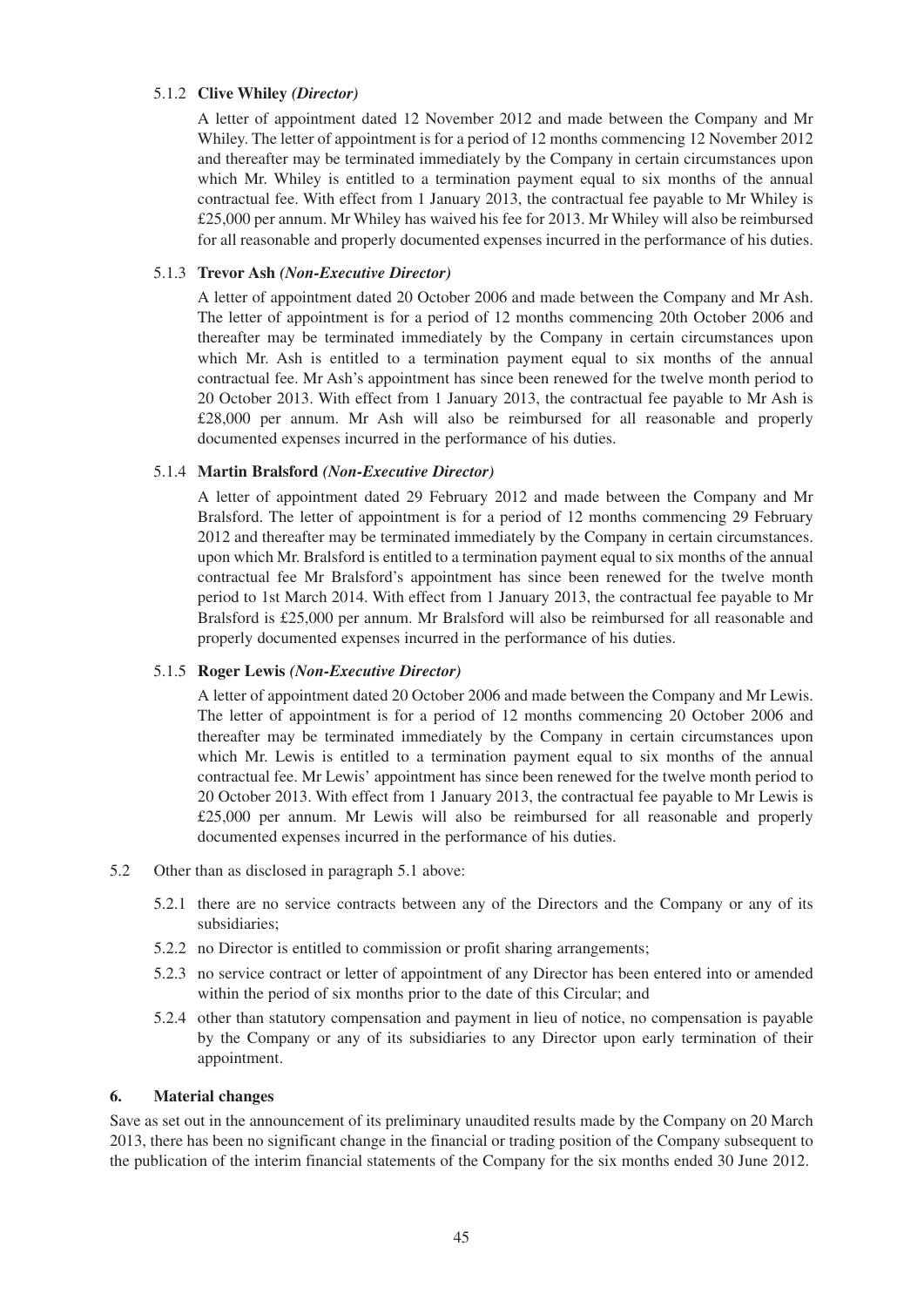### **7. Middle Market Quotations**

The following table sets out the middle market quotations for an Ordinary Share, as derived from the Daily Official List of London Stock Exchange, for the first Business Day of each of the six months immediately preceding the date of this document and for 11 April 2013(being the latest practicable date prior to the publication of this document):

|               | Price per     |
|---------------|---------------|
|               | Ordinary      |
| Date          | Share (pence) |
| 11 April 2013 | 7.5           |
| 1 April 2013  | 8.5           |
| 1 Mar 2013    | 10.5          |
| 1 Feb 2013    | 10.5          |
| 2 Jan 2013    | 10.5          |
| 3 Dec 2012    | 11.0          |
| 1 Nov 2012    | 10.0          |

#### **8. Material contracts**

#### *Subscription and Open Offer Agreement*

The Company and First Eastern Holdings entered into the Subscription and Open Offer Agreement dated 19 March 2013. Pursuant to the Subscription and Offer Agreement, subject to the making of the Open Offer by the Company, First Eastern Holdings has agreed to subscribe for, or procure the subscription of, 15,384,615 Ordinary Shares. In addition, First Eastern Holdings has agreed to subscribe for, or procure the subscription of, the number of Ordinary Shares which are not validly taken up by Shareholders pursuant to the Open Offer (including any Excess Applications). The Company has agreed to pay First Eastern Holdings a commission of £40,000 in consideration for it underwriting the Open Offer.

The Subscription and Offer Agreement is conditional, *inter alia*, on: (i) the passing of the Fundraising Resolution and the Whitewash Resolution; and (ii) Admission occurring not later than 8.00 a.m. on 31 July 2013.

The Company has given standard warranties to First Eastern Holdings relating to the Company (the "**Warranties**") which will be repeated on completion of the Subscription and Offer Agreement. First Eastern Holdings may terminate the Subscription and Offer Agreement at any time prior to Admission if there is a material adverse change in the financial or trading position or prospects of the Group or if any of the Warranties was or becomes materially untrue, inaccurate or misleading when made.

#### *Subscription Agreement*

The Company and First Eastern Holdings entered into a subscription agreement dated 11 August 2011 pursuant to which First Eastern Holdings agreed to subscribe or procure the subscription of 20,060,904 Ordinary Shares for an aggregate consideration of approximately £4.2 million (the "**Subscription Agreement**"). On Completion of the Subscription Agreement, First Eastern Holdings (through its subsidiary, FE Marina Investments) held 25 per cent. of the then issued share capital of the Company. Pursuant to the Subscription Agreement, the Company gave standard warranties to First Eastern Holdings.

Pursuant to the terms of the Subscription Agreement, First Eastern Holdings has the right, as yet unexercised, to appoint and remove one person to and from the Board of the Company for so long as it holds more than 10 per cent. or more of the Company's issued share capital.

#### *Joint Venture Agreement*

The Company and First Event Investments Ltd (now FE Marina Partners Ltd) entered into a joint venture agreement dated 24 August 2011 relating to the incorporation of CNFE, a company incorporated in Hong Kong with the objective of developing marina consultancy contracts in China (the "**JV Agreement**"). The parties made an aggregate initial capital commitment of US\$1,000,000 and a commitment to invest a further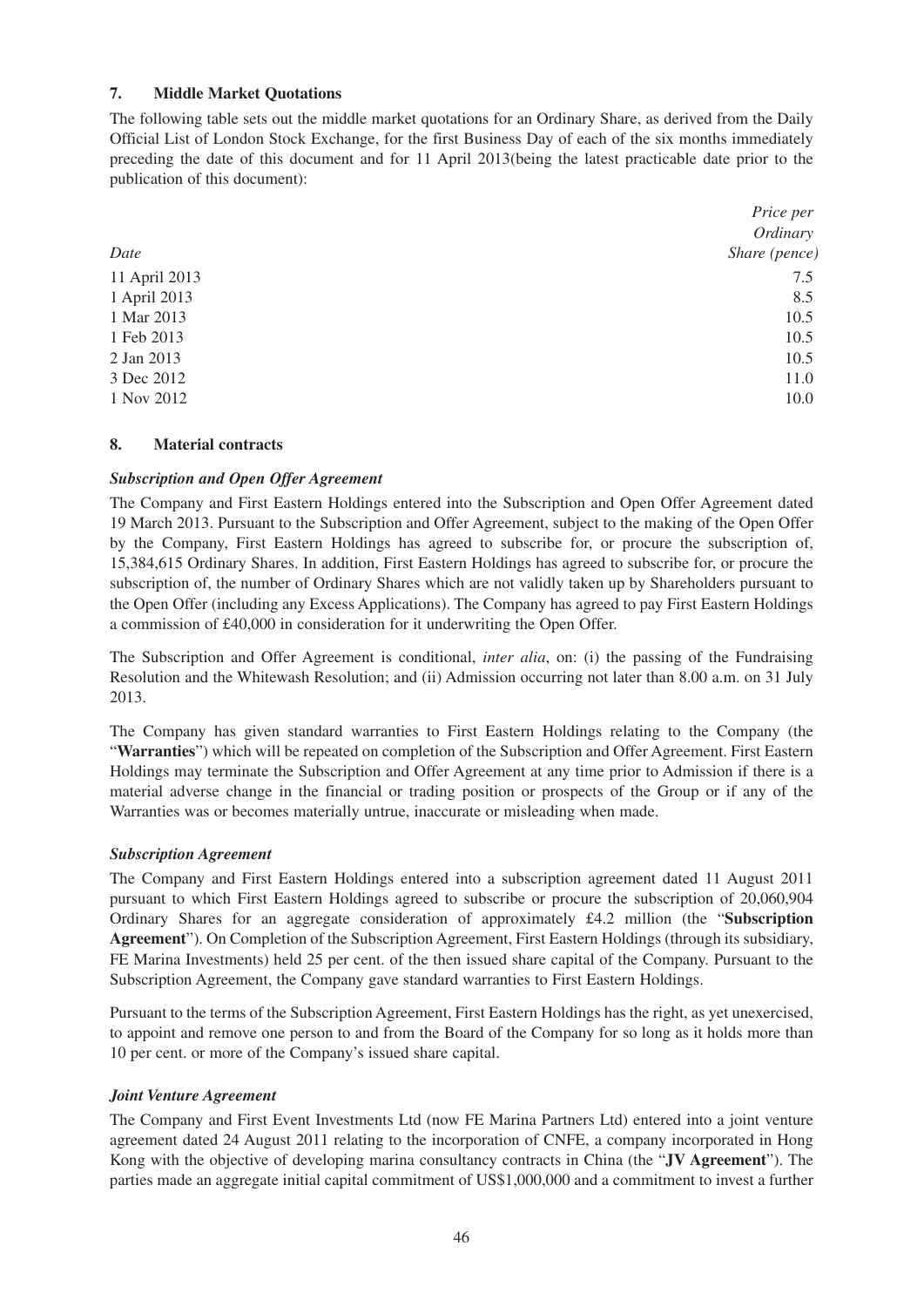$£1.5$  million over a period of two years. The parties each hold 50 per cent. of the issued share capital of CNFE. Each of the Company and First Event Investments Ltd (now FE Marina Partners Ltd) is entitled to appoint two directors to the Board of CNFE, and Victor Chu has been appointed as chairman.

Pursuant to the terms of the JV Agreement, the Company agreed to enter into the Trade Mark Licence Agreement (described below).

### *Trade Mark Licence Agreement*

The Company entered into a trademark licence agreement dated 26 August 2011 with, *inter alia*, CNFE (the "**Trade Mark Licence Agreement**"). Pursuant to that agreement, the Company has granted an exclusive licence to CNFE to use certain of the Company's trade marks in certain territories in Asia and Australasia for the purposes of developing the business of CNFE. In consideration for the exclusive licence of those trademarks, the Company is entitled to receive a minimum fee of  $\epsilon$ 67,000 (as increased on each anniversary of the commencement date) by a percentage equal to the increase in the Retail Prices Index in the preceding 12 month period.

# *Loan from Maris Marine Holdings Limited*

The Company has entered into a loan agreement dated 24 November 2008 (as amended on 1 July 2010 and as further amended on 30 September 2011) with Maris Marine Holdings Limited. The loan is repayable by monthly instalments of  $\epsilon$ 27,125 The Company may, in its discretion, accelerate any or all of the repayments (in whole or in part). The loan is subject to immediate repayment in the event of a sale or on a change of control of the Company. Interest is payable semi-annually on the loan at the rate of 5.5 per cent above Euribor. The loan is secured by a charge in favour of Maris Marine Holdings Limited over the shares that the Company or its subsidiary owns in Camper & Nicholsons Marinas International Limited.

Save for the above, there are no other material contracts entered into by the Company or any of its subsidiaries in the last two years.

### **9. General**

- 9.1 The total costs and expenses payable by the Company in connection with the Fundraising (including professional fees, commissions, the costs of printing and fees payable to the Registrars, Receiving Agent and the Panel) are estimated to amount to £150,000 (excluding VAT).
- 9.2 No inducement fee is payable in respect of the proposals set out in this document.
- 9.3 finnCap has given and has not withdrawn its written consent to the issue of this document with the inclusion herein of the references to its name and its advice to the Directors in the form and context in which they are included.
- 9.4 Save as disclosed in paragraph 4 of Part IV, no agreement, arrangement or understanding (including any compensation arrangement) exists between First Eastern Holdings or any person acting in concert with it and any of the Directors, recent directors of the Company, Shareholders or recent shareholders of the Company having any connection with or dependence upon the proposals set out in this document.
- 9.5 No agreement, arrangement or understanding exists whereby the Ordinary Shares held by First Eastern Holdings will be transferred to any other party. However, First Eastern Holdings and FE Marina Investments will retain the right to transfer Ordinary Shares between entities within the First Eastern group of companies, on the basis that such entities will be under the ultimate control of Victor Chu, save that such transfers would require the prior consent of the Takeover Panel.
- 9.6 The Directors' intentions regarding the continuance of the Company's business and its intentions regarding the continued employment of its employees and those of its subsidiaries will not be altered. The Directors have confirmed that there will be no change in the Company's corporate strategy or in its dividend policy following completion of the Fundraising.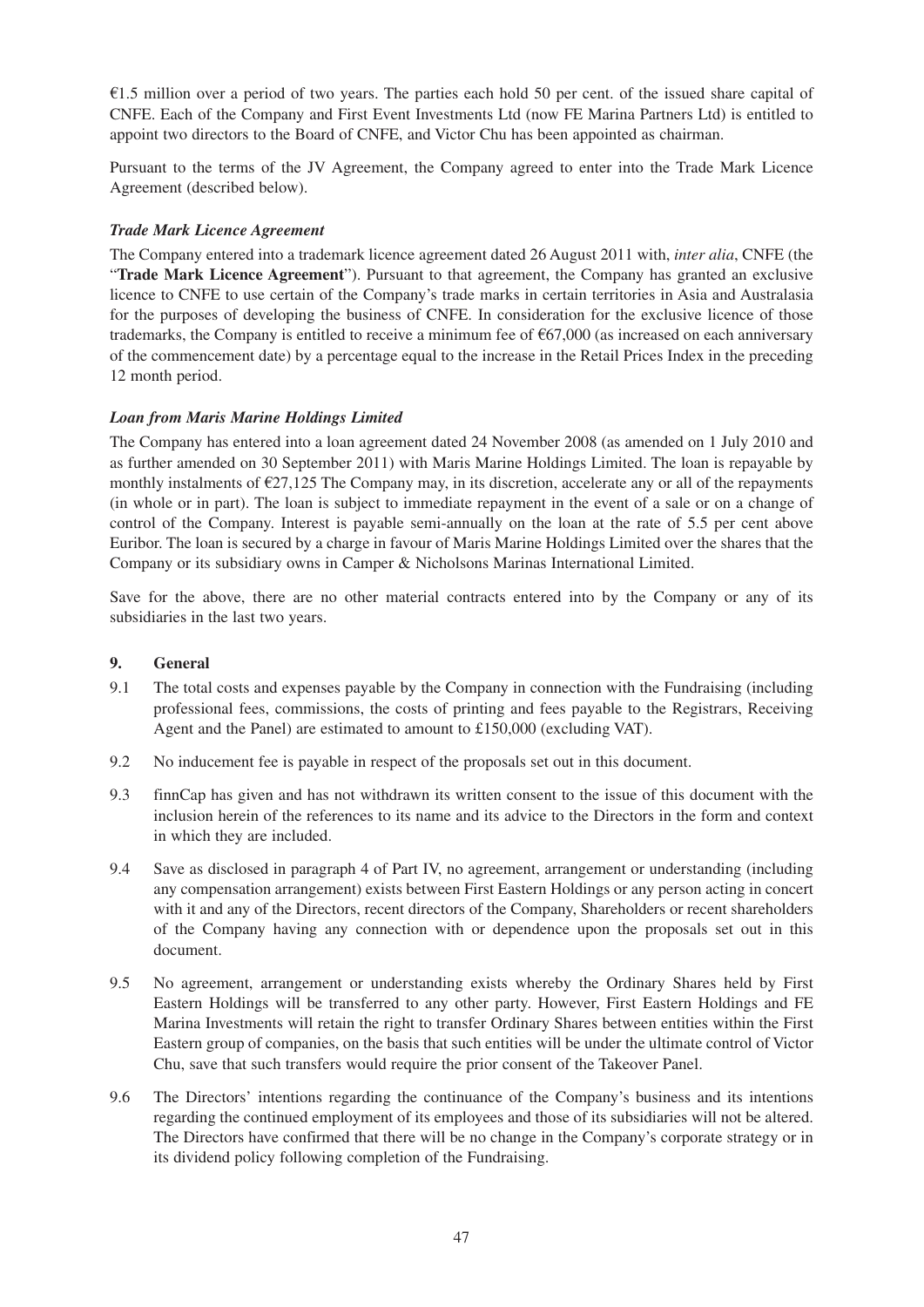9.7 As at the close of business on 11 April 2013 (being the latest practicable date prior to the publication of this document), finnCap held no Ordinary Shares and no warrants in the Company.

# **10. Obtaining hard copies of information incorporated by reference**

You may request a hard copy of any information incorporated into this document by reference by contacting Phil Ladmore between 9.00 a.m. and 5.30 p.m. (London time) Monday to Friday on 020 3405 3214 from within the UK or  $+44$  20 3405 3214 if calling from outside the UK. It is important that you note that unless you make such a request, a hard copy incorporated into this document by reference will not be sent to you.

# **11. Documents available on display**

Copies of the following documents will be made available on display at the offices of the Company, and at Camper & Nicholsons Marinas Limited, Richmond Place, 15 Petersham Road, Richmond, Surrey, TW10 6TP, UK during usual business hours on any weekday (Saturdays, Sundays and public holidays excepted) and at the following website address http://www.cnmarinas.com/marina-investments from the date of posting of this document up to the date of the Extraordinary General Meeting and at the place of meeting for 15 minutes prior to the meeting and during the meeting:

- (a) the Memorandum and Articles of Association of the Company;
- (b) the Memorandum and Articles of Association of First Eastern Holdings;
- (c) the audited consolidated accounts of the Company for the years ended 31 December 2011 and 31 December 2010 and 31 December 2009;
- (d) the unaudited interim results of the Company for the six months ended 30 June 2012;
- (e) the unaudited preliminary results of the Company for the year to 31 December 2012
- (f) the consent letter from finnCap referred to in paragraph 9.3 above;
- (g) the irrevocable undertakings referred to in paragraph 13 of Part I;
- (h) a copy of this document together with the Notice; and
- (i) material contracts in connection with the transaction referred to in paragraph 8 above.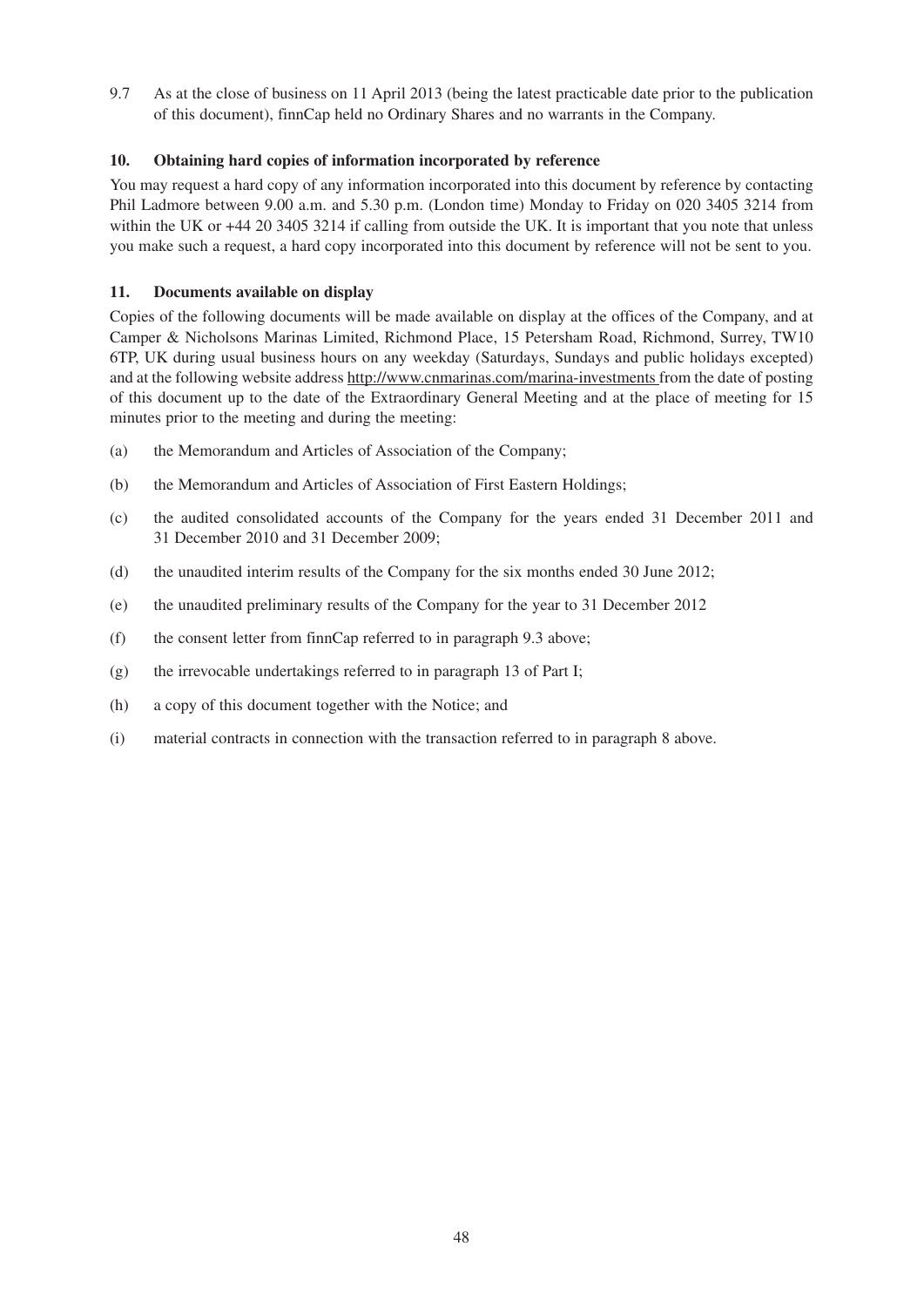# **NOTICE OF GENERAL MEETING**

# **CAMPER & NICHOLSONS MARINA INVESTMENTS LIMITED**

*(Incorporated in Guernsey with Registered Number 45700)*

#### **NOTICE OF EXTRAORDINARY GENERAL MEETING OF SHAREHOLDERS**

**NOTICE IS HEREBY GIVEN** that an Extraordinary General Meeting ("**EGM**") of the Company will be held at Island House, Grande Rue, St Martins, Guernsey, Channel Islands, GY4 6RU at 9.30 a.m. on 3 May 2013 to consider and, if thought fit, pass the following resolutions which will be proposed as ordinary resolutions.

#### **ORDINARY RESOLUTION**

1. **THAT**, conditional on the passing of Resolution 2, the Directors be and are hereby unconditionally authorised to allot and issue Ordinary Shares for the purposes of the Fundraising at the Offer Price notwithstanding that the Offer Price is at a discount of greater than 5 per cent. to the share price prevailing immediately prior to the announcement of the Fundraising. The authority hereby conferred shall expire on 31 July 2013 save that the Directors may at any time before such expiry make an offer or agreement which would or might require Ordinary Shares to be allotted at the Offer Price after such expiry and the Directors may allot Ordinary Shares after such expiry in pursuance of such an offer or agreement as if this authority had not expired.

# **ORDINARY RESOLUTION OF THE INDEPENDENT SHAREHOLDERS TO BE TAKEN ON A POLL**

2. **THAT** the waiver by the Panel on Takeovers and Mergers of any obligation which might otherwise fall on First Eastern or any person connected to First Eastern, to make a general offer pursuant to Rule 9 of the City Code on Takeovers and Mergers as a result of the increase in its percentage shareholding in the Company's Shares pursuant to the Fundraising be and is hereby approved.

*By order of the Board Registered office: Registered office:* 12 April 2013 **Island House** 

 Grande Rue St. Martins Guernsey **Guernsey**  Channel Islands GY4 6RU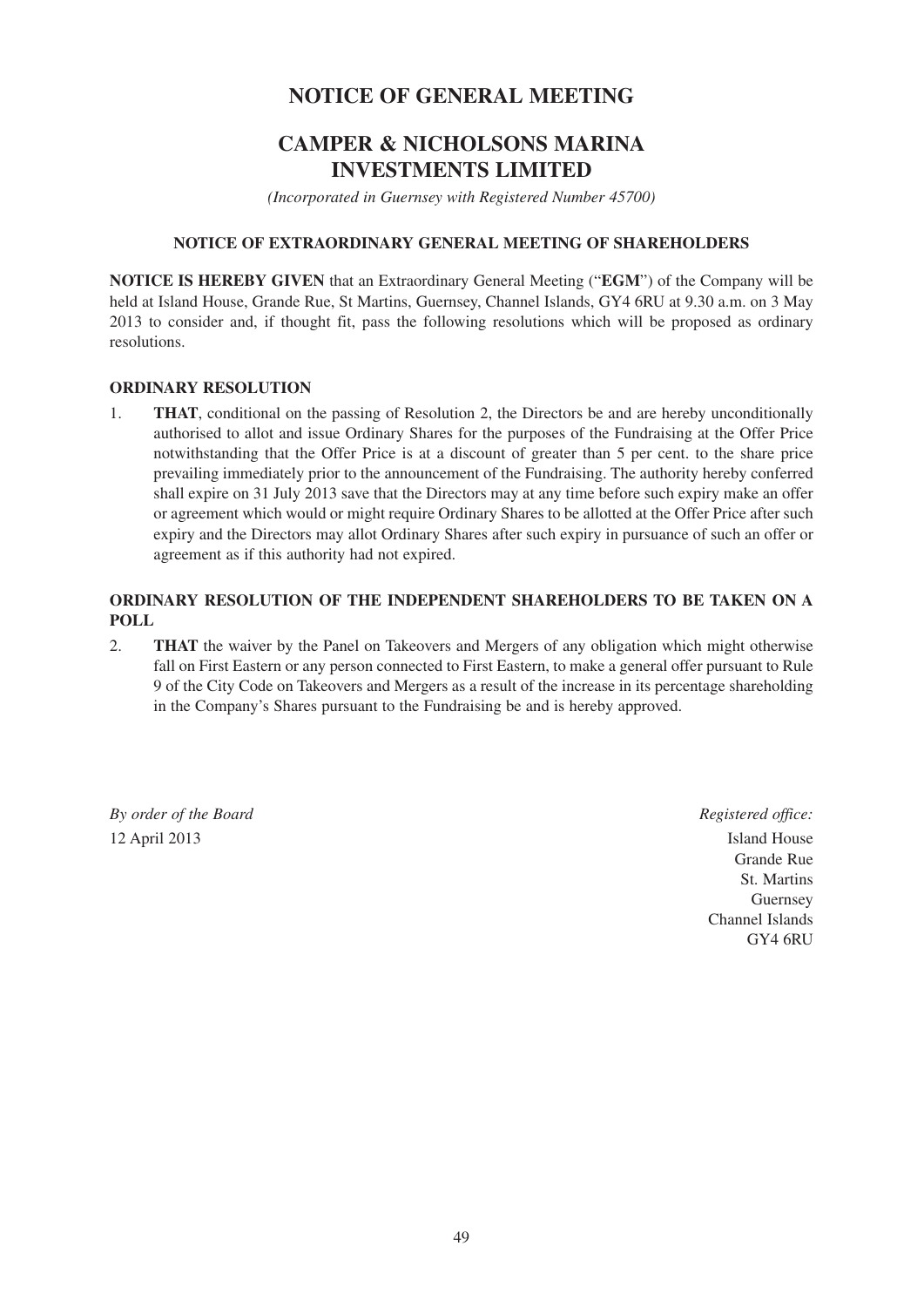#### **NOTES:**

- (i) A member of the Company who is entitled to attend and vote at the Extraordinary General Meeting is entitled to appoint one or more proxies to attend and to speak and, on a poll, to vote in his or her place. A proxy need not be a member of the Company. A member of the Company may appoint more than one proxy in relation to the Extraordinary General Meeting provided that each proxy is appointed to exercise the rights attached to a different share or shares held by him or her.
- (ii) A Form of Proxy is enclosed. The Form of Proxy (together with the power of attorney or other authority (if any) under which it is signed or a notarially certified copy of such authority) must be deposited with Anson Registrars not less than 48 hours before the time appointed for holding the Extraordinary General Meeting, or any adjournment thereof, at which the person named in the instrument proposes to vote or, in the case of a poll taken more than 48 hours after it was demanded, not less than 24 hours before the time appointed for taking the poll or, in the case of a poll taken less than 48 hours after it was demanded, at the time at which the poll was demanded. Completion of the Form of Proxy will not preclude a member from attending and voting in person.
- (iii) CREST members who wish to appoint a proxy or proxies through the CREST electronic proxy appointment service may do so for the Extraordinary General Meeting and any adjournment(s) thereof by using the procedures described in the CREST Manual. CREST personal members or other CREST sponsored members, and those CREST members who have appointed a voting service provider(s), should refer to their CREST sponsor or voting service provider(s), who will be able to take the appropriate action on their behalf.
- (iv) In the case of joint holders, where more than one of the joint holders purports to appoint a proxy, only the appointment submitted by the more senior holder will be accepted. Seniority is determined by the order in which the names of the joint holders appear in the Company's register of members in respect of the joint holding (the first-named being the more senior).
- (v) To change your proxy instructions simply submit a new proxy appointment using the methods set out above. Note that the cutoff time for receipt of proxy appointments (see above) also applies in relation to amended instructions; any amended proxy appointment received after the relevant cut-off time will be disregarded.
- (vi) Only those members entered on the Company's Register at 9.30 a.m. on 1 May 2013 or the time falling 48 hours before any such adjournment shall be entitled to attend and vote at the Extraordinary General Meeting or any adjournment.
- (vii) Terms defined in the circular to Shareholders dated 12 April 2013 shall, unless the context otherwise requires, have the same meaning when used in this Notice of Extraordinary General Meeting.